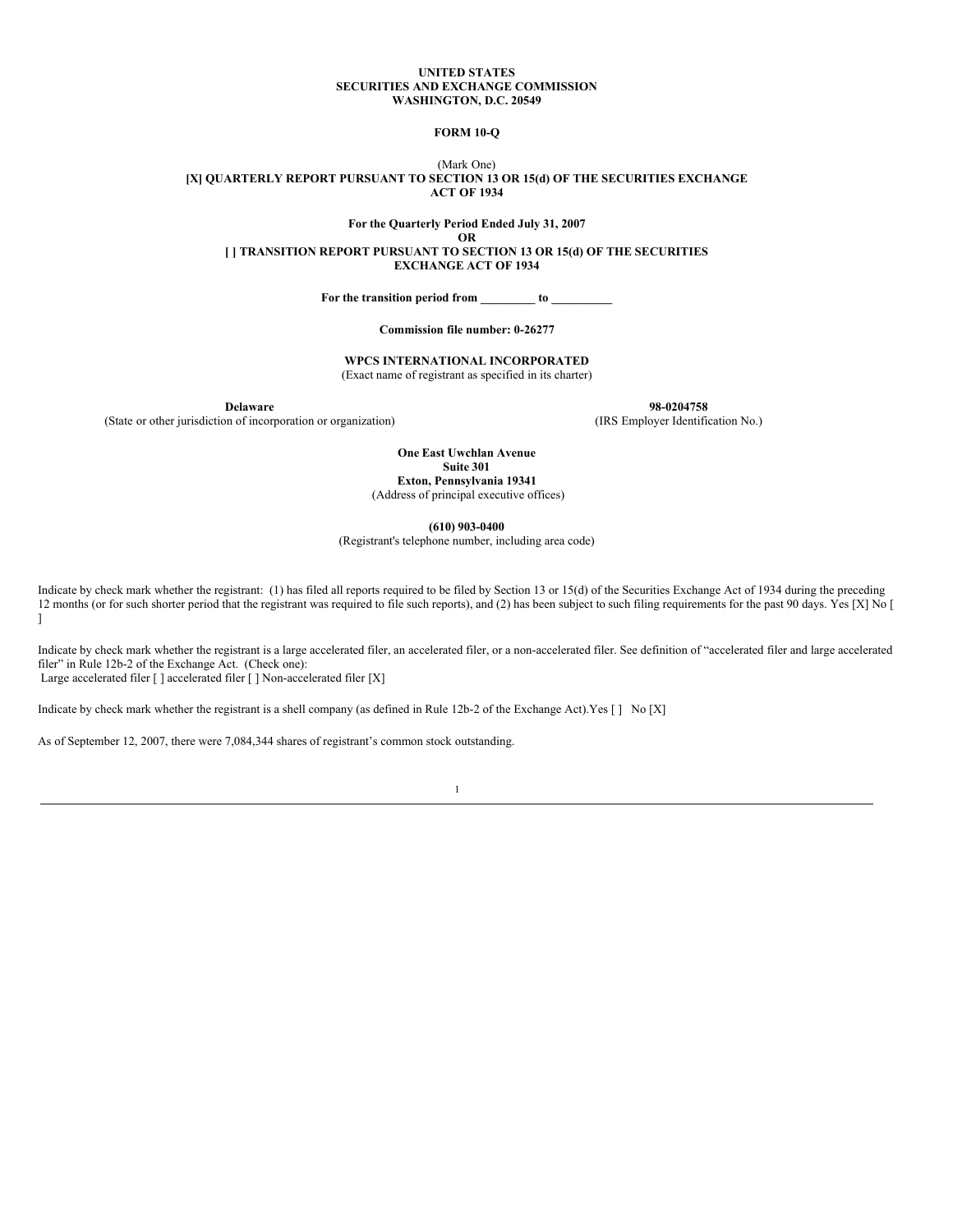# **INDEX**

# PART I. FINANCIAL INFORMATION

|      | ITEM 1.           | Condensed consolidated balance sheets at July 31, 2007 (unaudited) and April 30, 2007                         | $3 - 4$   |
|------|-------------------|---------------------------------------------------------------------------------------------------------------|-----------|
|      |                   | Condensed consolidated statements of income for the three months ended July 31, 2007 and 2006 (unaudited)     | 5         |
|      |                   |                                                                                                               |           |
|      |                   | Condensed consolidated statement of shareholders' equity for the three months ended July 31, 2007 (unaudited) | 6         |
|      |                   |                                                                                                               |           |
|      |                   | Condensed consolidated statements of cash flows for the three months ended July 31, 2007 and 2006 (unaudited) | $7 - 8$   |
|      |                   | Notes to unaudited condensed consolidated financial statements                                                | $9 - 21$  |
|      |                   |                                                                                                               |           |
|      | ITEM 2.           | Management's Discussion and Analysis of Financial Condition and Results of Operations                         | $22 - 28$ |
|      |                   |                                                                                                               |           |
|      | ITEM 3.           | Quantitative and Qualitative Disclosures About Market Risk                                                    | 29        |
|      |                   |                                                                                                               |           |
|      | ITEM 4.           | <b>Controls and Procedures</b>                                                                                | 30        |
| PART |                   | <b>OTHER INFORMATION</b>                                                                                      |           |
| П.   |                   |                                                                                                               |           |
|      |                   |                                                                                                               |           |
|      | ITEM 1            | Legal proceedings                                                                                             | 31        |
|      | <b>ITEM 1A</b>    | Risk factors                                                                                                  | 31        |
|      | ITEM <sub>2</sub> | Unregistered sales of equity securities and use of proceeds                                                   | 31        |
|      | ITEM <sub>3</sub> | Defaults upon senior securities                                                                               | 31        |
|      | ITEM <sub>4</sub> | Submission of matters to a vote of security holders                                                           | 31        |
|      | ITEM 5            | Other information                                                                                             | 31        |
|      | ITEM 6            | Exhibits                                                                                                      | 32        |
|      |                   |                                                                                                               |           |
|      | <b>SIGNATURES</b> |                                                                                                               | 33        |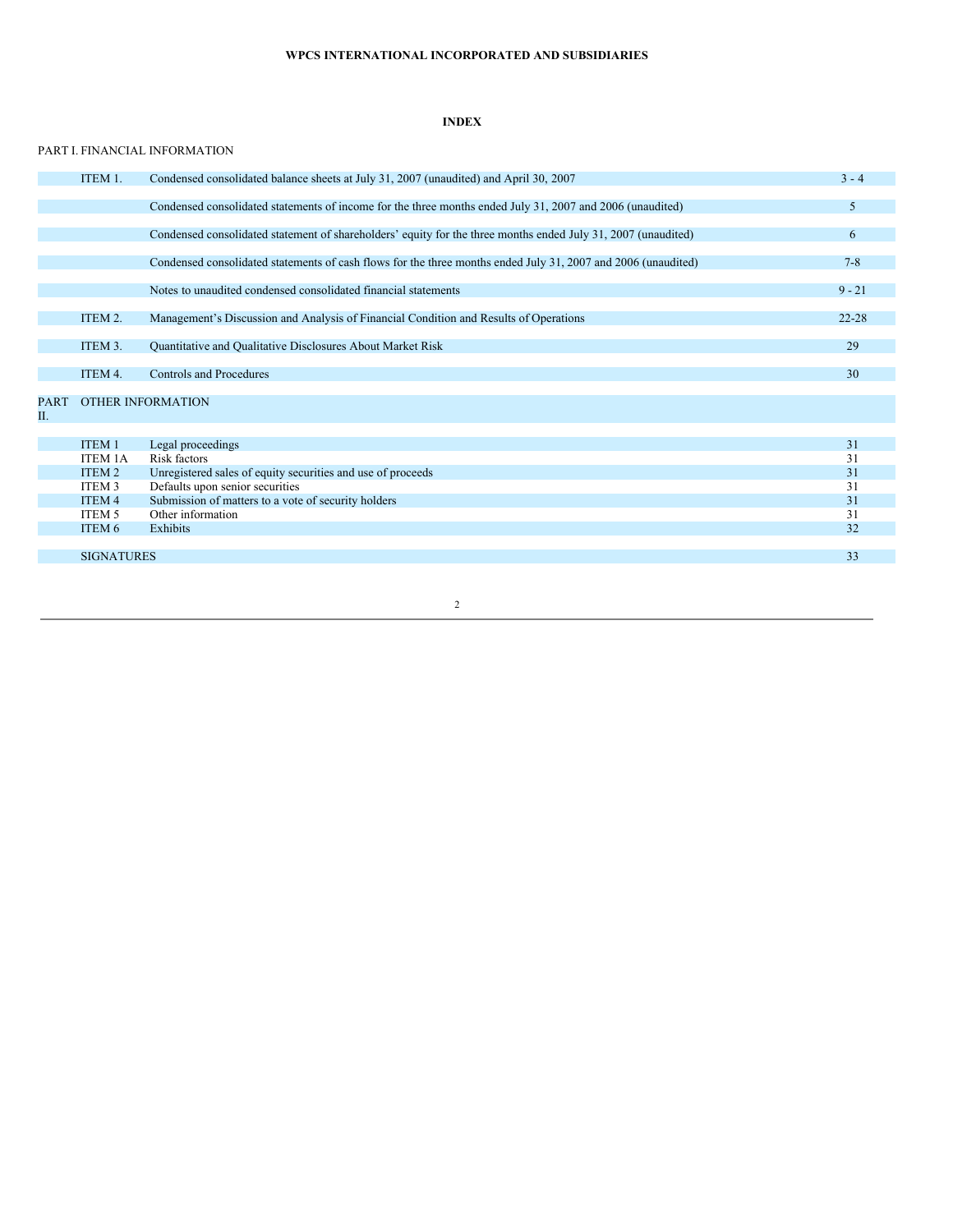# **CONDENSED CONSOLIDATED BALANCE SHEETS**

| <b>ASSETS</b>                                                                         |    | <b>July 31,</b><br>2007 |              | April 30,<br>2007 |
|---------------------------------------------------------------------------------------|----|-------------------------|--------------|-------------------|
|                                                                                       |    | (Unaudited)             |              | (Note 1)          |
| <b>CURRENT ASSETS:</b>                                                                |    |                         |              |                   |
| Cash and cash equivalents                                                             | \$ | 22,019,110              | <sup>S</sup> | 21,558,739        |
| Accounts receivable, net of allowance of \$98,786 at July 31, 2007 and April 30, 2007 |    | 17,593,447              |              | 16,560,636        |
| Costs and estimated earnings in excess of billings on uncompleted contracts           |    | 3,041,330               |              | 2,499,940         |
| Inventory                                                                             |    | 2,934,912               |              | 2,260,082         |
| Prepaid expenses and other current assets                                             |    | 1,230,011               |              | 732,043           |
| Deferred tax assets                                                                   |    | 48,000                  |              | 54,000            |
| Total current assets                                                                  |    | 46,866,810              |              | 43,665,440        |
|                                                                                       |    |                         |              |                   |
| PROPERTY AND EQUIPMENT, net                                                           |    | 5,384,097               |              | 5,488,920         |
|                                                                                       |    |                         |              |                   |
| OTHER INTANGIBLE ASSETS, net                                                          |    | 1,544,188               |              | 1,683,349         |
|                                                                                       |    |                         |              |                   |
| <b>GOODWILL</b>                                                                       |    | 20,494,573              |              | 20,469,608        |
|                                                                                       |    |                         |              |                   |
| <b>DEFERRED TAX ASSETS</b>                                                            |    | 144,000                 |              | 111,000           |
|                                                                                       |    |                         |              |                   |
| <b>OTHER ASSETS</b>                                                                   |    | 273,653                 |              | 273,353           |
|                                                                                       |    |                         |              |                   |
| Total assets                                                                          | S  | 74,707,321              |              | 71,691,670        |

*The accompanying notes are an integral part of these condensed consolidated financial statements.*

3

the control of the control of the control of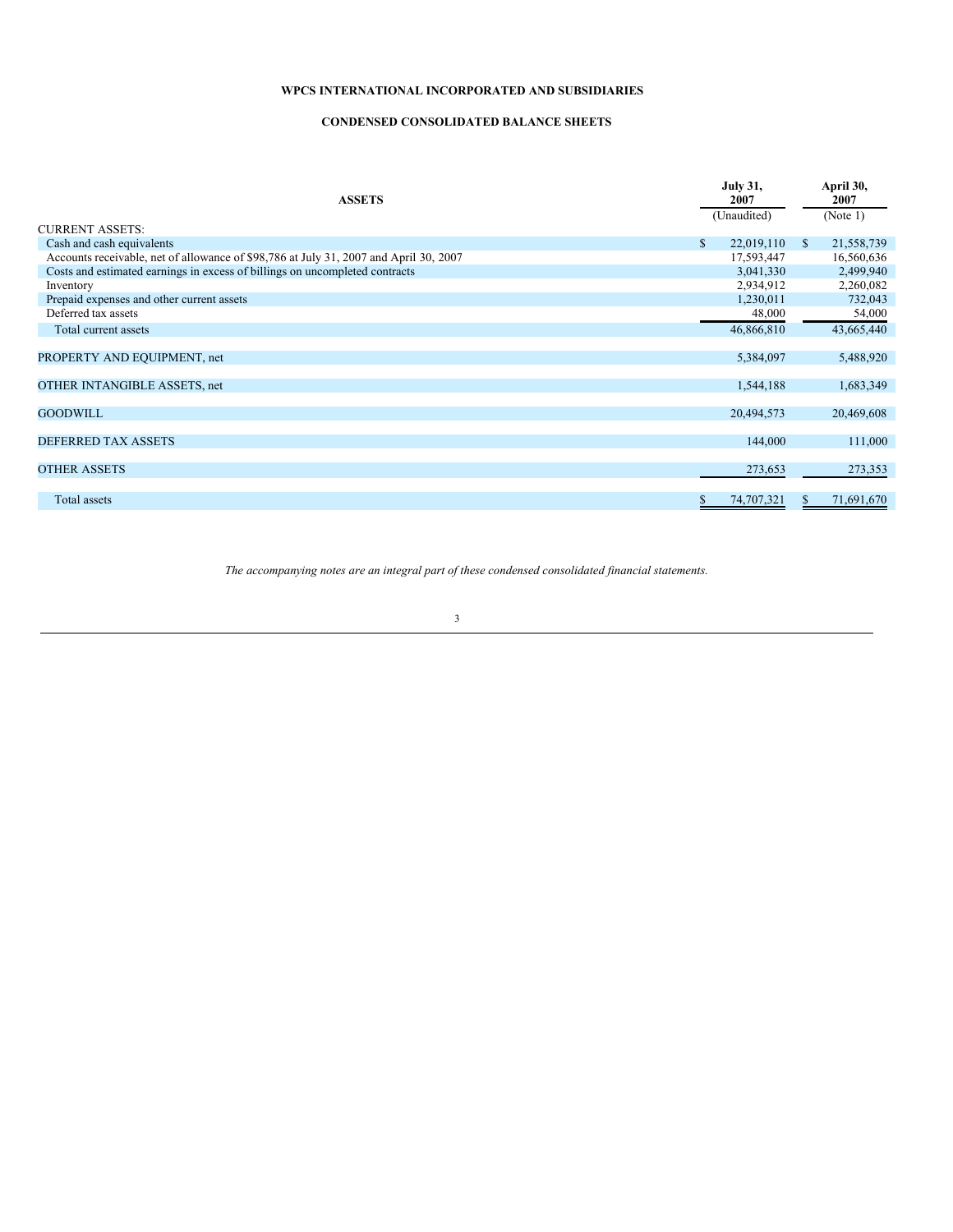# **CONDENSED CONSOLIDATED BALANCE SHEETS (continued)**

| <b>LIABILITIES AND SHAREHOLDERS' EQUITY</b>                                                                            | <b>July 31,</b><br>2007   | April 30,<br>2007         |
|------------------------------------------------------------------------------------------------------------------------|---------------------------|---------------------------|
| <b>CURRENT LIABILITIES:</b>                                                                                            | (Unaudited)               | (Note 1)                  |
| Current portion of loans payable                                                                                       | $\mathbb{S}$<br>2,601,940 | 2,598,872<br>$\mathbb{S}$ |
| Accounts payable and accrued expenses                                                                                  | 8,461,248                 | 6,802,110                 |
| Billings in excess of costs and estimated earnings on uncompleted contracts                                            | 1,392,662                 | 2,272,688                 |
| Deferred revenue                                                                                                       | 695,834                   | 504,458                   |
| Due to shareholders                                                                                                    | 653,000                   | 707,000                   |
| Income taxes payable                                                                                                   | 982,456                   | 433,361                   |
| Deferred tax liabilities                                                                                               | 26,000                    | 27,000                    |
| Total current liabilities                                                                                              | 14,813,140                | 13,345,489                |
|                                                                                                                        |                           |                           |
| Borrowings under line of credit                                                                                        | 4,454,217                 | 4,454,217                 |
| Loans payable, net of current portion                                                                                  | 242,331                   | 284,016                   |
| Deferred tax liabilities                                                                                               | 827,000                   | 722,000                   |
| <b>Total liabilities</b>                                                                                               | 20,336,688                | 18,805,722                |
|                                                                                                                        |                           |                           |
| Minority interest in subsidiary                                                                                        | 1,357,613                 | 1,353,965                 |
| <b>COMMITMENTS AND CONTINGENCIES</b>                                                                                   |                           |                           |
|                                                                                                                        |                           |                           |
| SHAREHOLDERS' EQUITY:                                                                                                  |                           |                           |
| Preferred stock - \$0.0001 par value, 5,000,000 shares authorized, none issued                                         |                           |                           |
|                                                                                                                        |                           |                           |
| Common stock - \$0.0001 par value, 75,000,000 shares authorized, 6,985,422 and 6,971,698 shares issued and outstanding |                           |                           |
| at July 31, 2007 and April 30, 2007, respectively                                                                      | 698                       | 696                       |
| Additional paid-in capital                                                                                             | 48,045,815                | 47,901,160                |
| Retained earnings                                                                                                      | 4,903,830                 | 3,631,215                 |
|                                                                                                                        | 62,677                    | (1,088)                   |
| Accumulated other comprehensive income (loss) on foreign currency translation                                          |                           |                           |
|                                                                                                                        |                           |                           |
| Total shareholders' equity                                                                                             | 53,013,020                | 51,531,983                |
|                                                                                                                        |                           |                           |
| Total liabilities and shareholders' equity                                                                             | 74,707,321                | 71,691,670                |

*The accompanying notes are an integral part of these condensed consolidated financial statements.*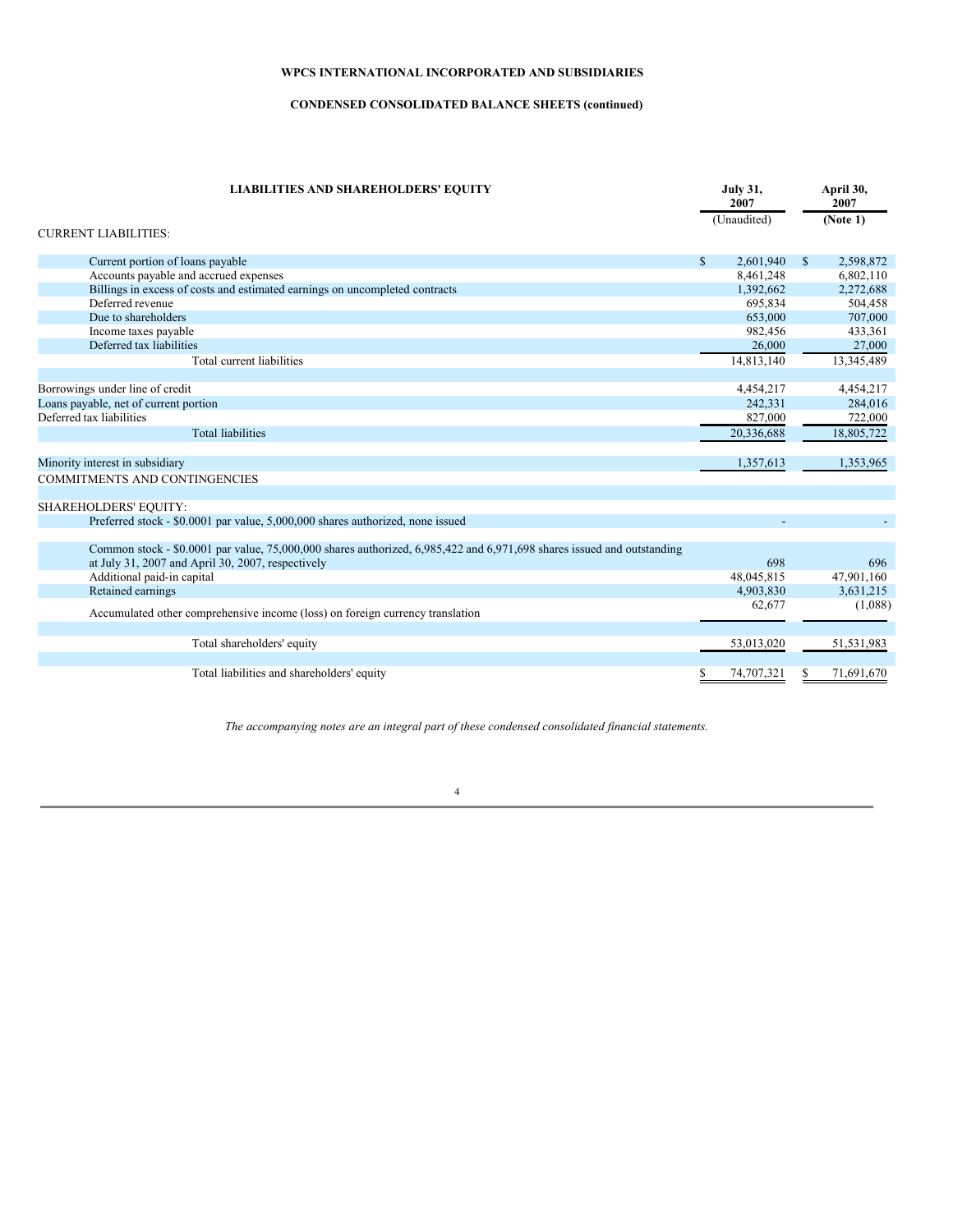## **WPCS INTERNATIONAL INCORPORATED AND SUBSIDIARIES CONDENSED CONSOLIDATED STATEMENTS OF INCOME** (Unaudited)

|                                                              | <b>Three Months Ended</b><br><b>July 31,</b> |                            |
|--------------------------------------------------------------|----------------------------------------------|----------------------------|
|                                                              | 2007                                         | 2006                       |
| <b>REVENUE</b>                                               | 21,816,006<br>\$                             | $\mathbb{S}$<br>16,436,278 |
| <b>COSTS AND EXPENSES:</b>                                   |                                              |                            |
| Cost of revenue                                              | 15,187,752                                   | 11,691,468                 |
| Selling, general and administrative expenses                 | 4,059,256                                    | 3,096,322                  |
| Depreciation and amortization                                | 529,587                                      | 233,649                    |
| Total costs and expenses                                     | 19,776,595                                   | 15,021,439                 |
| OPERATING INCOME                                             | 2,039,411                                    | 1,414,839                  |
| OTHER EXPENSE (INCOME):                                      |                                              |                            |
| Interest expense                                             | 122,582                                      | 79,934                     |
| Interest income                                              | (214, 512)                                   | (100, 535)                 |
| Minority interest                                            | 3,648                                        |                            |
| <b>INCOME BEFORE INCOME TAX PROVISION</b>                    | 2,127,693                                    | 1,435,440                  |
| Income tax provision                                         | 855,078                                      | 521,013                    |
| <b>NET INCOME</b>                                            | \$<br>1,272,615                              | 914,427<br>\$              |
| Basic net income per common share                            | 0.18<br>S                                    | 0.17<br>S                  |
| Diluted net income per common share                          | 0.16<br>S                                    | 0.16<br>S                  |
| Basic weighted average number of common shares outstanding   | 6,973,659                                    | 5,316,482                  |
| Diluted weighted average number of common shares outstanding | 8,050,686                                    | 5,668,242                  |

*The accompanying notes are an integral part of these condensed consolidated financial statements.*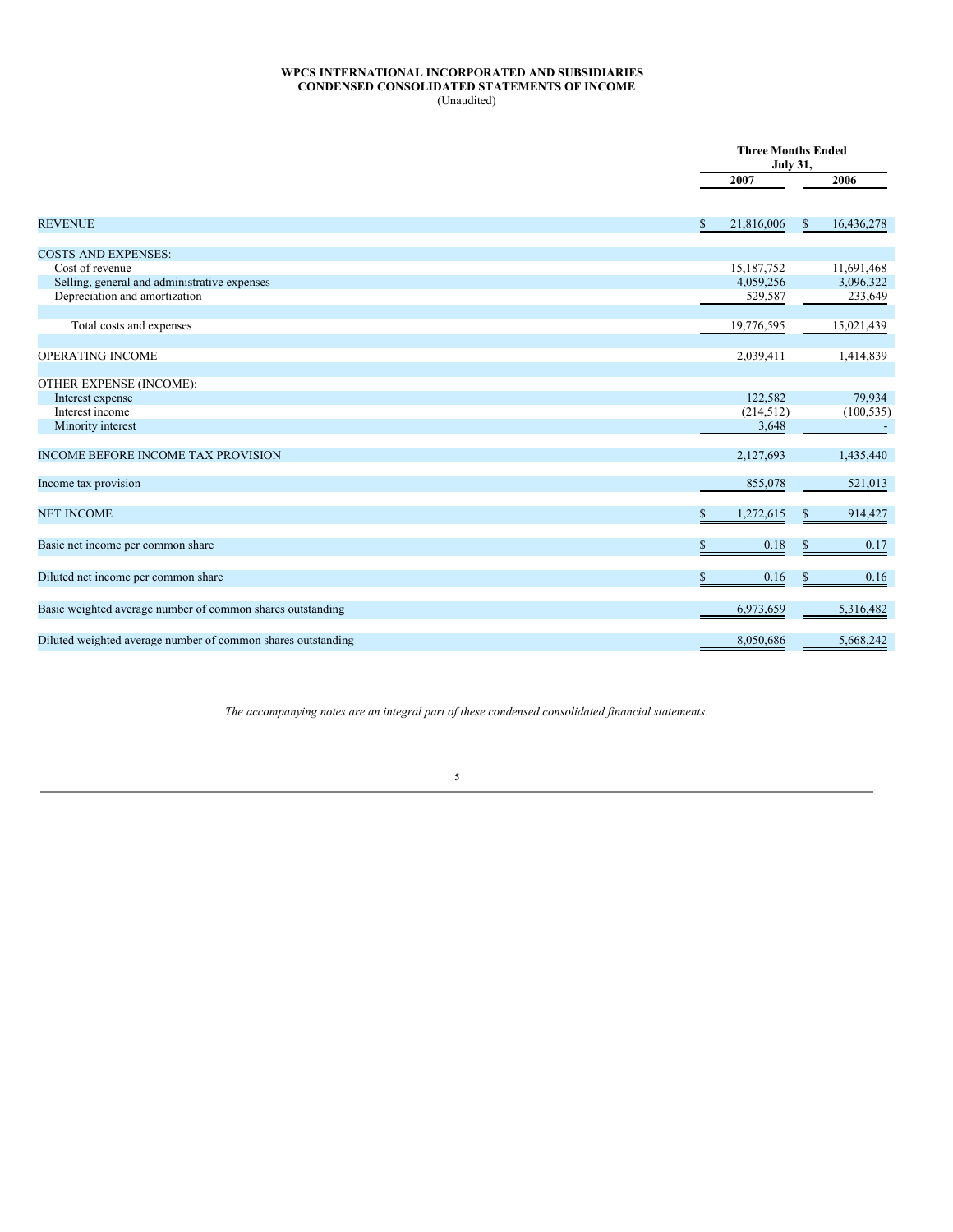#### **CONDENSED CONSOLIDATED STATEMENT OF SHAREHOLDERS' EQUITY FOR THE THREE MONTHS ENDED JULY 31, 2007**

|                                                      | <b>Shares</b>  | <b>Preferred Stock</b><br>Amount | <b>Common Stock</b><br><b>Shares</b> | Amount              | <b>Additional</b><br>Paid-In<br>Capital | <b>Retained</b><br><b>Earnings</b> | Accumulated<br>Other<br>Compre-hensive<br>Income |               | Total<br>Shareholders'<br><b>Equity</b> |
|------------------------------------------------------|----------------|----------------------------------|--------------------------------------|---------------------|-----------------------------------------|------------------------------------|--------------------------------------------------|---------------|-----------------------------------------|
| BALANCE, May 1, 2007                                 | $\overline{a}$ | <sup>\$</sup>                    | 6,971,698                            | $\mathbb{S}$<br>696 | \$47,901,160                            | \$3,631,215                        | (1,088)<br>S                                     | <sup>\$</sup> | 51,531,983                              |
| Net issuance of common stock,<br>acquisition of TAGS |                |                                  | 6,808                                |                     | 79,999                                  |                                    |                                                  |               | 80,000                                  |
| Fair value of stock options granted to<br>employees  |                |                                  |                                      |                     | 10,941                                  |                                    | $\blacksquare$                                   |               | 10,941                                  |
| Net proceeds from exercise of stock<br>options       |                |                                  | 6,916                                |                     | 42,412                                  |                                    | $\overline{\phantom{a}}$                         |               | 42,413                                  |
| Equity issuance costs                                |                |                                  |                                      |                     | (697)                                   | ٠                                  | $\overline{\phantom{a}}$                         |               | (697)                                   |
| Excess tax benefit from exercise of<br>stock options |                |                                  |                                      |                     | 12,000                                  |                                    |                                                  |               | 12,000                                  |
| Accumulated other comprehensive<br>income            |                |                                  |                                      |                     |                                         |                                    | 63,765                                           |               | 63,765                                  |
| Net income                                           |                |                                  |                                      |                     | $\overline{\phantom{a}}$                | 1,272,615                          |                                                  |               | 1,272,615                               |
| <b>BALANCE, JULY 31, 2007</b>                        |                |                                  | 6,985,422                            | 698                 | \$48,045,815                            | \$4,903,830                        | 62,677                                           |               | 53,013,020                              |

*The accompanying notes are an integral part of these condensed consolidated financial statements.*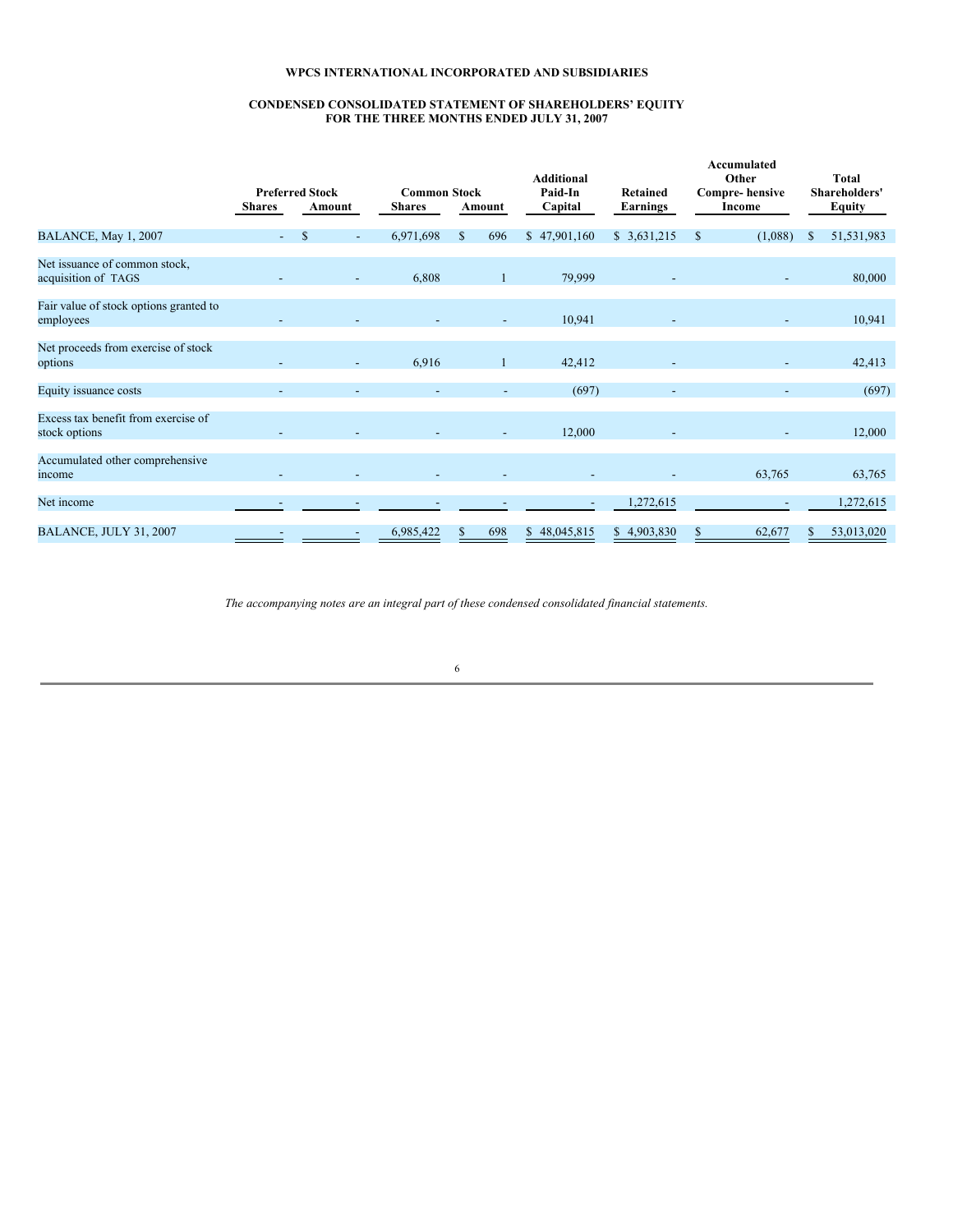## **CONDENSED CONSOLIDATED STATEMENTS OF CASH FLOWS (Unaudited)**

|                                                                                             |    | <b>Three Months Ended</b><br><b>July 31,</b> |              |               |  |
|---------------------------------------------------------------------------------------------|----|----------------------------------------------|--------------|---------------|--|
|                                                                                             |    | 2007                                         |              | 2006          |  |
| <b>OPERATING ACTIVITIES:</b>                                                                |    |                                              |              |               |  |
| Net income                                                                                  | S. | 1,272,615                                    | <sup>S</sup> | 914,427       |  |
| Adjustments to reconcile net income to net cash provided by (used in) operating activities: |    |                                              |              |               |  |
| Depreciation and amortization                                                               |    | 529,587                                      |              | 233,649       |  |
| Fair value of stock options granted to employees                                            |    | 10,941                                       |              | 7,882         |  |
| Recovery of doubtful accounts                                                               |    |                                              |              | (6,000)       |  |
| Amortization of debt issuance costs                                                         |    |                                              |              | 13,148        |  |
| Excess tax benefit from exercise of stock options                                           |    | (12,000)                                     |              |               |  |
| Minority interest                                                                           |    | 3.648                                        |              |               |  |
| Gain on sale of fixed assets                                                                |    | (1,067)                                      |              |               |  |
| Deferred income taxes                                                                       |    | 34,000                                       |              | (24,000)      |  |
| Changes in operating assets and liabilities, net of effects of acquisitions:                |    |                                              |              |               |  |
| Accounts receivable                                                                         |    | (965, 818)                                   |              | (1, 164, 817) |  |
| Costs and estimated earnings in excess of billings on uncompleted contracts                 |    | (541,390)                                    |              | (603, 295)    |  |
| Inventory                                                                                   |    | (663,378)                                    |              | (13,368)      |  |
| Prepaid expenses and other current assets                                                   |    | (443, 175)                                   |              | (333,097)     |  |
| Other assets                                                                                |    | (300)                                        |              | (503, 704)    |  |
| Accounts payable and accrued expenses                                                       |    | 1,670,088                                    |              | 35,553        |  |
| Billings in excess of costs and estimated earnings on uncompleted contracts                 |    | (880, 026)                                   |              | 452,227       |  |
| Deferred revenue                                                                            |    | 191,376                                      |              | 318,910       |  |
| Income taxes payable                                                                        |    | 556,928                                      |              | 174,400       |  |
| NET CASH PROVIDED BY (USED IN) OPERATING ACTIVITIES                                         |    | 762,029                                      |              | (498, 085)    |  |

*The accompanying notes are an integral part of these condensed consolidated financial statements.*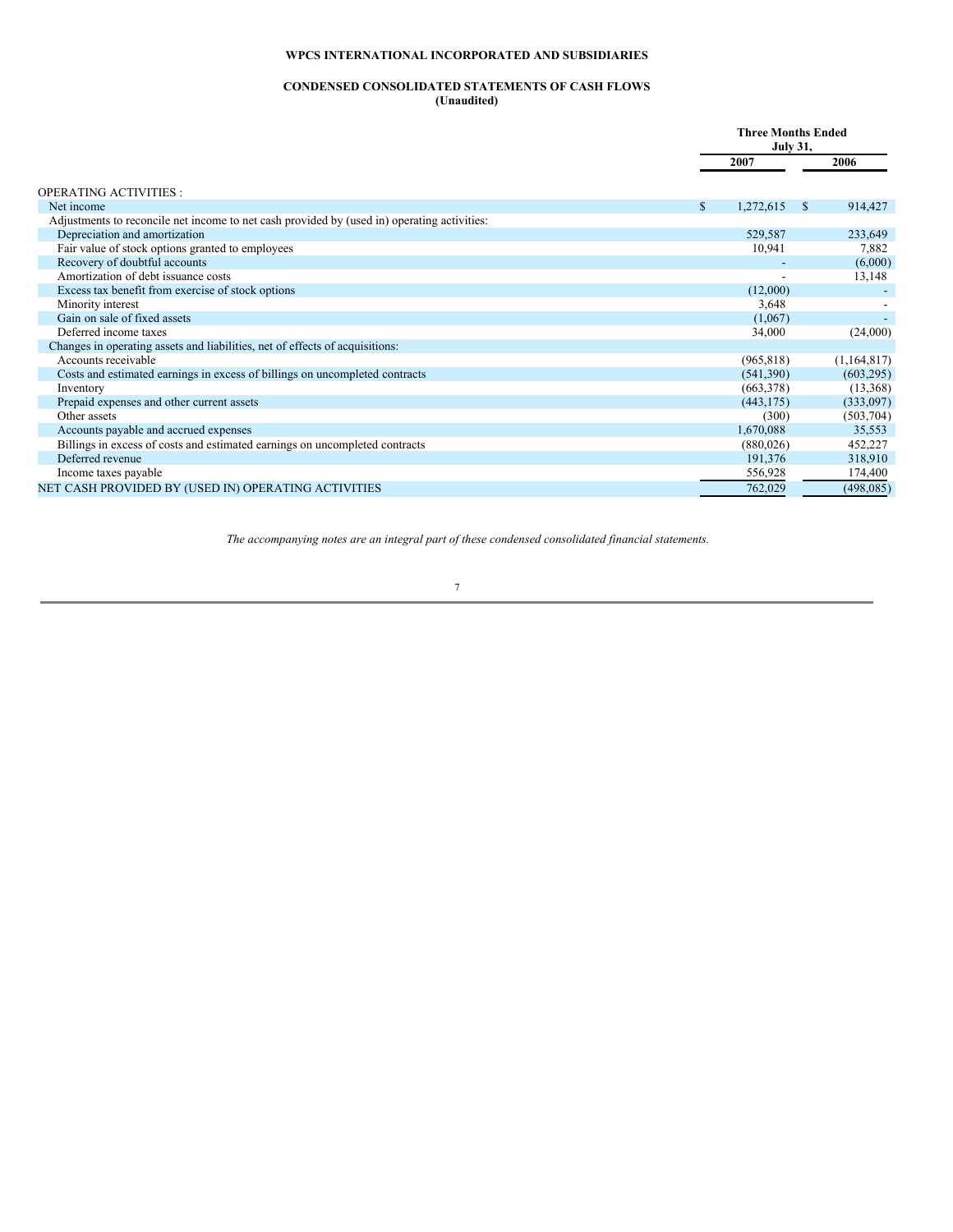### **WPCS INTERNATIONAL INCORPORATED AND SUBSIDIARIES CONDENSED CONSOLIDATED STATEMENTS OF CASH FLOWS (continued)**

| <b>INVESTING ACTIVITIES:</b>                         |            | <b>Three Months Ended</b><br><b>July 31,</b> |  |  |
|------------------------------------------------------|------------|----------------------------------------------|--|--|
|                                                      | 2007       | 2006                                         |  |  |
| Acquisition of property and equipment, net           | (226,717)  | (230, 104)                                   |  |  |
| Acquisition of NECS, net of cash received            | (3,534)    | (4,264,059)                                  |  |  |
| Acquisition of SECS, net of cash received            | (3,441)    | (1,439,055)                                  |  |  |
| Acquisition of Voacolo, net of cash received         | (3,500)    |                                              |  |  |
| NET CASH USED IN INVESTING ACTIVITIES                | (237, 192) | (5,933,218)                                  |  |  |
| <b>FINANCING ACTIVITIES:</b>                         |            |                                              |  |  |
| Net proceeds from exercise of warrants               |            | 197,875                                      |  |  |
| Net proceeds from exercise of stock options          | 42,413     |                                              |  |  |
| Excess tax benefit from exercise of stock options    | 12,000     |                                              |  |  |
| Equity issuance costs                                | (697)      |                                              |  |  |
| Borrowings under lines of credit, net                |            | 1,437,446                                    |  |  |
| Repayments of loans payable                          | (69, 135)  | (279, 226)                                   |  |  |
| Payments of amounts due to shareholders              | (54,000)   | (65,000)                                     |  |  |
| Payments of capital lease obligations                |            | (3, 143)                                     |  |  |
| NET CASH PROVIDED BY (USED IN) FINANCING ACTIVITIES  | (69, 419)  | 1,287,952                                    |  |  |
| Effect of exchange rate changes on cash              | 4,953      |                                              |  |  |
|                                                      |            |                                              |  |  |
| NET INCREASE (DECREASE) IN CASH AND CASH EQUIVALENTS | 460,371    | (5, 143, 351)                                |  |  |
| CASH AND CASH EQUIVALENTS, BEGINNING OF YEAR         | 21,558,739 | 12,279,646                                   |  |  |
| CASH AND CASH EQUIVALENTS, END OF THE PERIOD         | 22,019,110 | 7,136,295                                    |  |  |

*The accompanying notes are an integral part of these condensed consolidated financial statements.*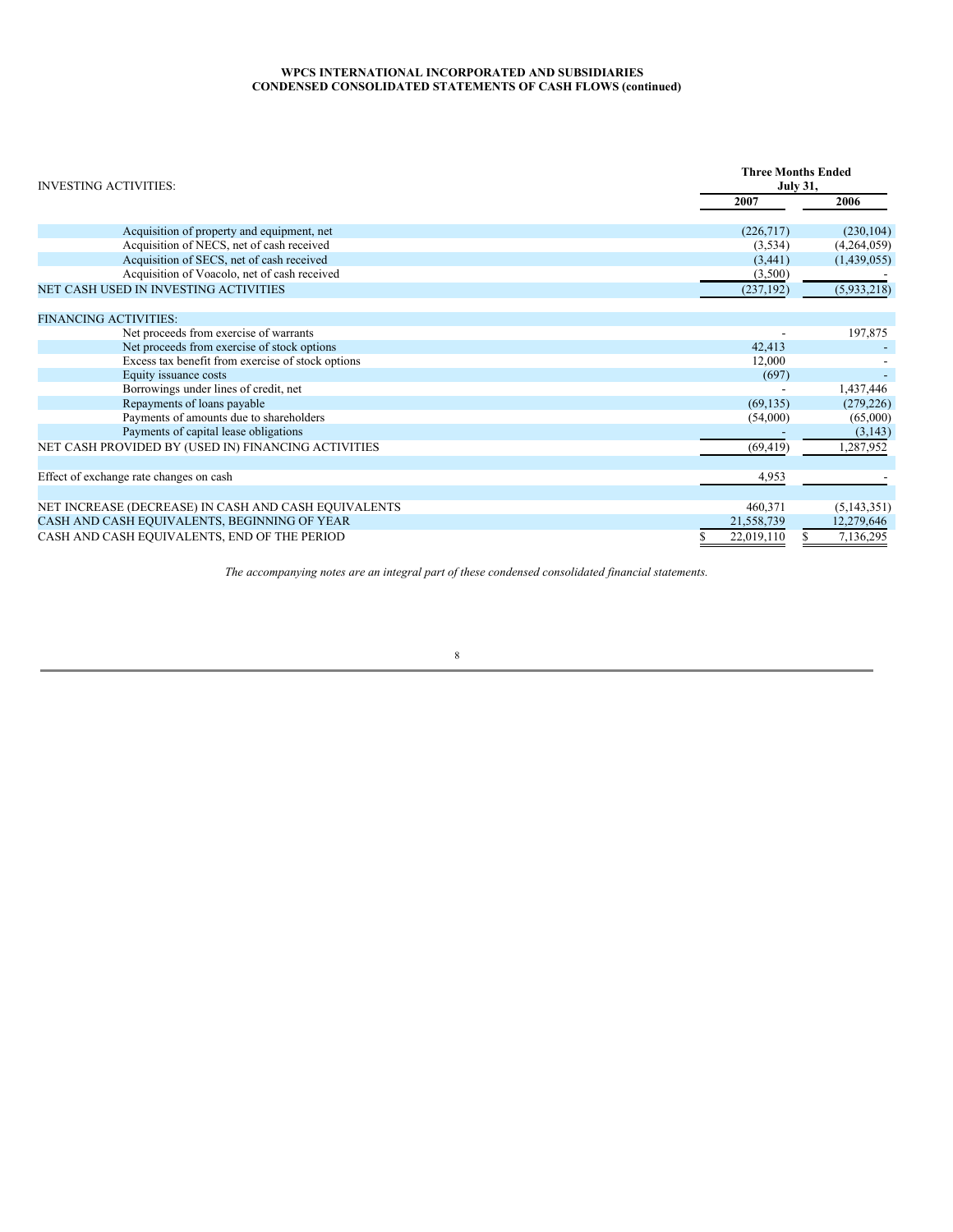## **NOTES TO UNAUDITED CONDENSED CONSOLIDATED FINANCIAL STATEMENTS**

## **NOTE 1 - BASIS OF PRESENTATION**

The accompanying unaudited condensed consolidated financial statements have been prepared pursuant to the rules and regulations of the Securities and Exchange Commission ("SEC") for quarterly reports on Form 10-Q of Article 10 of Regulation S-X and do not include all of the information and note disclosures required by accounting principles generally accepted in the United States of America. Accordingly, the unaudited condensed consolidated financial statements should be read in conjunction with the Company's audited consolidated financial statements and notes thereto for the fiscal year ended April 30, 2007 included in the Company's Annual Report on Form 10-K. The accompanying unaudited condensed consolidated financial statements reflect all adjustments (consisting of normal recurring adjustments) which are, in the opinion of the management, considered necessary for a fair presentation of financial position, results of operations and cash flows for the interim periods. Operating results for the three month period ended July 31, 2007 is not necessarily indicative of the results that may be expected for the fiscal year ending April 30, 2008. Certain reclassifications have been made to prior period financial statements to conform to the current presentation. The amounts for the April 30, 2007 balance sheet have been extracted from the audited consolidated financial statements included in Form 10-K for the year ended April 30, 2007.

The accompanying consolidated financial statements include the accounts of WPCS International Incorporated ("WPCS") and its wholly owned subsidiaries, WPCS Incorporated , Invisinet, Inc. ("Invisinet"), Walker Comm, Inc. ("Walker"), Clayborn Contracting Group, Inc. ("Clayborn"), Heinz Corporation ("Heinz"), Quality Communications & Alarm Company, Inc. ("Quality"), New England Communications Systems, Inc. ("NECS") from June 1, 2006 (date of acquisition), Southeastern Communication Services, Inc. ("SECS") from July 19, 2006 (date of acquisition), Voacolo Electric Incorporated ("Voacolo") from March 30, 2007 (date of acquisition), and Taian AGS Pipeline Construction Co., Ltd. ("TAGS") from April 5, 2007 (date of acquisition), collectively the "Company".

The Company provides design-build engineering services for specialty communication systems, which are dedicated wireless networks for specified applications, and for wireless infrastructure, which encompasses commercial cellular systems for wireless carriers. The Company provides a range of services including site design, spectrum analysis, engineering, trenching, electrical work, structured cabling, product integration, testing and project management.

### **NOTE 2 - SUMMARY OF SIGNIFICANT ACCOUNTING POLICIES**

A summary of significant accounting policies consistently applied in the preparation of the accompanying condensed consolidated financial statements follows (additional policies are set forth in the Company's Annual Report on Form 10-K):

### *Principles of Consolidation*

All significant intercompany transactions and balances have been eliminated in these consolidated financial statements.

#### *Goodwill and Other Intangible Assets*

In accordance with Statement of Financial Standards ("SFAS") No. 142, *Goodwill and Other Intangible Assets*, goodwill and indefinite-lived intangible assets are no longer amortized but are assessed for impairment on at least an annual basis. SFAS No. 142 also requires that intangible assets with definite useful lives be amortized over their respective estimated useful lives to their estimated residual values, and reviewed for impairment.

SFAS No. 142 requires that goodwill be tested at least annually, utilizing a two-step methodology. The initial step requires the Company to determine the fair value of the business acquired (reporting unit) and compare it to the carrying value, including goodwill, of such business (reporting unit). If the fair value exceeds the carrying value, no impairment loss is recognized. However, if the carrying value of the reporting unit exceeds its fair value, the goodwill of the unit may be impaired. The amount, if any, of the impairment is then measured in the second step, based on the excess, if any, of the reporting unit's carrying value of goodwill over its implied value.

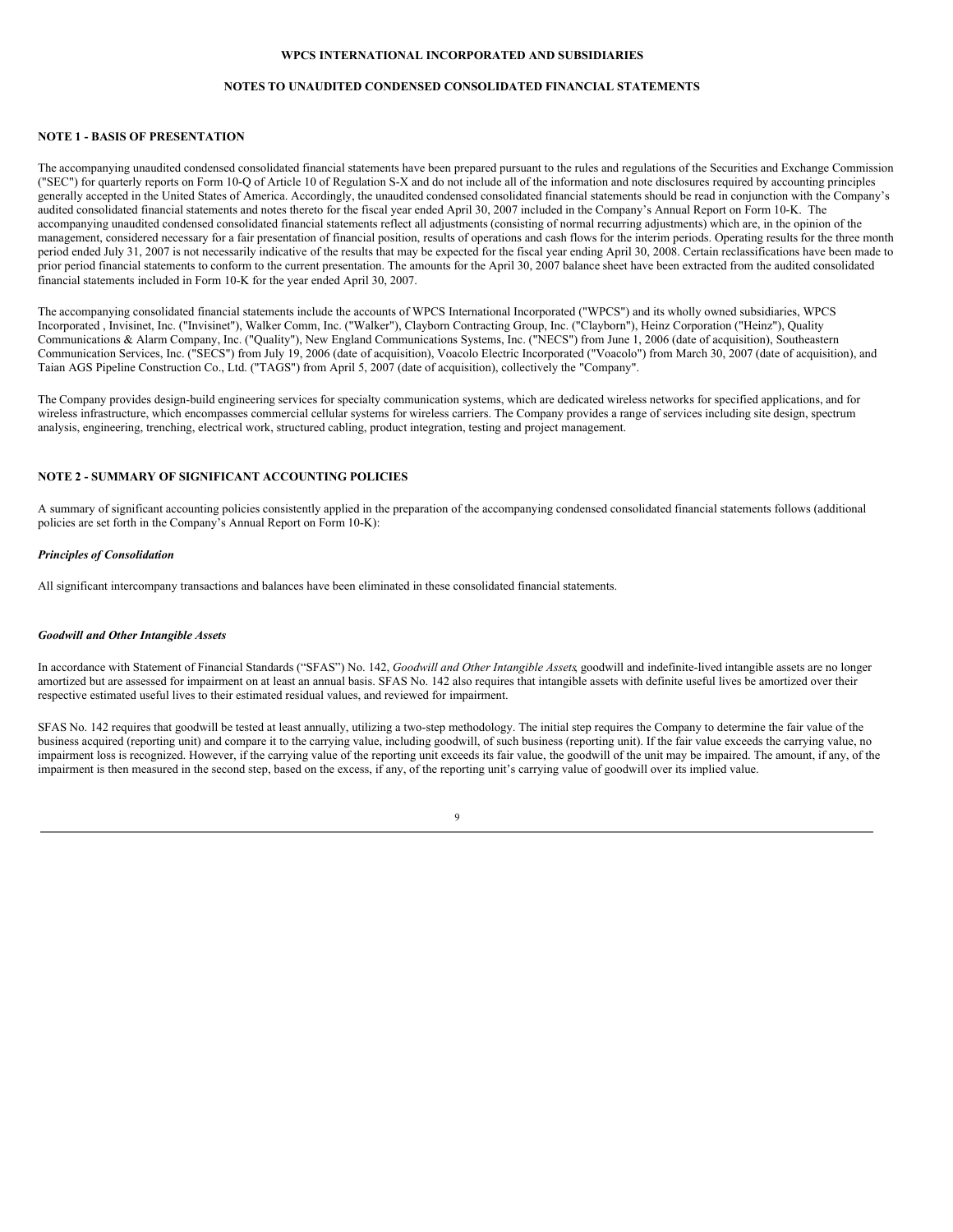# **NOTES TO UNAUDITED CONDENSED CONSOLIDATED FINANCIAL STATEMENTS**

The Company determines the fair value of the businesses acquired (reporting units) for purposes of this test primarily by using a discounted cash flow valuation technique. Significant estimates used in the valuation include estimates of future cash flows, both future short-term and long-term growth rates, and estimated cost of capital for purposes of arriving at a discount factor. The Company performs its annual impairment test during the fourth quarter absent any interim impairment indicators.

Changes in goodwill during the three months ended July 31, 2007:

| Beginning balance, May 1, 2007                | \$20,469,608 |
|-----------------------------------------------|--------------|
|                                               |              |
| NECS acquisition purchase price adjustment    | 3,534        |
| SECS acquisition purchase price adjustment    | 21,117       |
| Voacolo acquisition purchase price adjustment | 314          |
|                                               |              |
| Ending balance, July 31, 2007                 | \$20,494,573 |

Other intangible assets consist of the following at July 31, 2007 and April 30, 2007:

|                                       | <b>Estimated</b><br>useful life<br>(years) | <b>July 31,</b><br>2007 | April 30,<br>2007 |
|---------------------------------------|--------------------------------------------|-------------------------|-------------------|
| <b>Customer</b> lists                 | $5 - 8$                                    | 2,607,000<br>S.         | 2,607,000<br>S.   |
| Contract backlog                      | $1 - 3$                                    | 325,200                 | 325,200           |
|                                       |                                            | 2,932,200               | 2,932,200         |
| Less accumulated amortization expense |                                            | 1,388,012               | 1,248,851         |
|                                       |                                            | 1,544,188               | 1,683,349<br>S    |

Amortization expense for other intangible assets for the three months ended July 31, 2007 and 2006 was approximately \$139,159 and \$78,083, respectively.

There are no expected residual values related to these intangible assets.

#### *Inventory*

Inventory consists of materials, parts and supplies principally valued at the lower of cost using the first-in-first-out (FIFO) method, or market.

#### *Revenue Recognition*

The Company generates its revenue by providing engineering and deployment services for wireless infrastructure services and specialty communication systems. The Company provides a range of services including site design, spectrum analysis, product integration, structured cabling, electrical work, trenching, construction, testing, project management and maintenance. The Company's engineering and deployment services report revenue pursuant to customer contracts that span varying periods of time. The Company reports revenue from contracts when persuasive evidence of an arrangement exists, fees are fixed or determinable, and collection is reasonably assured.

The Company records revenue and profit from long-term contracts on a percentage-of-completion basis, measured by the percentage of contract costs incurred to date to the estimated total costs for each contracts. Contracts in process are valued at cost plus accrued profits less earned revenues and progress payments on uncompleted contracts. Contract costs include direct materials, direct labor, third party subcontractor services and those indirect costs related to contract performance. Contracts are generally considered substantially complete when engineering is completed and/or site construction is completed.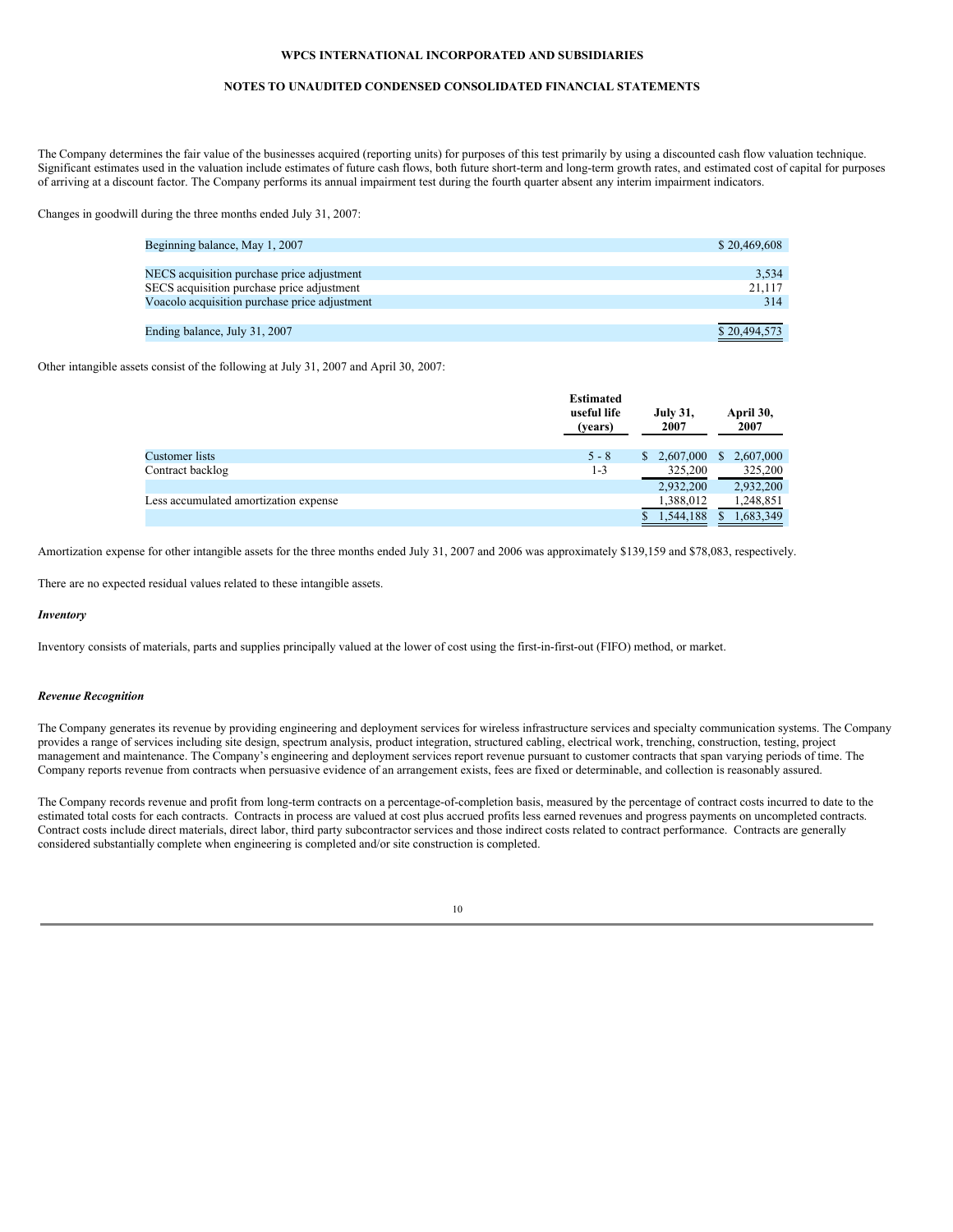### **NOTES TO UNAUDITED CONDENSED CONSOLIDATED FINANCIAL STATEMENTS**

The Company has numerous contracts that are in various stages of completion. Such contracts require estimates to determine the appropriate cost and revenue recognition. Cost estimates are reviewed monthly on a contract-by-contract basis, and are revised periodically throughout the life of the contract such that adjustments to profit resulting from revisions are made cumulative to the date of the revision. Significant management judgments and estimates, including the estimated cost to complete projects, which determines the project's percent complete, must be made and used in connection with the revenue recognized in the accounting period. Current estimates may be revised as additional information becomes available. If estimates of costs to complete long-term contracts indicate a loss, provision is made currently for the total loss anticipated.

The Company also recognizes certain revenue from short-term contracts when equipment is delivered or the services have been provided to the customer. For maintenance contracts, revenue is recognized ratably over the service period.

#### *Income Taxes*

Income taxes are accounted for in accordance with SFAS No. 109, *Accounting of Income Taxes*. Under SFAS No. 109, deferred tax assets and liabilities are recognized for the future tax consequences attributable to differences between the financial statement carrying amounts of existing assets and liabilities and their respective tax basis. Deferred tax assets and liabilities are measured using enacted tax rates expected to apply to taxable income in the years in which those temporary differences are expected to be recovered or settled. Under SFAS No. 109, the effect on deferred tax assets and liabilities of a change in tax rates is recognized in income in the period that includes the enactment date. The recognition of deferred tax assets is reduced by a valuation allowance if it is more likely than not that the tax benefits will not be realized. The ultimate realization of deferred tax assets depends upon the generation of future taxable income during the periods in which those temporary differences become deductible.

In June 2006, the Financial Accounting Standards Board ("FASB") issued Interpretation No. 48, Accounting for Uncertainty in Income Taxes - an interpretation of FAS No. 109 ("FIN 48"), which clarifies the accounting for uncertainty in income taxes subject to significant and varied interpretations, that have resulted in diverse and inconsistent accounting practices and measurements. Addressing such diversity, FIN 48 prescribes a consistent recognition threshold and measurement attribute, as well as clear criteria for subsequently recognizing, derecognizing and measuring changes in such tax positions for financial statement purposes. FIN 48 also requires expanded disclosure with respect to the uncertainty in income taxes. The adoption of FIN 48 on May 1, 2007 had no impact on the Company's financial position, results of operations, cash flows or financial statements disclosures.

### *Earning Per Common Share*

Earnings per common share is computed pursuant to SFAS No. 128, *Earnings Per Share* ("EPS"). Basic income per common share is computed as net income divided by the weighted average number of common shares outstanding for the period. Diluted EPS reflects the potential dilution that could occur from common stock issuable through stock options and warrants. The table below presents the computation of basic and diluted earnings per share for the three months ended July 31, 2007 and 2006, respectively:

| Basic earnings per share computation      | <b>July 31,</b> | <b>Three Months Ended</b> |  |  |  |  |
|-------------------------------------------|-----------------|---------------------------|--|--|--|--|
| Numerator:                                | 2007            | 2006                      |  |  |  |  |
| Net Earnings                              | 1,272,615<br>S  | 914,427                   |  |  |  |  |
| Denominator:                              |                 |                           |  |  |  |  |
| Basic weighted average shares outstanding | 6,973,659       | 5,316,482                 |  |  |  |  |
| Basic earnings per share                  | 0.18<br>-S      | 0.17                      |  |  |  |  |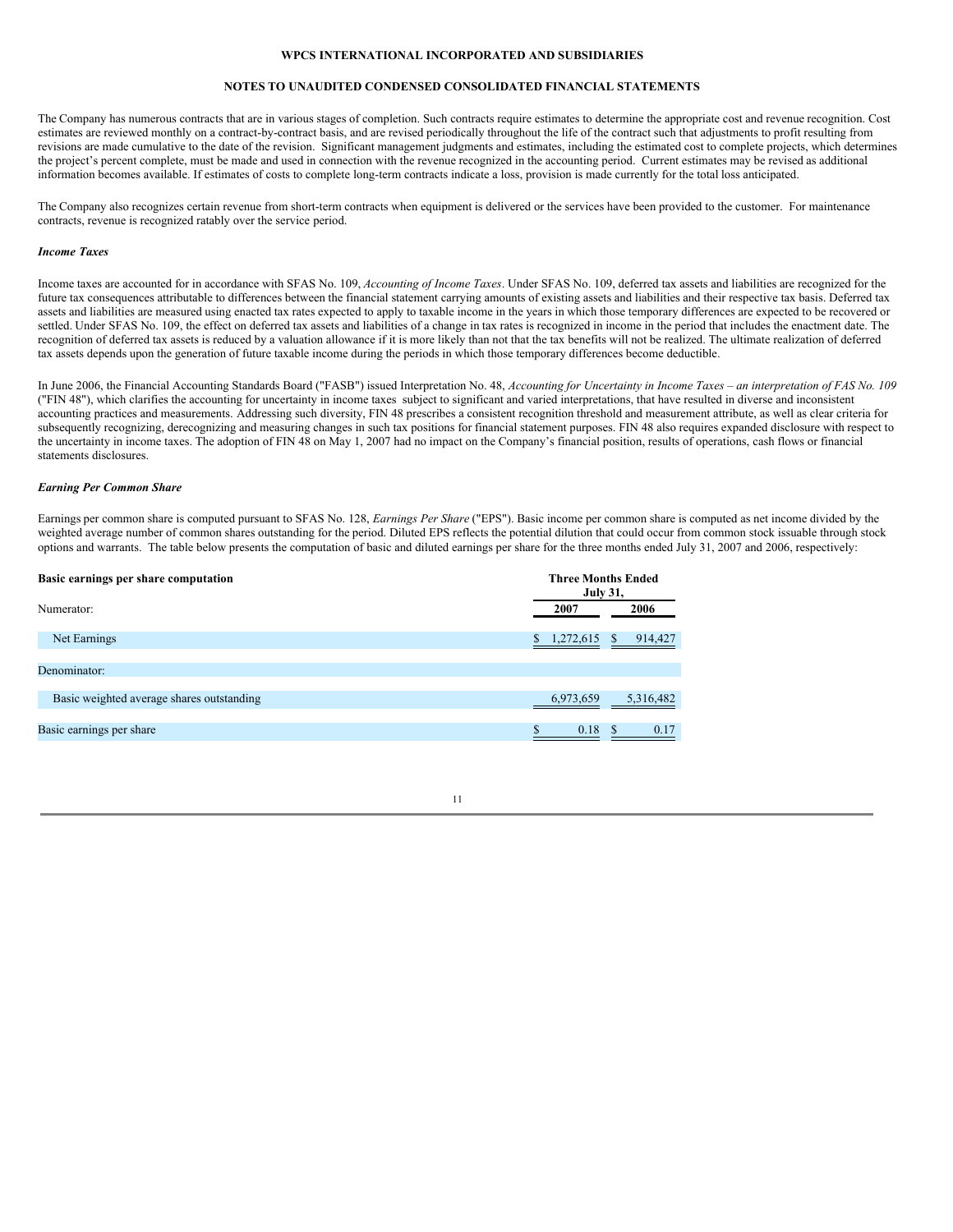## **NOTES TO UNAUDITED CONDENSED CONSOLIDATED FINANCIAL STATEMENTS**

| Diluted earnings per share computation      |      | <b>Three Months Ended</b><br><b>July 31,</b> |              |           |  |  |
|---------------------------------------------|------|----------------------------------------------|--------------|-----------|--|--|
| Numerator:                                  | 2007 |                                              |              | 2006      |  |  |
| Net Earnings                                |      | 1,272,615                                    | <sup>S</sup> | 914,427   |  |  |
| Denominator:                                |      |                                              |              |           |  |  |
| Basic weighted average shares outstanding   |      | 6,973,659                                    |              | 5,316,482 |  |  |
| Incremental shares from assumed conversion: |      |                                              |              |           |  |  |
| Conversion of stock options                 |      | 234,982                                      |              | 134,702   |  |  |
| Conversion of common stock warrants         |      | 842,045                                      |              | 217,058   |  |  |
| Diluted weighted average shares             |      | 8,050,686                                    |              | 5,668,242 |  |  |
| Diluted earnings per share                  | \$   | 0.16                                         | S            | 0.16      |  |  |

For the three months ended July 31, 2007 and 2006, 51,670 and 134,982 stock options and 0 and 275,970 common stock warrants were excluded from the computation of the diluted earnings per share, respectively. These potentially dilutive securities were excluded because the stock option and warrant exercise prices exceeded the average market price of the common stock and, therefore, the effects would be antidilutive.

### *Other Comprehensive Income:*

Other comprehensive income for the three months ended July 31, 2007 consists of the following:

| Net income                                                            | \$1,272,615 |
|-----------------------------------------------------------------------|-------------|
| Other comprehensive income – foreign currency translation adjustments | 63.765      |
| Comprehensive income                                                  | \$1,336,380 |

#### *Use of Estimates*

In preparing financial statements in conformity with accounting principles generally accepted in the United States of America, management is required to make estimates and assumptions that affect the reported amounts of assets and liabilities and the disclosure of contingent assets and liabilities at the date of the financial statements and revenues and expenses during the reporting period. The most significant estimates relate to the calculation of percentage-of-completion on uncompleted contracts, allowance for doubtful accounts, valuation of inventory, useful life of customer lists, deferred tax valuation allowance, the fair values of the assets and liabilities of purchased businesses and the factors related to determining if goodwill is impaired. Actual results will likely differ from those estimates.

#### *Recently Issued Accounting Pronouncements*

On September 15, 2006, the FASB issued SFAS No. 157, *Fair Value Measurements* ("SFAS 157"), which is effective for fiscal years beginning after November 15, 2007 and for interim periods within those years. SFAS 157 defines fair value, establishes a framework for measuring fair value and expands the related disclosure requirements. We are currently evaluating the potential impact, if any, of the adoption of SFAS 157 on the Company's consolidated financial position, results of operations and cash flows or financial statement disclosures.

In September 2006, the SEC issued SAB No. 108, Considering the Effects of Prior Year Misstatements When Quantifying Misstatements in Current Year Financial Statements ("SAB 108"), which provides interpretive guidance on how registrants should quantify financial statement misstatements. Under SAB 108 registrants are required to consider both a "rollover" method, which focuses primarily on the income statement impact of misstatements, and the "iron curtain" method, which focuses primarily on the balance sheet impact of misstatements. The effects of prior year uncorrected errors include the potential accumulation of improper amounts that may result in a material misstatement on the balance sheet or the reversal of prior period errors in the current period that result in a material misstatement of the current period income statement amounts. Adjustments to current or prior period financial statements would be required in the event that after application of various approaches for assessing materiality of a misstatement in current period financial statements and consideration of all relevant quantitative factors, a misstatement is determined to be material. The application of the provisions of SAB 108 did not have a material effect on the Company's consolidated financial position, results of operations and cash flows or financial statement disclosures.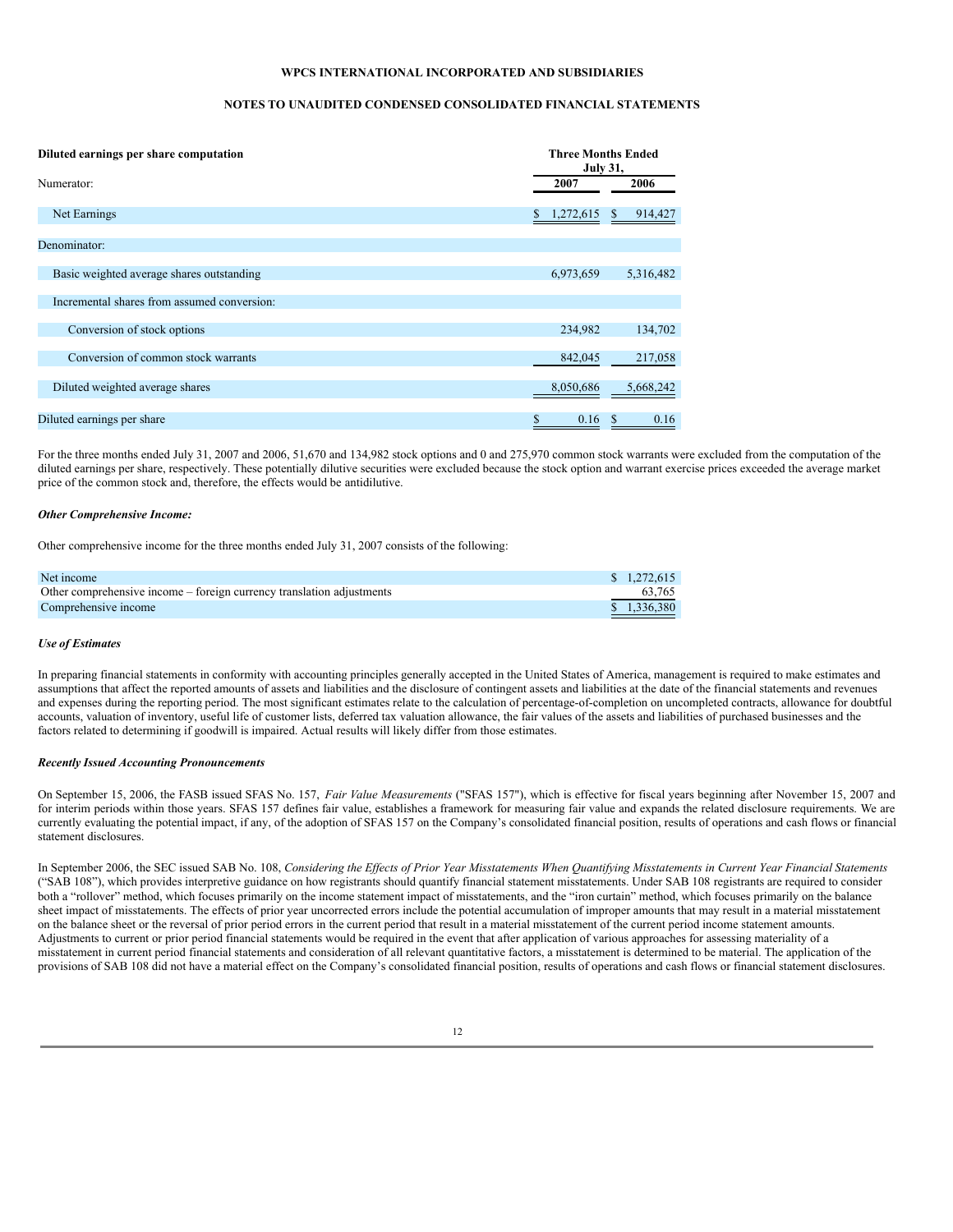## **NOTES TO UNAUDITED CONDENSED CONSOLIDATED FINANCIAL STATEMENTS**

In February 2007, the FASB issued SFAS No. 159, The Fair Value Option for Financial Assets and Financial Liabilities ("SFAS 159"), which permits entities to choose to measure many financial assets and financial liabilities at fair value. Unrealized gains and losses on items for which the fair value option has been elected are reported in earnings. SFAS 159 is effective for fiscal years beginning after November 15, 2007. The Company has not yet determined the impact SFAS 159 may have on our results of operations or financial position.

# **NOTE 3 - ACQUISITIONS**

In accordance with SFAS No. 141, *Business Combinations*, acquisitions are accounted for under the purchase method of accounting. Under the purchase method of accounting, assets acquired and liabilities assumed are recorded at their estimated fair values. Goodwill is recorded to the extent the purchase price consideration, including certain acquisition and closing costs, exceeds the fair value of the net identifiable assets acquired at the date of the acquisition*.*

#### *NECS*

Assets purchased:

Effective June 1, 2006, the Company acquired all of the issued and outstanding common stock of NECS. The aggregate consideration paid by the Company to the NECS selling shareholders, including acquisition transaction costs of \$73,309, was \$4,740,551, of which \$4,333,987 was paid at closing. Additional purchase price adjustments of \$189,077 were paid in October 2006 to settle working capital adjustments. In March 2007, aggregate additional consideration of \$144,178 was paid to the NECS selling shareholders based on the earnout settlement for the calendar year ending December 31, 2006. In connection with the acquisition, NECS entered into employment agreements with two of the shareholders, each for a period of two years and a consulting agreement with one of the shareholders for a period of seven years.

The acquisition of NECS provides the Company with additional project engineering expertise for specialty communication systems, broadens the Company's customer base especially in the public safety and gaming markets, including the Massachusetts State Police, University of Connecticut and Foxwoods Resort Casino, and expands the Company's geographic presence in New England.

A valuation of certain assets was completed, including property and equipment, list of major customers, and the Company internally determined the fair value of other assets and liabilities. In determining the fair value of acquired assets, standard valuation techniques were used including the market and income approach.

The purchase price allocation has been determined as follows:

| Assets puremased.         |   |            |
|---------------------------|---|------------|
| Cash                      | S | 129,749    |
| Accounts receivable       |   | 968,982    |
| Inventory                 |   | 348,579    |
| Prepaid expenses          |   | 33,237     |
| Fixed assets              |   | 244,740    |
| Other assets              |   | 3,455      |
| Customer list             |   | 570,000    |
| Goodwill                  |   | 3,383,645  |
|                           |   | 5,682,387  |
| Liabilities assumed:      |   |            |
| Accounts payable          |   | (611, 862) |
| Accrued expenses          |   | (199, 681) |
| Deferred revenue          |   | (94, 802)  |
| Capital lease obligations |   | (24, 738)  |
| Accrued property taxes    |   | (10, 753)  |
|                           |   | (941, 836) |
| Purchase price            | S | 4,740,551  |

#### *SECS*

Effective July 19, 2006, the Company acquired all of the issued and outstanding common stock of SECS. The aggregate consideration paid by the Company to the SECS selling shareholders, including acquisition transaction costs of \$25,274, was \$3,485,787, of which \$1,620,000 was paid at closing, and the Company issued 200,288 shares of common stock valued at approximately \$1,400,000. Additional purchase price adjustments of \$440,513 were paid in November 2006, to settle working capital adjustments. The Company filed a registration statement with the SEC on August 14, 2006 to register the shares of common stock issued to the former SECS shareholders, which was declared effective by the SEC on August 24, 2006. In connection with the acquisition, SECS entered into employment agreements and a consulting agreement with certain officers or former officers of SECS.

The acquisition of SECS provides the Company with additional project engineering expertise for wireless infrastructure services, broadens the Company's customer base of corporate, government and educational clients, including the National Oceanic and Atmospheric Administration ("NOAA"), Verizon, BellSouth, Comcast, Time Warner, University of Florida and Puerto Rico Telephone, and expands the Company's geographic presence in the Southeastern United States.

A valuation of certain assets was completed, including property and equipment, list of major customers, and the Company internally determined the fair value of other assets and liabilities. In determining the fair value of acquired assets, standard valuation techniques were used including the market and income approach.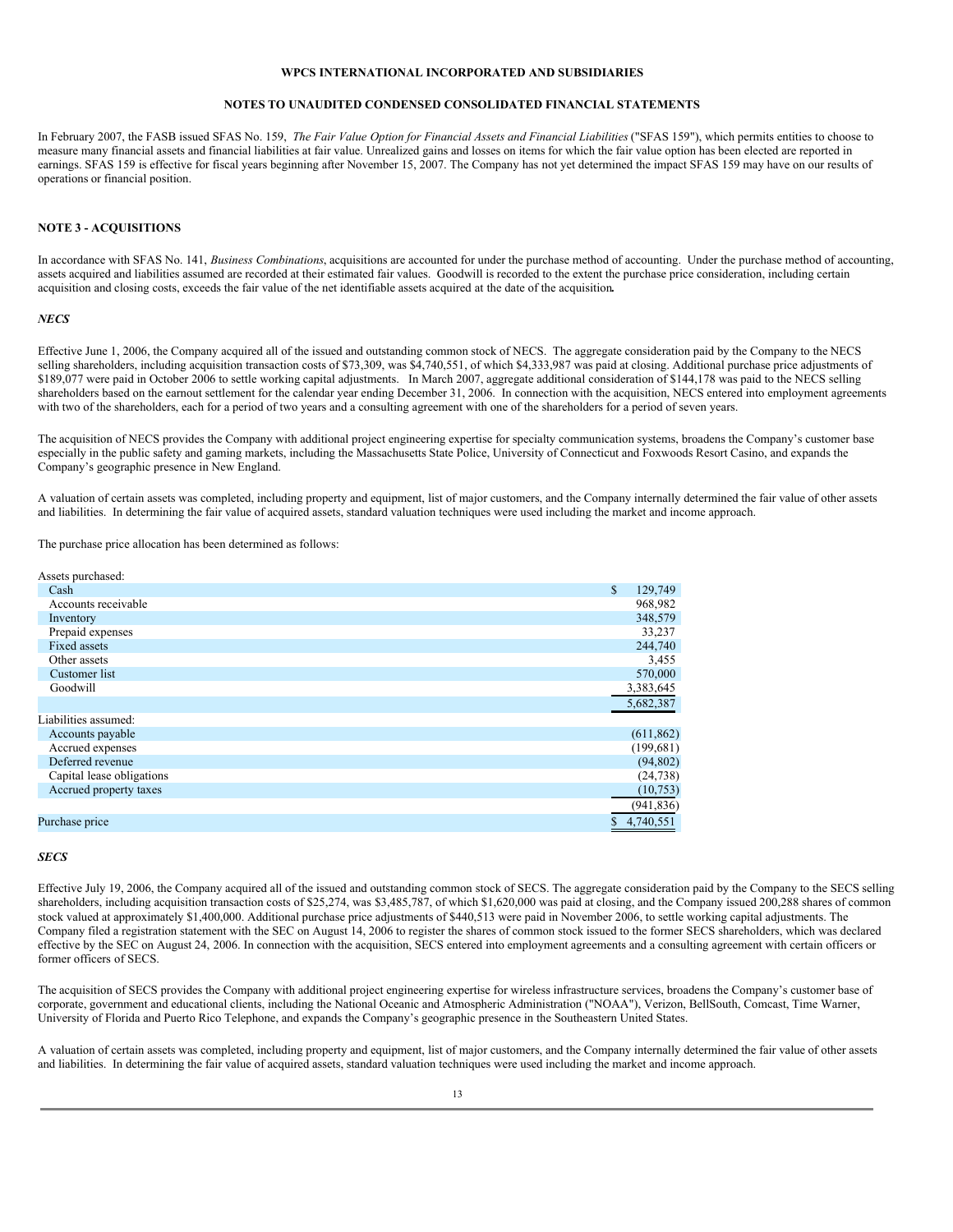# **NOTES TO UNAUDITED CONDENSED CONSOLIDATED FINANCIAL STATEMENTS**

The purchase price allocation has been determined as follows:

| Assets purchased:           |                 |
|-----------------------------|-----------------|
| Cash                        | S<br>200,012    |
| Accounts receivable         | 1,945,618       |
| Inventory                   | 97,096          |
| Prepaid expenses            | 54,186          |
| Costs in excess of billings | 421,616         |
| Fixed assets                | 273,980         |
| Other assets                | 400             |
| Backlog                     | 60,000          |
| Customer list               | 320,000         |
| Goodwill                    | 1,844,322       |
|                             | 5,217,230       |
| Liabilities assumed:        |                 |
| Accounts payable            | (727, 612)      |
| Accrued expenses            | (341, 173)      |
| Pension plan payable        | (75,000)        |
| Profit sharing              | (40, 056)       |
| Notes payable               | (378, 103)      |
| Billings in excess of costs | (169, 499)      |
|                             | (1, 731, 443)   |
| Purchase price              | 3,485,787<br>S. |

#### *Voacolo*

On March 30, 2007, the Company acquired Voacolo. The aggregate consideration paid by the Company to the Voacolo selling shareholders, including acquisition transaction costs of \$27,788, was \$2,465,288 of which \$1,187,500 was paid at closing, and the Company issued 113,534 shares of common stock valued at approximately \$1,250,000. The purchase price is subject to adjustment for any excess or shortfall between the net tangible asset value of Voacolo as of the closing date and \$1,200,000. In addition, the Company shall pay an additional \$2,500,000 in cash or Company common stock if Voacolo's earnings before interest and taxes for the period ending twelve months from March 30, 2007 shall equal or exceed \$1,100,000. Voacolo was acquired pursuant to a Stock Purchase Agreement among WPCS International Incorporated, and the former Voacolo shareholders, dated and effective as of March 30, 2007 (the "Agreement"). In connection with the acquisition, Voacolo entered into employment agreements with the former Voacolo shareholders, each for a period of two years.

Voacolo is an electrical contractor in the Mid-Atlantic area that specializes in both high and low voltage applications structured cabling and voice/data/video solutions, as well as beginning to expand its operations particularly in wireless video surveillance. The company is headquartered in Trenton, New Jersey and has completed many major projects for commercial and government entities.

Based on the preliminary information currently available, the acquisition resulted in goodwill and other intangible assets of approximately \$1,345,000. Upon completion of a final purchase price allocation, there may be an increase or decrease in the amount assigned to goodwill and a corresponding increase or decrease in tangible or other intangible assets.

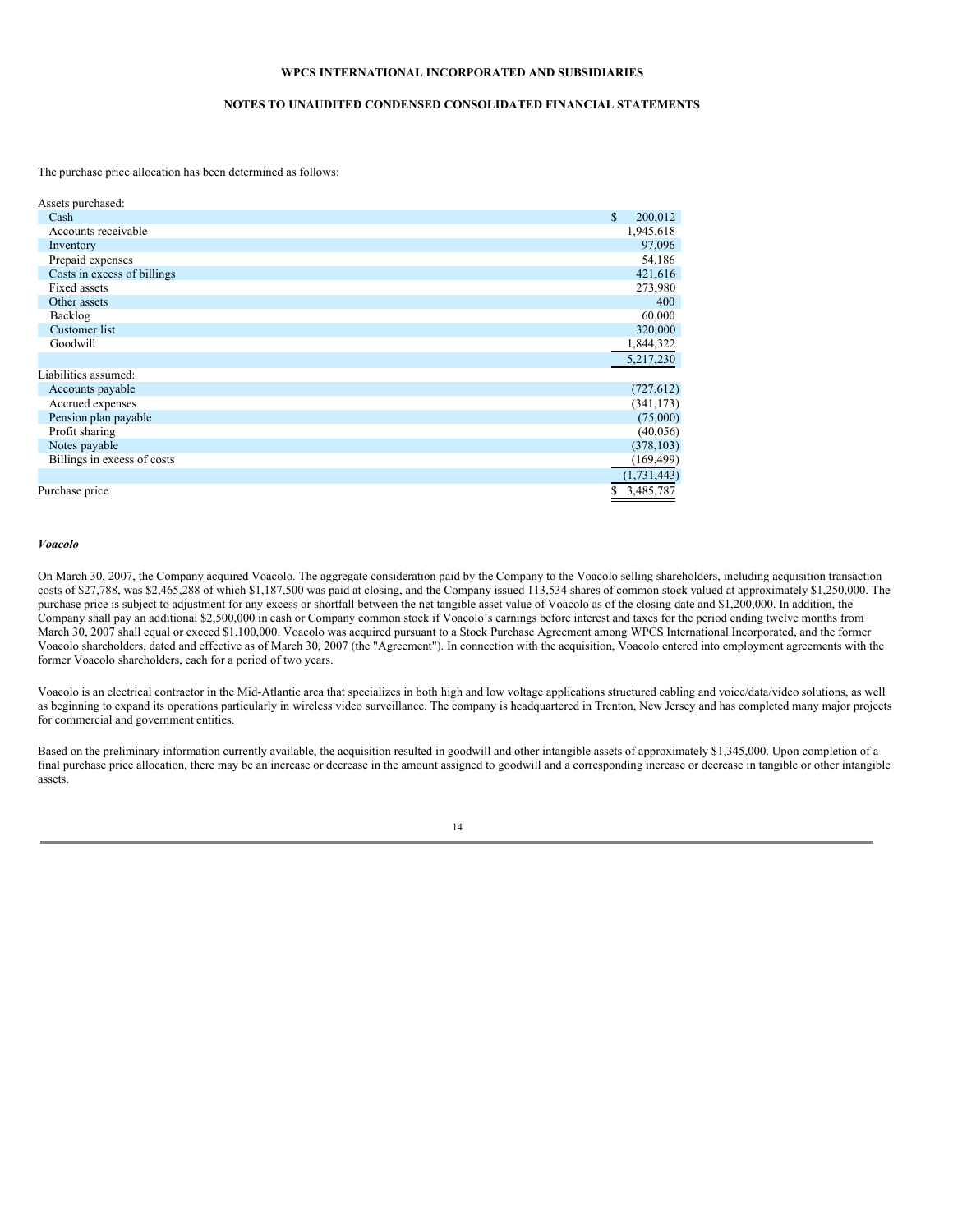## **NOTES TO UNAUDITED CONDENSED CONSOLIDATED FINANCIAL STATEMENTS**

The preliminary purchase price allocation has been determined as follows:

| Assets purchased:           |                 |
|-----------------------------|-----------------|
| Cash                        | S<br>584,094    |
| Accounts receivable         | 2,119,362       |
| Inventory                   | 217,500         |
| Prepaid expenses            | 101,974         |
| Costs in excess of billings | 215,143         |
| Fixed assets                | 217,899         |
| Backlog                     | 200,200         |
| Customer list               | 132,000         |
| Goodwill                    | 1,012,907       |
|                             | 4,801,079       |
| Liabilities assumed:        |                 |
| Accounts payable            | (732, 252)      |
| Accrued expenses            | (90, 120)       |
| Payroll and other payable   | (80, 672)       |
| Deferred income tax payable | (43,000)        |
| Loan payable                | (602, 984)      |
| Notes payable               | (100, 436)      |
| Billings in excess of costs | (686, 327)      |
|                             | (2, 335, 791)   |
| Purchase price              | 2,465,288<br>\$ |

## *TAGS*

.

On April 5, 2007, the Company acquired a 60% Equity Interest and a 60% Profit Interest (together the "Interest") in TAGS, a joint venture enterprise in the City of Taian, Shandong province, the People's Republic of China from American Gas Services, Inc. ("AGS") and American Gas Services, Inc. Consultants ("AGS Consultants"), respectively. The aggregate consideration paid by the Company to AGS and AGS Consultants, including acquisition transaction costs of \$182,816, was \$1,782,816 of which \$800,000 was paid in cash, and the Company issued 68,085 shares of common stock valued at approximately \$800,000, which includes the issuance of the additional 6,808 shares of common stock related to the settlement of the net tangible asset value contingent consideration.

Founded in 1997 and headquartered in the Province of Shandong, TAGS is a communications infrastructure engineering company serving the China market. TAGS is certified by the People's Republic of China as both a Construction Enterprise of Reform Development company and a Technically Advanced Construction Enterprise company for the Province of Shandong, which are two of the highest certifications achievable for engineering and construction based businesses in China. TAGS is also licensed in 17 other provinces and has completed projects for a diverse customer base of businesses and government institutions in over 30 cities in China.

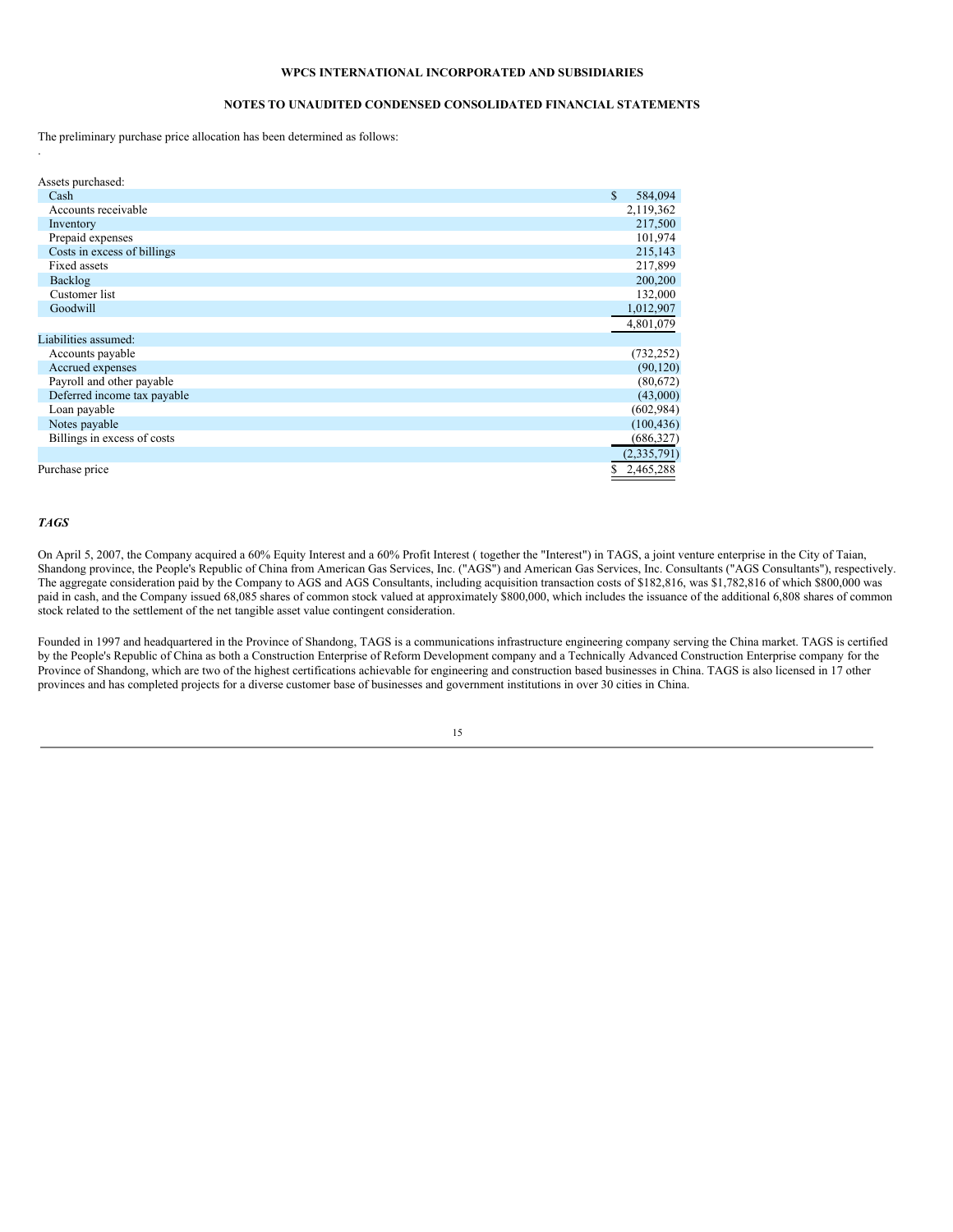# **NOTES TO UNAUDITED CONDENSED CONSOLIDATED FINANCIAL STATEMENTS**

The preliminary purchase price allocation has been determined as follows:

| Assets purchased:                  |               |
|------------------------------------|---------------|
| Cash                               | \$<br>141,564 |
| Accounts receivable                | 1,725,360     |
| Inventory                          | 621,725       |
| Other current assets               | 399,664       |
| Fixed assets                       | 3,415,035     |
|                                    | 6,303,348     |
| Liabilities assumed:               |               |
| Accounts payable                   | (72, 710)     |
| Accrued expenses and other payable | (714, 126)    |
| Payroll and other payable          | (171, 463)    |
| Dividends payable                  | (252, 724)    |
| Income tax payable                 | (235, 279)    |
| Notes payable                      | (1,681,846)   |
| Deferred Revenue                   | (61, 519)     |
| Minority Interest                  | (1,330,865)   |
|                                    | (4,520,532)   |
| Purchase price                     | 1,782,816     |

#### *Pro forma Information*

The following unaudited pro forma financial information presents the combined results of operations of the Company, NECS, SECS, Voacolo and TAGS for the three months ended July 31, 2006 as if the acquisitions had occurred at May 1, 2006, including the issuance of the Company's common stock as consideration for the acquisitions of SECS, Voacolo, and TAGS. The pro forma financial information does not necessarily reflect the results of operations that would have occurred had the Company, NECS, SECS, Voacolo and TAGS been a single entity during this period.

|                              |    | <b>Consolidated Pro</b><br>Forma<br>Three months ended |
|------------------------------|----|--------------------------------------------------------|
|                              |    | <b>July 31, 2006</b>                                   |
| Revenues                     | \$ | 21,560,551                                             |
| Net income                   |    | 1,461,518                                              |
| Basic weighted shares        |    | 5,676,472                                              |
| Diluted weighted shares      |    | 6,028,231                                              |
| Basic net income per share   | S  | 0.26                                                   |
| Diluted net income per share | Ф  | 0.24                                                   |

## **NOTE 4 - COSTS AND ESTIMATED EARNINGS ON UNCOMPLETED CONTRACTS**

The asset, "Costs and estimated earnings in excess of billings on uncompleted contracts", represents revenue recognized in excess of amounts billed. The liability, "Billings in excess of costs and estimated earnings on uncompleted contracts", represents billings in excess of revenue recognized. Costs and estimated earnings on uncompleted contracts consist of the following at July 31, 2007 and April 30, 2007: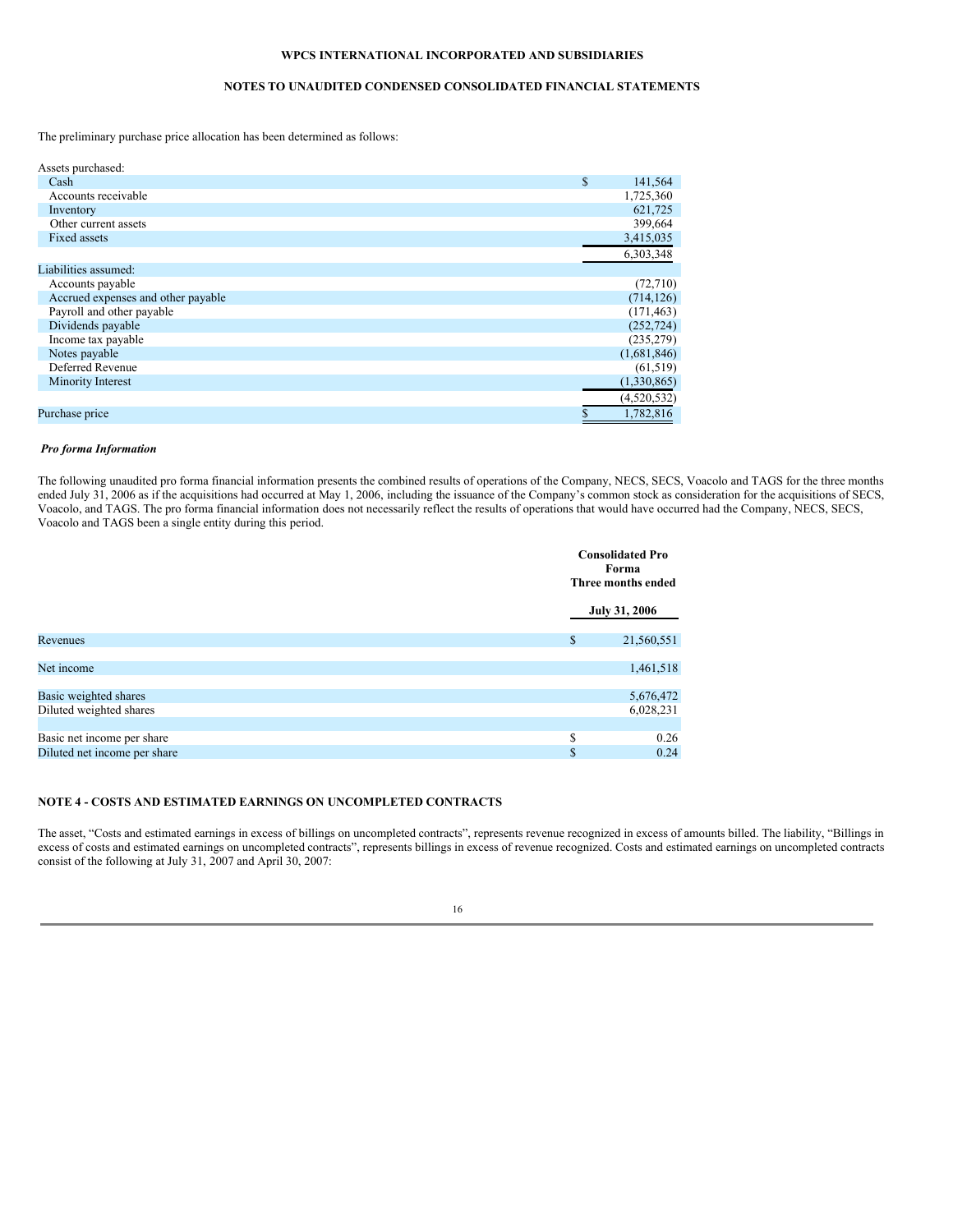## **NOTES TO UNAUDITED CONDENSED CONSOLIDATED FINANCIAL STATEMENTS**

|                                                    | <b>July 31,</b><br>2007 | April 30,<br>2007      |
|----------------------------------------------------|-------------------------|------------------------|
| Costs incurred on uncompleted contracts            | \$36,387,533            | \$39,431,006           |
| Estimated contract profit                          | 10,895,797              | 12,513,277             |
|                                                    | 47,283,330              | 51,944,283             |
| Less: billings to date                             | 45,634,662              | 51,717,031             |
| Net excess of costs                                | 1,648,668               | 227,252                |
| Costs and estimated earnings in excess of billings |                         | 3,041,330 \$ 2,499,940 |
| Billings in excess of costs and estimated earnings |                         |                        |
| on uncompleted contracts                           | (1,392,662)             | (2,272,688)            |
| Net excess of costs                                | 1,648,668               | 227,252                |

## **NOTE 5 – LONG-TERM DEBT**

### *Line of Credit*

On April 10, 2007, the Company entered into a loan agreement with Bank of America, N.A. ("BOA"). The loan agreement (the "Loan Agreement"), provides for a revolving line of credit in an amount not to exceed \$12,000,000, together with a letter of credit facility not to exceed \$2,000,000. The Company and its subsidiaries also entered into security agreements with BOA, pursuant to which each entity granted a security interest to BOA in all of their assets.

The Loan Agreement contains customary covenants, including but not limited to (i) funded debt to tangible net worth, and (ii) minimum interest coverage ratio. The loan commitment shall expire on April 10, 2010. The Company may prepay the loan at any time.

Loans under the Loan Agreement bear interest at a rate equal to BOA's prime rate, minus one percentage point. The Company has the option to elect to use the optional interest rate of LIBOR plus one hundred seventy-five basis points (5.52% LIBOR rate plus one and three quarters percent as of July 31, 2007).

The Company used the initial funds provided by the loan, in the gross amount of \$4,454,217 to repay the existing credit agreement with Bank Leumi USA, which credit agreement was terminated in connection with the Loan Agreement.

### *Loans Payable*

The Company's long-term debt also consists of notes issued to the Company or assumed in acquisitions related to the purchase of property and equipment in the ordinary course of business. At July 31, 2007, loans payable totaled approximately \$2,844,271 with interest rates ranging from 0% to 9.49%.

### **NOTE 6 - RELATED PARTY TRANSACTIONS**

In connection with the acquisition of Walker, the Company assumed a ten-year lease with a trust, of which, a certain officer of the Company is the trustee, for a building and land located in Fairfield, California, which is occupied by its Walker subsidiary. For the three months ended July 31, 2007 and 2006, the rent paid for this lease was \$24,117 and \$22,000, respectively.

In connection with the acquisition of Clayborn, an additional \$1,100,000 is due by September 30, 2007, payable in quarterly distributions to the Clayborn former shareholders, by payment of 50% of the quarterly post tax profits, as defined, of Clayborn and the payment of the remainder on that date. Through July 31, 2007, payments of \$447,000 have been made to the former Clayborn shareholders and the total remaining due is \$653,000.

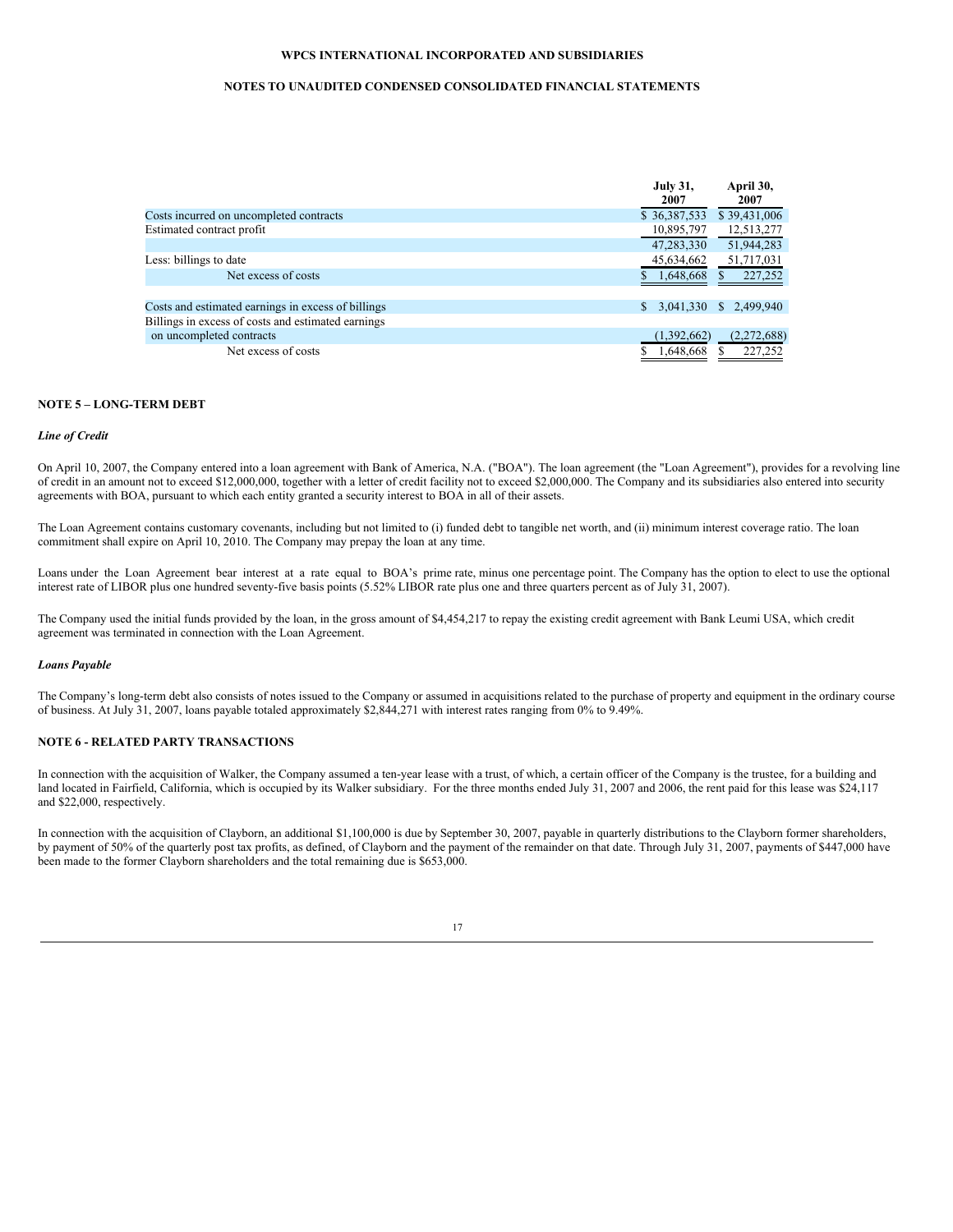## **NOTES TO UNAUDITED CONDENSED CONSOLIDATED FINANCIAL STATEMENTS**

In connection with the acquisition of SECS in fiscal 2007, the Company leases its Sarasota, Florida location from a trust, of which one of the former shareholders of SECS, is the trustee. For the three months ended July 31, 2007, the rent paid for this lease was \$12,840.

In connection with the acquisition of Voacolo in fiscal 2007, the Company leases its Trenton, New Jersey location from Voacolo Properties LLC, of which the former shareholders of Voacolo, are the members. For the three months ended July 31, 2007, the rent paid for this lease was \$13,500.

### **NOTE 7 – STOCK-BASED COMPENSATION**

In September 2006, the Company adopted the 2007 Incentive Stock Plan, under which officers, directors, key employees or consultants may be granted options. Under the 2007 Incentive Stock Plan, 400,000 shares of common stock were reserved for issuance upon the exercise of stock options, stock awards or restricted stock. At July 31, 2007, there were no stock options granted under this plan.

In September 2005, the Company adopted the 2006 Incentive Stock Plan, under which officers, directors, key employees or consultants may be granted options. Under the 2006 Incentive Stock Plan, 400,000 shares of common stock were reserved for issuance upon the exercise of stock options, stock awards or restricted stock. These shares were registered under Form S-8. Under the terms of the 2006 Incentive Stock Plan, stock options are granted at exercise prices equal to the fair market value of the common stock at the date of grant, and become exercisable and expire in accordance with the terms of the stock option agreement between the optionee and the Company at the date of grant. These options generally vest based on between one to three years of continuous service and have five-year contractual terms. At July 31, 2007, options to purchase 327,826 shares were outstanding at exercise prices ranging from \$6.14 to \$12.10. At July 31, 2007, there were 598 options available for grant under the 2006 Incentive Stock Plan.

In March 2003, the Company established a stock option plan pursuant to which options to acquire a maximum of 416,667 shares of the Company's common stock were reserved for grant (the "2002 Plan"). These shares were registered under Form S-8. Under the terms of the 2002 Plan, the options are exercisable at prices equal to the fair market value of the stock at the date of the grant and become exercisable in accordance with terms established at the time of the grant. These options generally vest based on between one to three years of continuous service and have five-year contractual terms. At July 31, 2007, options to purchase 233,642 shares were outstanding at exercise prices ranging from \$4.80 to \$19.92. At July 31, 2007, there were 43,423 shares available for grant under the 2002 Plan.

In accordance with SFAS 123(R) (revised December 2004), *Share-Based Payment*, an amendment of SFAS 123, *Accounting for Stock-Based Compensation*, the Company recognizes stock-based employee compensation expense. The Company recorded stock-based compensation of \$10,941 for the three months ended July 31, 2007, compared to \$7,882 for the three months ended July 31, 2006.

At July 31, 2007, the total compensation cost related to unvested stock options granted to employees under the Company's stock option plans but not yet recognized was approximately \$93,000 and is expected to be recognized over a weighted-average period of 2.1 years. For the three months ended July 31, 2007 and 2006, the weighted average fair value of stock options granted was \$5.60 and \$3.44, respectively.

The Company has elected to adopt the shortcut method provided in Staff Position No. FAS 123(R)-3, Transition Election Related to Accounting for the Tax Effects of Share-*Based Payment Awards*, for determining the initial pool of excess tax benefits available to absorb tax deficiencies related to stock-based compensation subsequent to the adoption of SFAS 123R. The shortcut method includes simplified procedures for establishing the beginning balance of the pool of excess tax benefits (the APIC Tax Pool) and for determining the subsequent effect on the APIC Tax Pool and the Company's Consolidated Statements of Cash Flows of the tax effects of share-based compensation awards. SFAS 123R requires that excess tax benefits related to share-based compensation be reflected as financing cash inflows.

The Company estimates the fair value of stock options granted using the Black-Scholes-Merton option-pricing model. Compensation cost is then recognized on a straight-line basis over the vesting or service period and is net of estimated forfeitures. The following assumptions were used to compute the fair value of stock options granted during the three months ended July 31, 2007 and 2006, respectively:

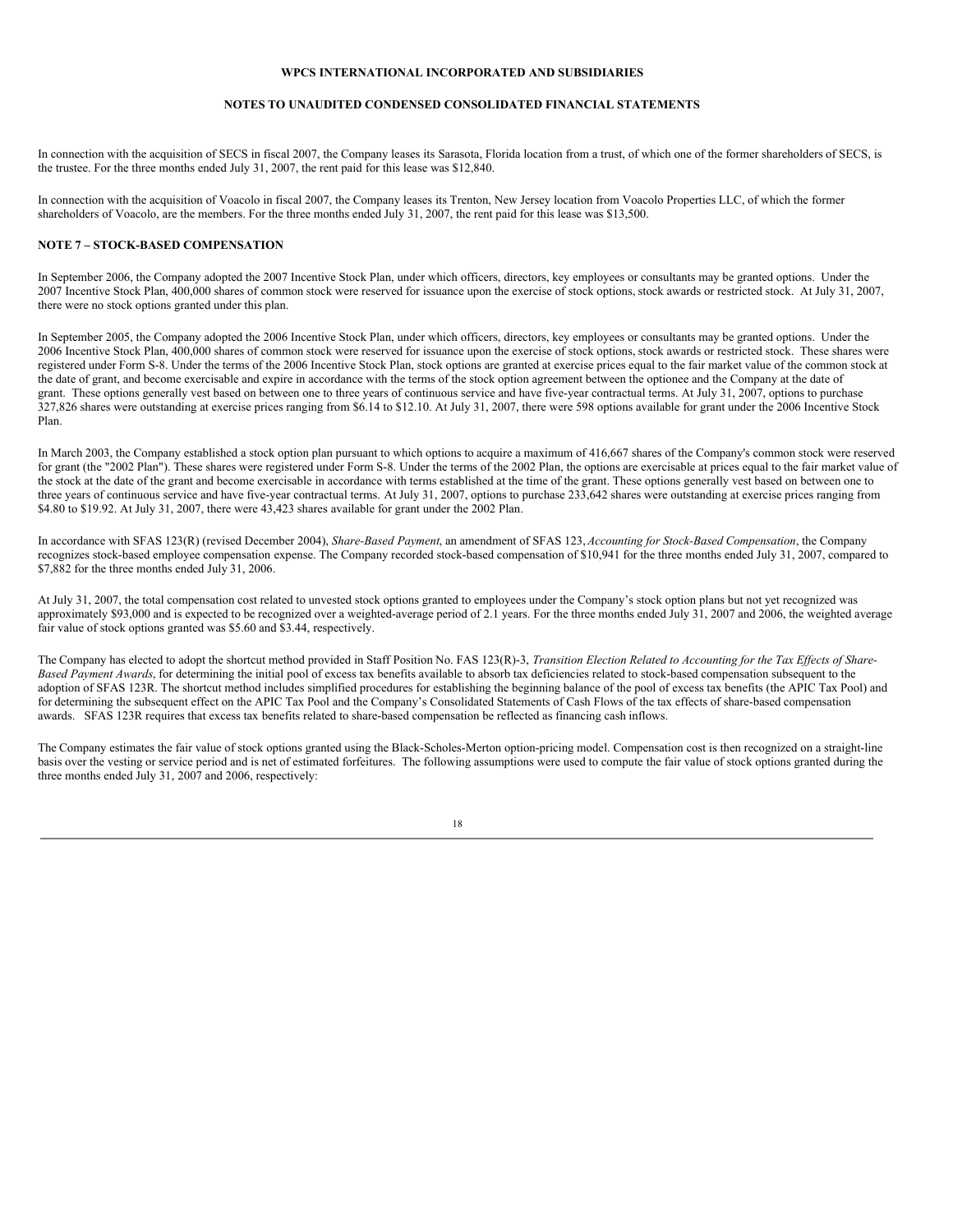# **NOTES TO UNAUDITED CONDENSED CONSOLIDATED FINANCIAL STATEMENTS**

|                          | <b>July 31,</b> |             |
|--------------------------|-----------------|-------------|
|                          | 2007            | 2006        |
|                          |                 | $4.73%$ to  |
| Risk-free interest rate  | 4.74%           | 4.96%       |
|                          |                 | $61.0\%$ to |
| Expected volatility      | 58.30%          | 62.4%       |
| Expected dividend yield  | $0.00\%$        | $0.00\%$    |
| Expected term (in years) | 3.5             | 3.5         |

The risk-free rate is based on the rate of U.S Treasury zero-coupon issues with a remaining term equal to the expected term of the option grants. Expected volatility is based on the historical volatility of the Company's common stock using the weekly closing price of the Company's common stock, pursuant to SEC Staff Accounting Bulletin No. 107 ("SAB 107"). The expected dividend yield is zero based on the fact that the Company has never paid cash dividends and has no present intention to pay cash dividends. The expected term represents the period that the Company's stock-based awards are expected to be outstanding and was calculated using the simplified method pursuant to SAB 107.

The following table summarizes stock option activity for the three months ended July 31, 2007, during which there were 6,916 options exercised under the Company's stock option plans:

| 2002 Plan                                    |                               |                   |                                           |                                                          |              |                                 |                            |                     | 2006 Plan                                 |                                                          |                                 |
|----------------------------------------------|-------------------------------|-------------------|-------------------------------------------|----------------------------------------------------------|--------------|---------------------------------|----------------------------|---------------------|-------------------------------------------|----------------------------------------------------------|---------------------------------|
|                                              | Number<br>of Shares           |                   | Weighted-<br>average<br>Exercise<br>Price | Weighted-<br>average<br>Remaining<br>Contractual<br>Term |              | Aggregate<br>Intrinsic<br>Value | Number<br>of Shares        |                     | Weighted-<br>average<br>Exercise<br>Price | Weighted-<br>average<br>Remaining<br>Contractual<br>Term | Aggregate<br>Intrinsic<br>Value |
| Outstanding, May 1, 2007                     | 233,575                       | $\mathbb{S}$      | 8.43                                      |                                                          |              |                                 | 327,259                    | <sup>\$</sup>       | 6.22                                      |                                                          |                                 |
| Granted<br>Exercised<br>Forfeited/Expired    | 3,500<br>(1, 583)<br>(1, 850) | $\mathbb{S}$<br>S | 12.10<br>5.06<br>9.65                     |                                                          |              |                                 | 6,000<br>(5, 333)<br>(100) | <sup>\$</sup><br>-S | 12.10<br>6.65<br>7.04                     |                                                          |                                 |
| Outstanding, July 31, 2007                   | 233,642                       |                   | 8.50                                      | 1.9                                                      | \$           | 975,570                         | 327,826                    |                     | 6.32                                      | 3.3                                                      | 2,026,577<br>\$                 |
| Vested and expected to vest, July<br>31,2007 | 232,135                       | $\mathbb{S}$      | 8.50                                      | 1.9                                                      | <sup>S</sup> | 970,422                         | 325,527                    | $\mathbf S$         | 6.29                                      | 3.3                                                      | 2,020,485<br>$\mathbf{s}$       |
| Exercisable, July 31,2007                    | 220,859                       | <sup>S</sup>      | 8.51                                      | 1.8                                                      | <sup>S</sup> | 923,465                         | 310,807                    | S                   | 6.14                                      | 3.2                                                      | 1,975,338<br>S.                 |

## **NOTE 8 - SEGMENT REPORTING**

The Company's reportable segments are determined and reviewed by management based upon the nature of the services, the external customers and customer industries and the sales and distribution methods used to market the products. The Company has two reportable segments: wireless infrastructure services and specialty communication systems. Management evaluates performance based upon income (loss) before income taxes. Corporate includes corporate salaries and external professional fees, such as accounting, legal and investor relations costs. Corporate assets primarily include cash and prepaid expenses. Segment results for the three months ended July 31, 2007 and 2006 are as follows:

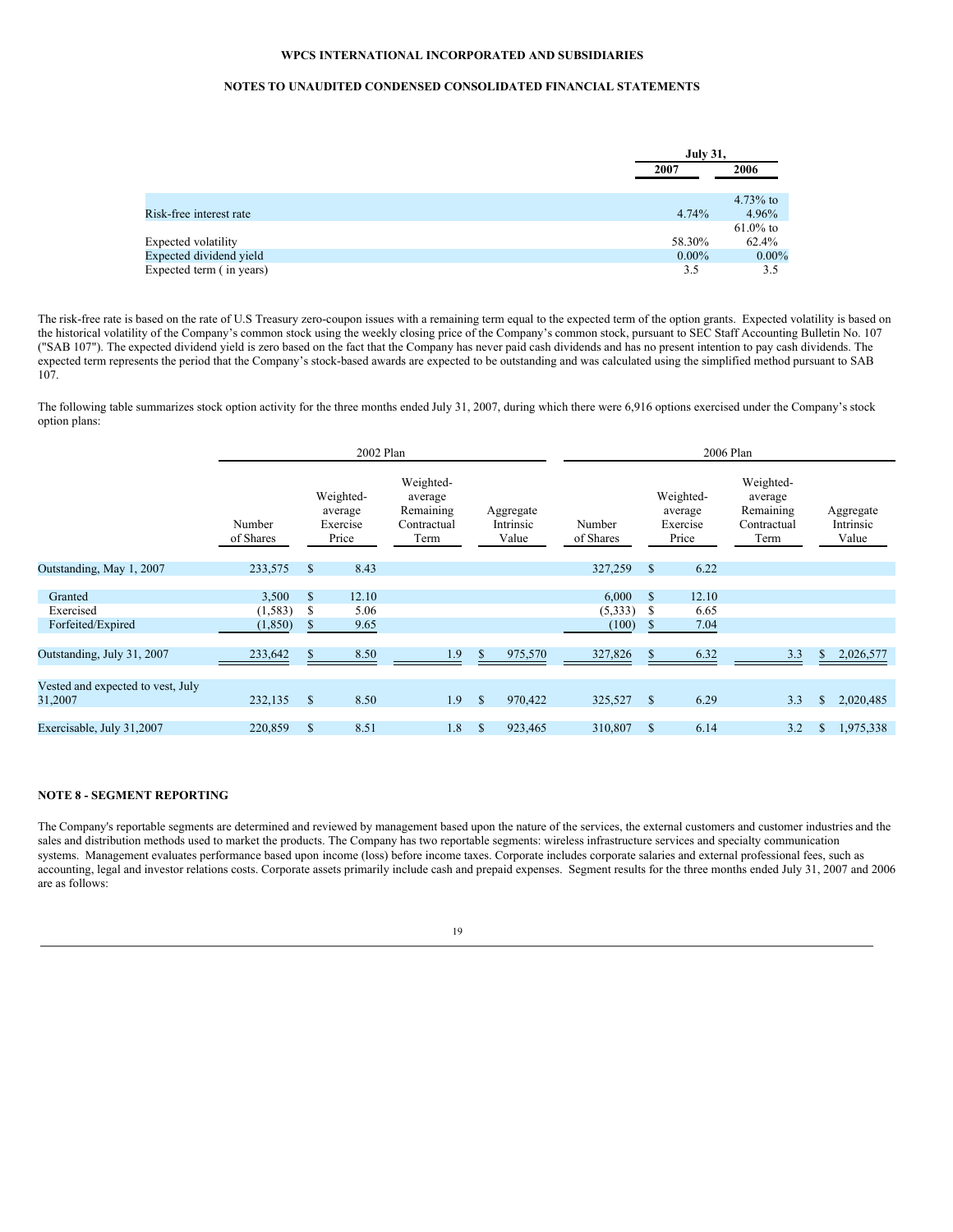## **NOTES TO UNAUDITED CONDENSED CONSOLIDATED FINANCIAL STATEMENTS**

|                                   |                                                | As of and for three months ended July 31, 2007 |                                                          |                            |              |                            |              |            |  |
|-----------------------------------|------------------------------------------------|------------------------------------------------|----------------------------------------------------------|----------------------------|--------------|----------------------------|--------------|------------|--|
|                                   |                                                | Corporate                                      |                                                          | Wireless<br>Infrastructure |              | Specialty<br>Communication |              | Total      |  |
| Revenue                           | \$                                             | $\omega$                                       | $\mathbf S$                                              | 3,503,171                  | \$           | 18,312,835                 | $\mathbf S$  | 21,816,006 |  |
| Depreciation and amortization     | $\mathbb{S}$                                   | 10,625                                         | $\mathsf{\$}$                                            | 68,496                     | $\mathbb{S}$ | 450,466                    | $\mathbf{s}$ | 529,587    |  |
| Income (loss) before income taxes | $\mathbb{S}$                                   | (729, 921)                                     | $\mathbb{S}$                                             | 529,939                    | $\mathbb{S}$ | 2,327,675                  | $\mathbf{s}$ | 2,127,693  |  |
| Goodwill                          | \$                                             | $\sim$                                         | $\mathbb{S}$                                             | 4,340,188                  | $\mathbb{S}$ | 16,154,385                 | <sup>S</sup> | 20,494,573 |  |
| <b>Total</b> assets               | $\mathbb{S}$                                   | 13,604,414                                     | $\mathbb{S}$                                             | 10,827,167                 | $\mathbb{S}$ | 50,275,740                 | <sup>S</sup> | 74,707,321 |  |
|                                   | As of and for three months ended July 31, 2006 |                                                |                                                          |                            |              |                            |              |            |  |
|                                   |                                                | Corporate                                      | Wireless<br>Specialty<br>Infrastructure<br>Communication |                            |              |                            | Total        |            |  |
| Revenue                           | \$                                             | $\sim$                                         | $\mathbf S$                                              | 2,685,120                  | $\mathbb{S}$ | 13,751,158                 | $\mathbb{S}$ | 16,436,278 |  |
| Depreciation and amortization     | $\mathbb{S}$                                   | 14,412                                         | $\mathbb{S}$                                             | 34,229                     | $\mathbb{S}$ | 185,008                    | $\mathbf{s}$ | 233,649    |  |
| Income (loss) before income taxes | $\mathbb{S}$                                   | (620, 377)                                     | $\mathbb{S}$                                             | 325,999                    | $\mathbb{S}$ | 1,729,818                  | $\mathbb{S}$ | 1,435,440  |  |
| Goodwill                          | \$                                             | $\sim$                                         | $\mathbb{S}$                                             | 3,987,656                  | $\mathbb{S}$ | 15,089,662                 | $\mathbb{S}$ | 19,077,318 |  |
| <b>Total</b> assets               | $\mathbb{S}$                                   | 4,622,568                                      | $\mathbb{S}$                                             | 10,459,042                 | $\mathbb{S}$ | 35,882,844                 | $\mathbf S$  | 50,964,454 |  |

As of and for the three months ended July 31, 2007, the specialty communication systems segment includes approximately \$549,000 in revenue and \$1,808,000 of net assets held in China related to the Company's 60% Interest in TAGS.

## **NOTE 9 – SUBSEQUENT EVENTS**

On August 1, 2007, the Company acquired Major Electric, Inc., a Washington corporation ("Major"). The purchase price was \$3,000,000 in cash, subject to adjustment, and 80,000 shares of common stock of the Company having a value of \$1,000,000. In addition, the Company shall pay an additional \$2,750,000 in cash or Company common stock if Major's earnings before interest and taxes for the year ending December 31, 2007 shall equal or exceed \$1,500,000. Major was acquired pursuant to a Stock Purchase Agreement among the Company and the former Major shareholders, dated and effective as of August 1, 2007. In connection with the acquisition, Major entered into employment agreements with the former president and vice president, for a period of one and two years, respectively. Major is a wireless and electrical contractor specializing in direct digital controls, security, wireless SCADA applications and wireless infrastructure services, and has completed major projects for many commercial entities.

On August 2, 2007, the Company acquired Max Engineering LLC, a Texas limited liability company ("Max"). The purchase price was \$600,000 in cash, subject to adjustment, and 17,007 shares of common stock of the Company having a value of \$200,000. In addition, the Company shall pay an additional: (i) \$350,000 in cash or Company common stock if Max's earnings before interest and taxes for the twelve months period ending August 1, 2008 shall equal or exceed \$275,000; and (ii) \$375,000 in cash or Company common stock if Max's earnings before interest and taxes for the twelve months period ending August 1, 2009 shall equal or exceed \$375,000. Max was acquired pursuant to a Membership Interest Purchase Agreement among the Company and the former Max members, dated and effective as of August 2, 2007. In connection with the acquisition, Max entered into employment agreements with the former members, each for a period of two years.Max is an engineering firm that specializes in the design of specialty communication systems and wireless infrastructure for the telecommunications, oil, gas and wind energy markets.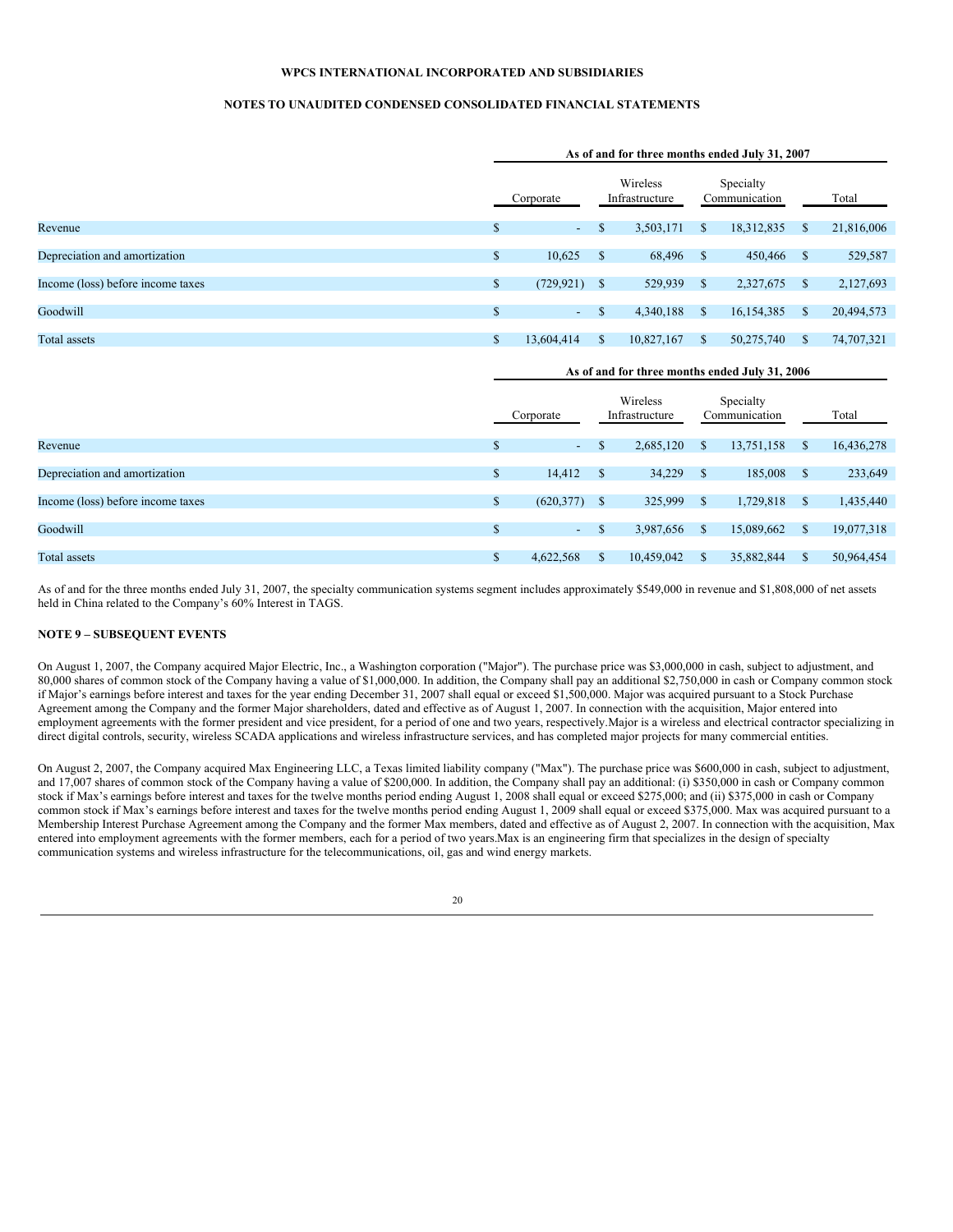# **NOTES TO UNAUDITED CONDENSED CONSOLIDATED FINANCIAL STATEMENTS**

On September 12, 2007, the Company announced that it has signed a letter of intent to acquire 100% of Empire Electric, Inc. ("Empire") for \$2,000,000 in cash at closing. In addition, the Company shall pay up to an additional \$1,000,000 in cash or Company common stock if Empire's earnings before interest and taxes for the twelve month period ending October 31, 2007 shall equal or exceed \$850,000. Founded in 1970, Empire is an electrical contractor headquartered in Sacramento, California, specializing in low voltage applications and has completed many major projects for healthcare and government customers.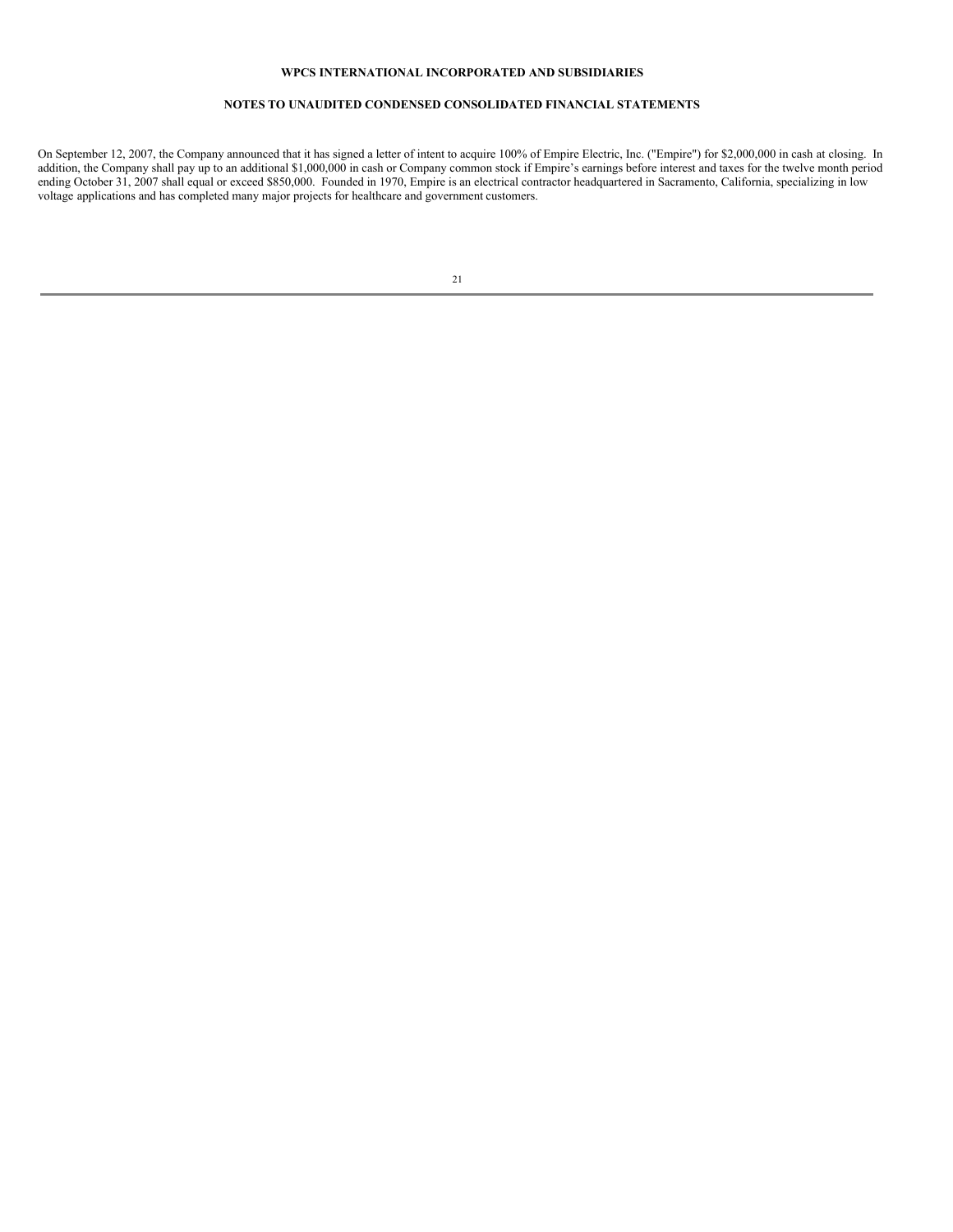### **ITEM 2 – MANAGEMENT'S DISCUSSION AND ANALYSIS OF FINANCIAL CONDITION AND RESULTS OF OPERATIONS**

This Management's Discussion and Analysis of Financial Condition and Results of Operations includes a number of forward-looking statements that reflect<br>nent's current views with respect to future events and financial perfo Management's current views with respect to future events and financial performance. You can identify these statements by forward-looking words such as "may," "expect," "anticipate," "believe," "estimate" and "continue," or similar words. Those statements include statements regarding the intent, belief or current expectations of us and members of its management team as well as the assumptions on which such statements are based. Prospective investors are cautioned that any such forward-looking statements are not guarantees of future performance and involve risk and uncertainties, and that actual results may differ materially from those contemplated by such forward*looking statements.*

Readers are urged to carefully review and consider the various disclosures made by us in this report and in our other reports filed with the Securities and Exchange Commission. Important factors currently known to Management could cause actual results to differ materially from those in forward-looking statements. We undertake no obligation to update or revise forward-looking statements to reflect changed assumptions, the occurrence of unanticipated events or changes in the future operating results over time. We believe that its assumptions are based upon reasonable data derived from and known about our business and operations and the business and operations of the Company. No assurances are made that actual results of operations or the results of our future activities will not differ materially from its assumptions. Factors that could cause differences include, but are not limited to, expected market demand for the Company's services, fluctuations in pricing for materials, and competition.

### **Business Overview**

The increasing demand for wireless services has become the driving force behind the recent growth in the global communications industry. Wireless technology has advanced substantially to the point where wireless networks have proven to be an effective alternative to land line networks, a key factor in its broad acceptance. The advantages of wireless over land line communication are apparent in the aspects of mobility, capacity, cost, and deployment. The use of dedicated wireless networks for specified applications has improved productivity for individuals and organizations alike. We provide design-build engineering services for specialty communication systems, which are dedicated wireless networks for specified applications and for wireless infrastructure, which encompasses cellular networks for wireless carriers. Our range of services includes site design, spectrum analysis, product integration, structured cabling, electrical work, trenching, construction, testing, project management and maintenance. Because we are technology and vendor independent, we can integrate multiple products and services across a variety of communication requirements. This ability gives our customers the flexibility to obtain the most appropriate solution for their communication needs on a cost effective basis. Our customers include corporations, government entities and educational institutions.

We operate in two segments that we define as specialty communication systems and wireless infrastructure services.

#### **Specialty Communication Systems**

We provide specialty communication systems which are wireless networks designed to improve productivity for a specified application by communicating data, voice or video information in situations where land line networks are non-existent, more difficult to deploy or too expensive. The types of specialty communication systems that we implement are used for mobile communication and general wireless connectivity purposes. In mobile communication, the most popular applications include asset tracking, telematics and telemetry.

In general wireless connectivity, we design and deploy networks that allow entities to reduce their dependence on high cost leased land lines. We have the engineering expertise to utilize any facet of wireless technology or a combination of various wireless technologies to engineer a cost effective network for a customer's wireless communication requirement. In addition, the design and deployment of a specialty communication system is a comprehensive effort that requires an in-depth knowledge of radio frequency engineering so that the wireless network is free from interference with other signals and amplified sufficiently to carry data, voice or video with speed and accuracy. For the three months ended July 31, 2007, specialty communication systems represented approximately 84% of our total revenue.

#### **Wireless Infrastructure Services**

We provide wireless infrastructure services to major wireless carriers, which are services that include the engineering, installation, integration and maintenance of wireless carrier equipment. Wireless carriers continue to be focused on building and expanding their networks, increasing capacity, upgrading their networks with new technologies and maintaining their existing infrastructure. Our engineers install, test and commission base station equipment at the carrier cell site, including installation of new equipment, technology upgrades, equipment modifications and reconfigurations. These services may also include tower construction.

Major wireless carriers have come to depend on our experience in providing engineering and support services that keep their networks technologically advanced and consistently operational. We have extensive experience in the installation, testing and commissioning of base station equipment. We provide complete services including testing, equipment modification, reconfiguration, structured cabling and relocating equipment at the cell site. In addition, WPCS also performs network modifications, antenna sectorization, electrical work and maintenance. For the three months ended July 31, 2007, wireless infrastructure services represented approximately 16% of our total revenue.

Management currently considers the following events, trends and uncertainties to be important in understanding our results of operations and financial condition:

- For the three months ended July 31, 2007, the specialty communication systems segment represented approximately 84% of total revenue, and the wireless infrastructure services segment represented approximately 16%. This revenue mix remains consistent with our historical performance, in which over 80% of our revenue is derived from specialty communication systems.
- As we continue to search for acquisitions, our primary goal is to identify companies which are performing well financially, that expand our customer base and are compatible with the services that we perform in the specialty communication systems segment. This trend could lead to a further shift in our revenue composition towards the specialty communication systems segment. We believe that the strength of our experience in the design and deployment of specialty communication systems gives us a competitive advantage.
- · With regard to our acquisition strategy, we are also focused on expanding in the international sector with an emphasis on China and surrounding Pacific Rim countries. This trend could lead to a change of revenue composition in which as much as 50% of our revenue could be generated from international sales within the next three years.
- We also seek to achieve organic growth in our existing business by maximizing the value of our existing customer base, maintaining and expanding our focus in vertical markets and developing our relationships with technology providers.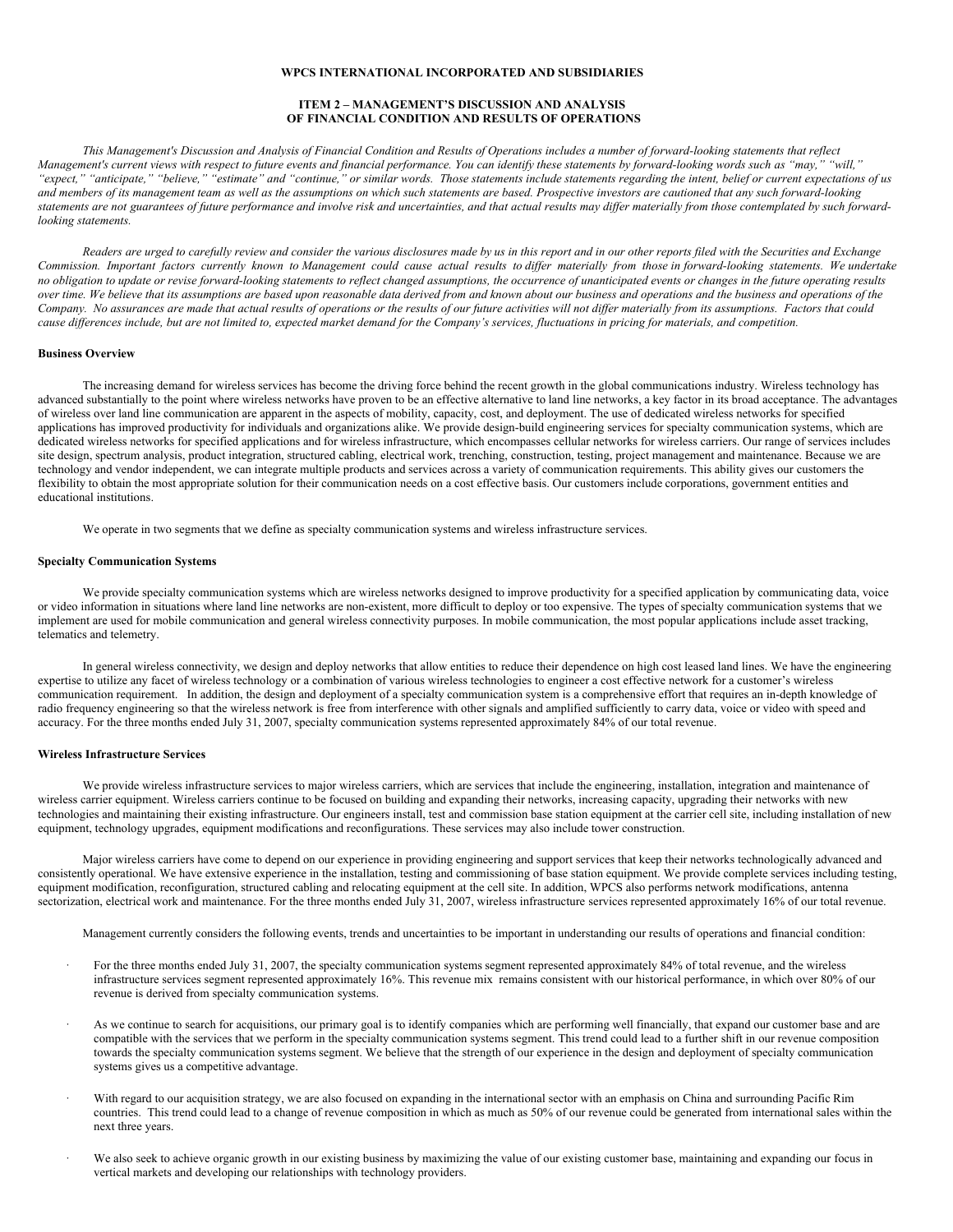- We believe that the wireless market continues to display strong growth and the demand for our engineering services remains favorable domestically and in China, particularly in public safety and healthcare. We believe that the emergence of next-generation wireless networks and new wireless devices will create additional opportunities for us to design and deploy wireless solutions. Also, we continue to identify new vertical sectors for wireless technology such as alternative energy.
- · We believe that our two most important economic indicators for measuring our future revenue producing capacity is our backlog and bid list. At July 31, 2007, our backlog of unfilled orders was approximately \$31.1 million and our bid list, which is represents active project bids that we are we awaiting award from the client, was approximately \$95.6 million.
- We believe that the wireless carriers will continue to make expenditures to build and upgrade their networks, increase existing capacity, upgrade their networks with new technologies and maintain their existing infrastructure. In response to this trend, we will continue to provide network deployment services that address wireless carrier needs.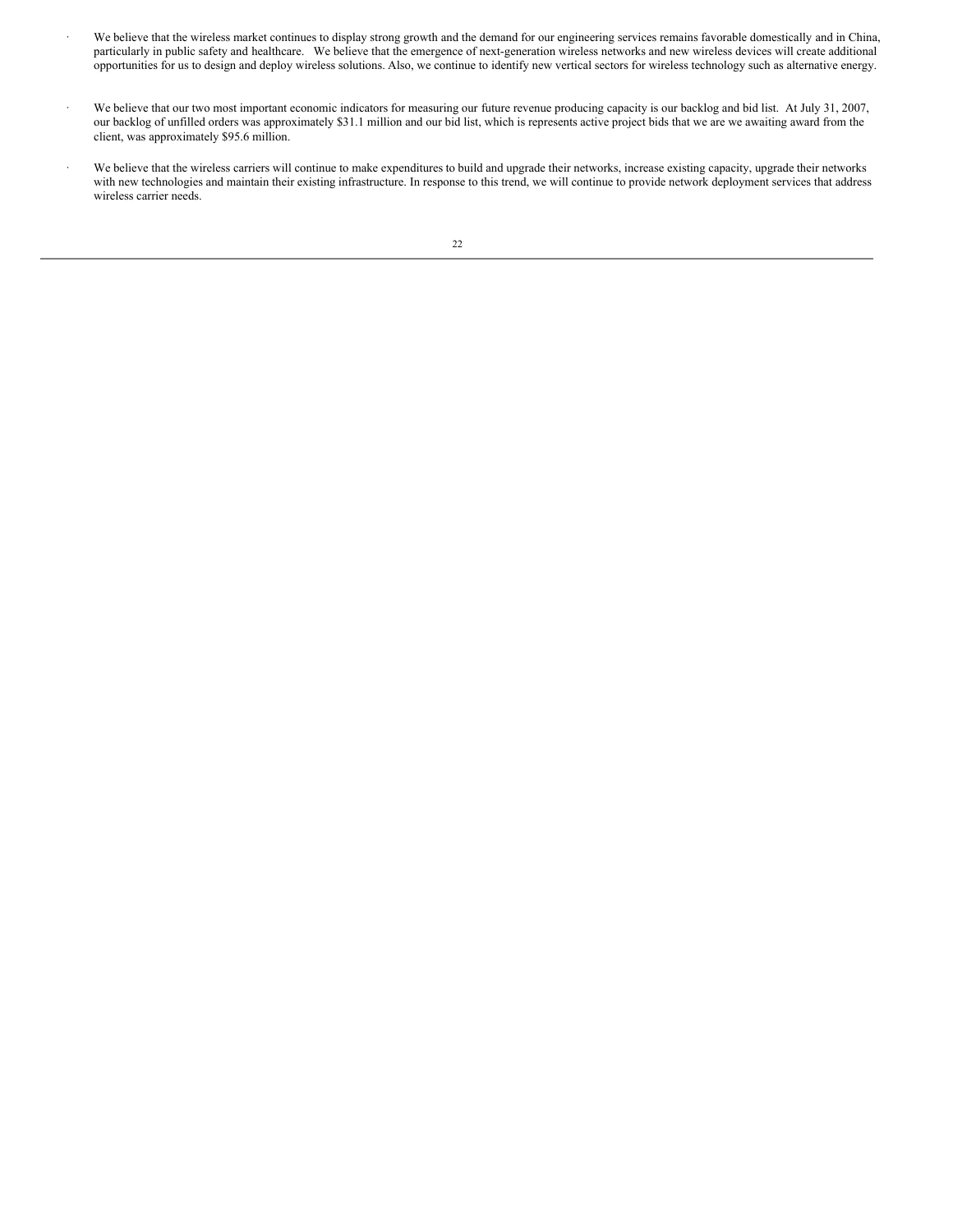## **ITEM 2 – MANAGEMENT'S DISCUSSION AND ANALYSIS OF FINANCIAL CONDITION AND RESULTS OF OPERATIONS**

### Results of Operations for the Three Months Ended July 31, 2007 Compared to the Three Months Ended July 31, 2006

The accompanying consolidated financial statements include the accounts of WPCS International Incorporated (WPCS) and its wholly owned subsidiaries, WPCS Incorporated , Invisinet Inc. (Invisinet), Walker Comm, Inc. (Walker), Clayborn Contracting Group, Inc. (Clayborn), Heinz Corporation (Heinz), Quality Communications & Alarm Company, Inc. (Quality), New England Communications Systems, Inc. (NECS) from June 1, 2006 (date of acquisition), Southeastern Communication Services, Inc. (SECS) from July 19, 2006 ( date of acquisition), Voacolo Electric Incorporated (Voacolo) from March 30, 2007 ( date of acquisition), and Taian AGS Pipeline Construction Co. Ltd (TAGS) from April 5, 2007 ( date of acquisition), collectively the "Company". Consolidated results for the three months ended July 31, 2007 and 2006 were as follows.

|                               | <b>THREE MONTHS ENDED</b><br><b>JULY 31,</b> |           |      |            |           |  |  |  |
|-------------------------------|----------------------------------------------|-----------|------|------------|-----------|--|--|--|
|                               | 2007                                         |           | 2006 |            |           |  |  |  |
| <b>REVENUE</b>                | \$<br>21,816,006                             | 100.0%    | \$   | 16,436,278 | 100.0%    |  |  |  |
| <b>COSTS AND EXPENSES:</b>    |                                              |           |      |            |           |  |  |  |
| Cost of revenue               | 15, 187, 752                                 | 69.6%     |      | 11,691,468 | 71.1%     |  |  |  |
| Selling, general and          |                                              |           |      |            |           |  |  |  |
| administrative expenses       | 4,059,256                                    | 18.6%     |      | 3,096,322  | 18.9%     |  |  |  |
| Depreciation and amortization | 529,587                                      | 2.4%      |      | 233,649    | 1.4%      |  |  |  |
| Total costs and expenses      | 19,776,595                                   | 90.6%     |      | 15,021,439 | 91.4%     |  |  |  |
| OPERATING INCOME              | 2,039,411                                    | 9.4%      |      | 1,414,839  | 8.6%      |  |  |  |
| OTHER EXPENSE (INCOME):       |                                              |           |      |            |           |  |  |  |
| Interest expense              | 122,582                                      | 0.6%      |      | 79,934     | 0.5%      |  |  |  |
| Interest income               | (214, 512)                                   | $(1.0\%)$ |      | (100, 535) | $(0.6\%)$ |  |  |  |
| Minority interest             | 3,648                                        | $0.0\%$   |      |            | $0.0\%$   |  |  |  |
| <b>INCOME BEFORE INCOME</b>   |                                              |           |      |            |           |  |  |  |
| <b>TAX PROVISION</b>          | 2,127,693                                    | 9.8%      |      | 1,435,440  | 8.7%      |  |  |  |
| Income tax provision          | 855,078                                      | 3.9%      |      | 521,013    | 3.2%      |  |  |  |
| <b>NET INCOME</b>             | \$<br>1,272,615                              | 5.9%      | \$   | 914,427    | 5.5%      |  |  |  |

#### *Revenue*

Revenue for the three months ended July 31, 2007 was approximately \$21,816,000, as compared to approximately \$16,436,000 for the three months ended July 31, 2006. The increase in revenue for the period was primarily attributable to the acquisitions of NECS on June 1, 2006, SECS on July 19, 2006, Voacolo on March 30, 2007, TAGS on April 5, 2007 and secondarily from organic growth. For the three months ended July 31, 2007, there were no customers who comprised more than 10% of total revenue. For the three months ended July 31, 2006, we had two separate customers that comprised 18.8% and 16.3% of total revenue.

Total revenue from the specialty communication segment for the three months ended July 31, 2007 and 2006 was approximately \$18,313,000 or 83.9% and \$13,751,000 or 83.7% of total revenue, respectively. The increase in revenue was primarily attributable to the acquisitions of NECS, Voacolo and TAGS. Wireless infrastructure segment revenue for the three months ended July 31, 2007 and 2006 was approximately \$3,503,000 or 16.1% and \$2,685,000 or 16.3% of total revenue, respectively. The increase in revenue was primarily attributable to the acquisition of SECS.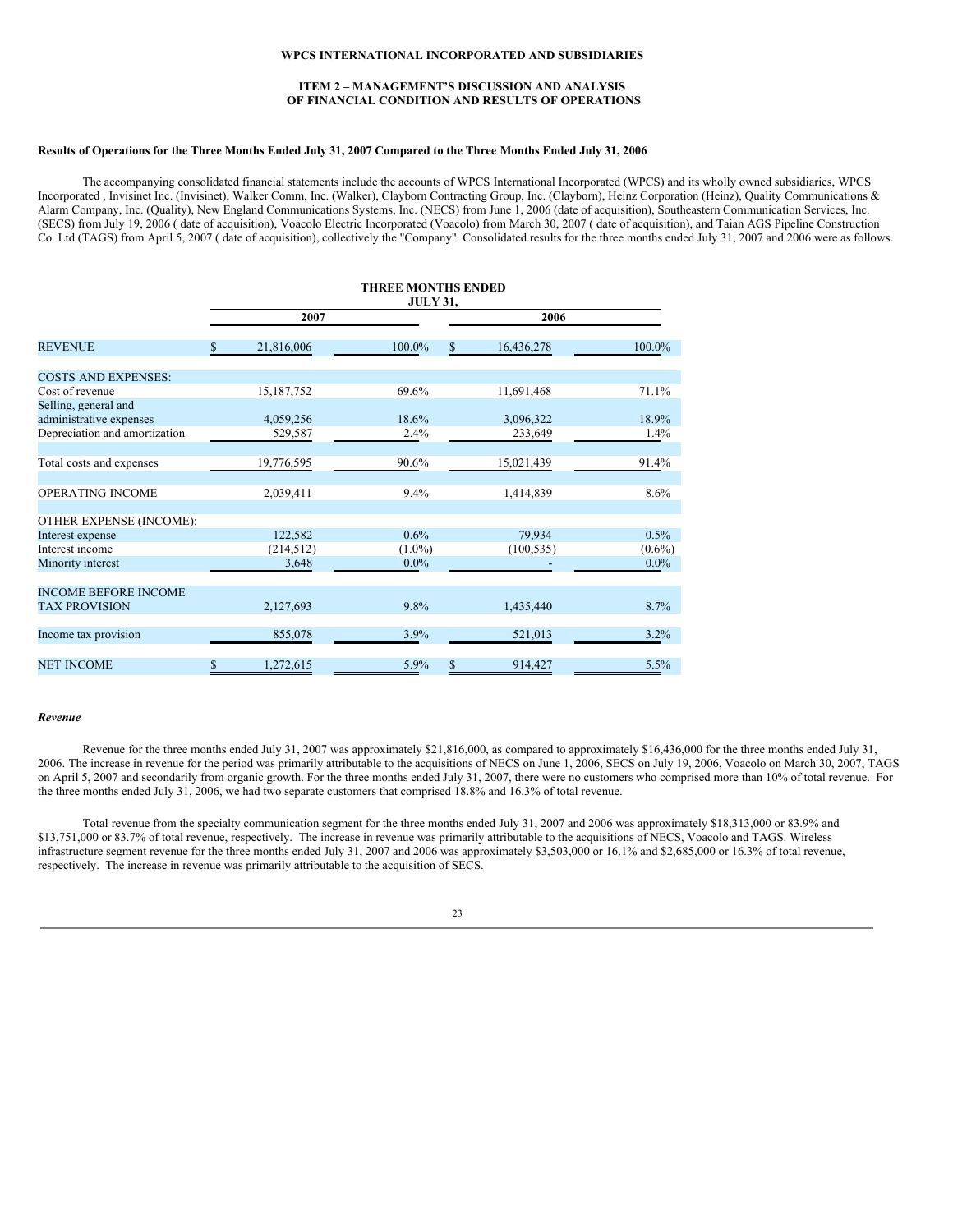### **ITEM 2 – MANAGEMENT'S DISCUSSION AND ANALYSIS OF FINANCIAL CONDITION AND RESULTS OF OPERATIONS**

#### *Cost of Revenue*

Cost of revenue consists of direct costs on contracts, materials, direct labor, third party subcontractor services, union benefits and other overhead costs. Our cost of revenue was approximately \$15,188,000 or 69.6% of revenue for the three months ended July 31, 2007, compared to \$11,691,000 or 71.1% for the same period of the prior year. The dollar increase in our total cost of revenue is due to the corresponding increase in revenue during the three months ended July 31, 2007 as a result of the acquisition of NECS, SECS, Voacolo, TAGS and from organic growth. The decrease in cost of revenue as a percentage of revenue is due primarily to the revenue mix attributable to revenue from Walker, Clayborn, Heinz, Quality and the acquisitions of NECS, SECS, Voacolo and TAGS.

The specialty communication segment cost of revenue and cost of revenue as a percentage of revenue for the three months ended July 31, 2007 and 2006 was approximately \$12,973,000 and 70.8% and \$9,691,000 and 70.5%, respectively. As discussed above, the dollar and percentage increase in our total cost of revenue is due primarily to the corresponding increase in revenue during the three months ended July 31, 2007 as a result of the acquisition of NECS, Voacolo and TAGS and secondarily from organic growth.

Wireless infrastructure segment cost of revenue and cost of revenue as a percentage of revenue for the three months ended July 31, 2007 and 2006 was approximately \$2,214,000 and 63.2% and \$2,000,000 and 74.5%, respectively. The dollar increase in our total cost of revenue is due to the corresponding increase in revenue during the three months ended July 31, 2007 as a result of the acquisition of SECS. The decrease in cost of revenue as a percentage of revenue is due primarily to the completion of a specific project at greater than normal gross margins during the three months ended July 31, 2007. We expect future wireless infrastructure gross margins to remain at previous historical levels.

#### *Selling, General and Administrative Expenses*

For the three months ended July 31, 2007, total selling, general and administrative expenses were approximately \$4,059,000, or 18.6% of total revenue compared to \$3,096,000, or 18.9% of revenue for the same period of the prior year. Included in selling, general and administrative expenses for the three months ended July 31, 2007 are \$2,650,000 for salaries, commissions, payroll taxes and other employee benefits. The increase in salaries and payroll taxes compared to the same period of the prior year (see below) is due to the increase in headcount as a result of the acquisition of NECS, SECS, Voacolo and TAGS. Professional fees were \$309,000, which include accounting, legal and investor relation fees. Insurance costs were \$193,000 and rent for office facilities was \$157,000. Automobile and other travel expenses were \$342,000 and telecommunication expenses were \$94,000. Other selling, general and administrative expenses totaled \$314, 000. For the three months ended July 31, 2007, total selling, general and administrative expenses for the specialty communication and wireless infrastructure segments were \$2,626,000 and \$705,000, respectively.

For the three months ended July 31, 2006, total selling, general and administrative expenses were approximately \$3,096,000, or 18.9% of total revenue. Included in selling, general and administrative expenses for the three months ended July 31, 2006 are \$1,870,000 for salaries, commissions, payroll taxes and other employee benefits. Professional fees were \$338,000, which include accounting, legal and investor relation fees. Insurance costs were \$181,000 and rent for office facilities was \$126,000. Automobile and other travel expenses were \$222,000 and telecommunication expenses were \$94,000. Other selling, general and administrative expenses totaled \$265,000. For the three months ended July 31, 2006, total selling, general and administrative expenses for the specialty communication and wireless infrastructure segments were \$2,144,000 and \$325,000, respectively.

#### *Depreciation and Amortization*

For the three months ended July 31, 2007 and 2006, depreciation was approximately \$390,000 and \$156,000, respectively. The increase in depreciation is due to the purchase of property and equipment and the acquisition of fixed assets from acquiring NECS, SECS, Voacolo and TAGS. The amortization of customer lists and backlog for the three months ended July 31, 2007 was \$139,000 as compared to \$78,000 for the same period of the prior year. The increase in amortization was due to the acquisition of customer lists from NECS, SECS and Voacolo and backlog from SECS and Voacolo. All customer lists are amortized over a period of five to eight years from the date of their acquisitions. Backlog is amortized over a period of one to three years from the date of acquisition based on the expected completion period of the related contracts.

#### *Interest Expense and Interest Income*

For the three months ended July 31, 2007 and 2006, interest expense was approximately \$123,000 and \$80,000, respectively. The increase in interest expense is due principally from borrowings on the revolving line of credit under the credit agreement entered into on April 10, 2007.

For the three months ended July 31, 2007 and 2006, interest income was approximately \$215,000 and \$101,000, respectively. The increase in interest earned is due principally to the increase in our cash and cash equivalent balance over the same period in the prior year.

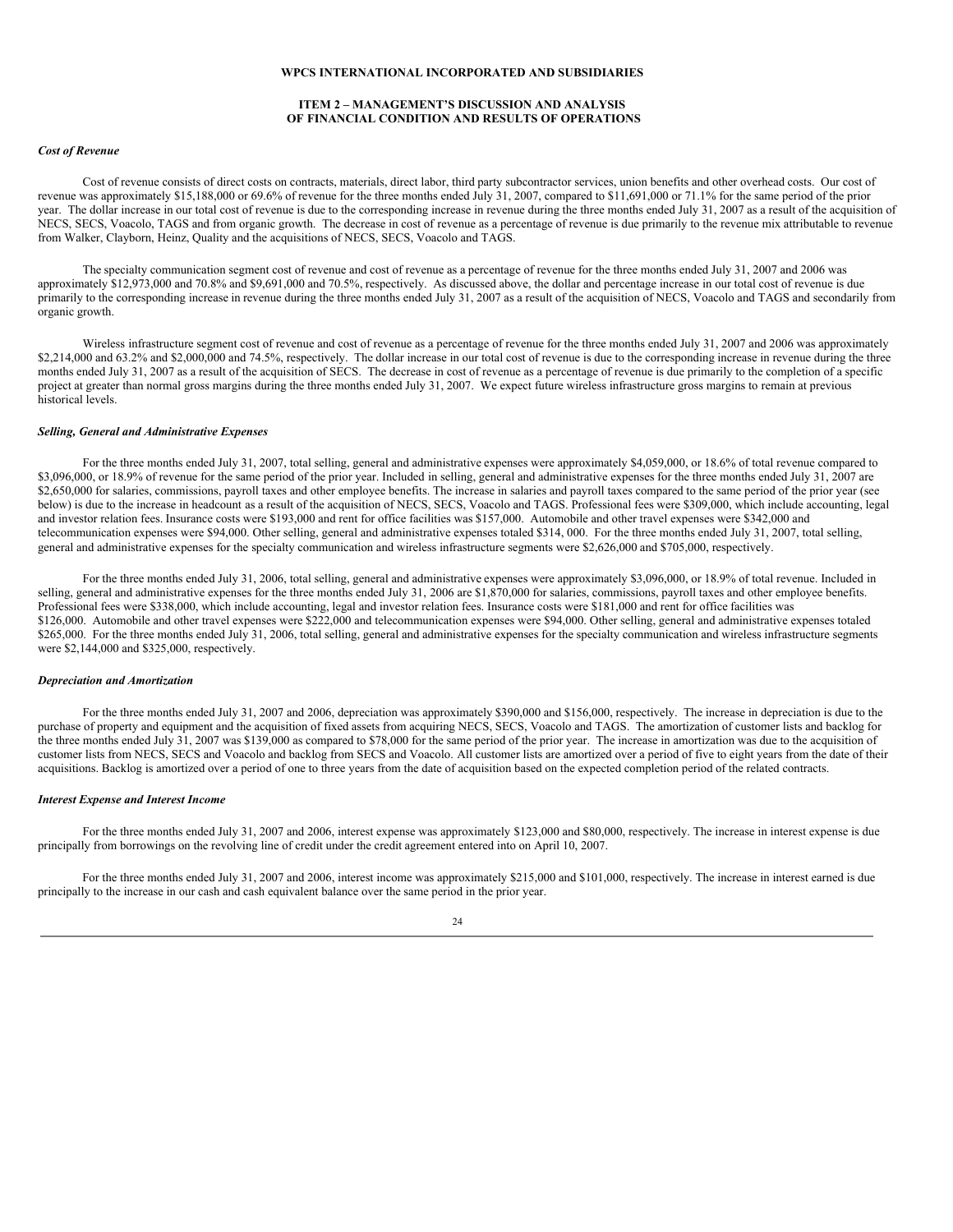## **ITEM 2 – MANAGEMENT'S DISCUSSION AND ANALYSIS OF FINANCIAL CONDITION AND RESULTS OF OPERATIONS**

### *Net Income*

The net income was approximately \$1,273,000 for the three months ended July 31, 2007. Net income was net of federal and state income tax expense of approximately \$855,000.

The net income was approximately \$914,000 for the three months ended July 31, 2006. Net income was net of federal and state income tax expense of approximately \$521,000.

#### *Liquidity and Capital Resources*

At July 31, 2007, we had working capital of approximately \$32,054,000, which consisted of current assets of approximately \$46,867,000 and current liabilities of \$14,813,000.

Operating activities provided approximately \$762,000 in cash for the three months ended July 31, 2007. The sources of cash from operating activities total approximately \$4,256,000, comprised of \$1,273,000 in net income, \$565,000 in net non-cash charges, a \$1,670,000 increase in accounts payable and accrued expenses, a \$191,000 increase in deferred revenue and a \$557,000 increase in income taxes payable. The uses of cash from operating activities total approximately \$3,494,000, comprised of a \$541,000 increase in costs and estimated earnings in excess of billings on uncompleted contracts, a \$966,000 increase in accounts receivable, a \$444,000 increase in prepaid expenses and other assets, a \$663,000 increase in inventory, and a \$880,000 decrease in billings in excess of costs and estimated earnings on uncompleted contracts payable.

Our investing activities utilized approximately \$237,000 in cash during the three months ended July 31, 2007, which consisted of \$227,000 paid for property and equipment and \$10,000 paid for the acquisitions of NECS, SECS, and Voacolo.

Our financing activities used cash of approximately \$69,000 during the three months ended July 31, 2007. Financing activities include net proceeds from the exercise of stock options of \$42,000, and a \$12,000 tax benefit from the exercise of stock options, offset by \$69,000 of loan payments and \$54,000 to pay amounts due to shareholders.

Our capital requirements depend on numerous factors, including the market for our services, the resources we devote to developing, marketing, selling and supporting our business, the timing and extent of establishing additional markets and other factors.

On April 10, 2007, we entered into a loan agreement with Bank of America, N.A. (BOA). The loan agreement (the Loan Agreement), provides for a revolving line of credit in an amount not to exceed \$12,000,000, together with a letter of credit facility not to exceed \$2,000,000. We and our subsidiaries also entered into security agreements with BOA, pursuant to which we granted a security interest to BOA in all of our assets. The Loan Agreement contains customary covenants, including but not limited to (i) funded debt to tangible net worth, and (ii) minimum interest coverage ratio. The loan commitment shall expire on April 10, 2010, and we may prepay the loan at any time. Loans under the Loan Agreement bear interest at a rate equal to BOA's prime rate, minus one percentage point, or we have the option to elect to use the optional interest rate of LIBOR plus one hundred seventy-five basis points (5.52% LIBOR rate plus one and three quarters percent as of July 31, 2007). We used the initial funds provided by the loan, in the gross amount of \$4,454,217 to repay the existing credit agreement with Bank Leumi USA, which credit agreement was terminated in connection with the Loan Agreement.

At July 31, 2007, we had cash and cash equivalents of approximately \$22,019,000 and working capital of approximately \$32,054,000. With the funds available from the recently obtained revolving credit line and internally available funds, we believe that we have sufficient capital to meet our needs through April 30, 2008. Our future operating results may be affected by a number of factors including our success in bidding on future contracts and our continued ability to manage controllable costs effectively. To the extent we grow by future acquisitions that involve consideration other than stock, our cash requirements may increase.

Effective March 30, 2007, we acquired Voacolo. The aggregate consideration we paid to the Voacolo selling shareholders, including acquisition transaction costs of \$27,788, was \$2,465,288 of which \$1,187,500 was paid at closing, and we issued 113,534 shares of common stock valued at approximately \$1,250,000. The purchase price is subject to adjustment for any excess or shortfall between the net tangible asset value of Voacolo as of the closing date and \$1,200,000. In addition, we agreed to pay an additional \$2,500,000 in cash or our common stock if Voacolo's earnings before interest and taxes for the period ending twelve months from March 30, 2007 shall equal or exceed \$1,100,000. Voacolo is an electrical contractor in the Mid-Atlantic area that specializes in both high and low voltage applications structured cabling and voice/data/video solutions, as well as beginning to expand its operations particularly in wireless video surveillance. The company is headquartered in Trenton, New Jersey and has completed many major projects for commercial and government entities.

Effective April 5, 2007, we acquired a 60% Equity Interest and a 60% Profit Interest in TAGS, a joint venture enterprise in the City of Taian, Shandong province, the People's Republic of China from American Gas Services, Inc. (AGS) and American Gas Services, Inc. Consultants (AGS Consultants), respectively. The aggregate consideration paid by us to AGS and AGS Consultants, including acquisition transaction costs of \$182,816, was \$1,782,816 of which \$800,000 was paid in cash, and we issued 68,085 shares of common stock valued at approximately \$800,000, which includes the issuance of the additional 6,808 shares of our common stock related to the settlement of the net tangible asset value contingent consideration. Founded in 1997 and headquartered in the Province of Shandong, TAGS is a communications infrastructure engineering company serving the China market. TAGS is certified by the People's Republic of China as both a Construction Enterprise of Reform Development company and a Technically Advanced Construction Enterprise company for the Province of Shandong, which are two of the highest certifications achievable for engineering and construction based businesses in China. TAGS is also licensed in 17 other provinces and has completed projects for a diverse customer base of businesses and government institutions in over 30 cities in China.

On August 1, 2007, we acquired Major Electric, Inc., a Washington corporation (Major). The purchase price was \$3,000,000 in cash, subject to adjustment, and 80,000 shares of our common stock having a value of \$1,000,000. In addition, we shall pay an additional \$2,750,000 in cash or our common stock if Major's earnings before interest and taxes for the year ending December 31, 2007 shall equal or exceed \$1,500,000. Major is a wireless and electrical contractor specializing in direct digital controls, security, wireless SCADA applications and wireless infrastructure services, and has completed major projects for many commercial entities.

On August 2, 2007, we acquired Max Engineering LLC, a Texas limited liability company (Max). The purchase price was \$600,000 in cash, subject to adjustment, and 17,007 shares of our common stock having a value of \$200,000. In addition, we shall pay an additional: (i) \$350,000 in cash or our common stock if Max's earnings before interest and taxes for the twelve months period ending August 1, 2008 shall equal or exceed \$275,000; and (ii) \$375,000 in cash or our common stock if Max's earnings before interest and taxes for the twelve months period ending August 1, 2009 shall equal or exceed \$375,000. Max is an engineering firm that specializes in the design of specialty communication systems and wireless infrastructure for the telecommunications, oil, gas and wind energy markets.

On September 12, 2007, we announced that we have signed a letter of intent to acquire 100% of Empire Electric, Inc. (Empire) for \$2,000,000 in cash at closing. In addition, we shall pay up to an additional \$1,000,000 in cash or our common stock if Empire's earnings before interest and taxes for the twelve month period ending October 31,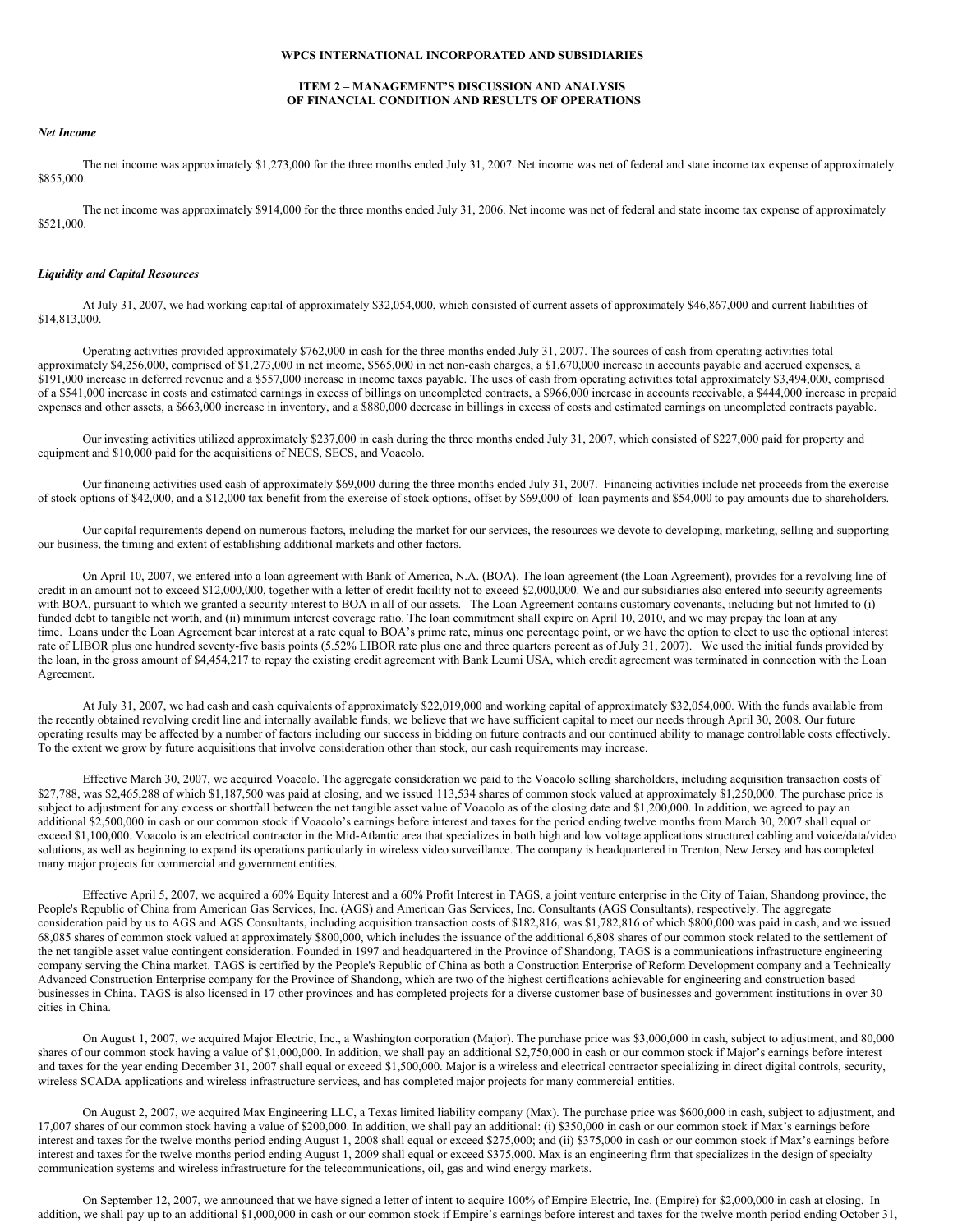shall equal or exceed \$850,000. Founded in 1970, Empire is an electrical contractor headquartered in Sacramento, California specializing in low voltage applications and has completed many major projects for healthcare and government customers.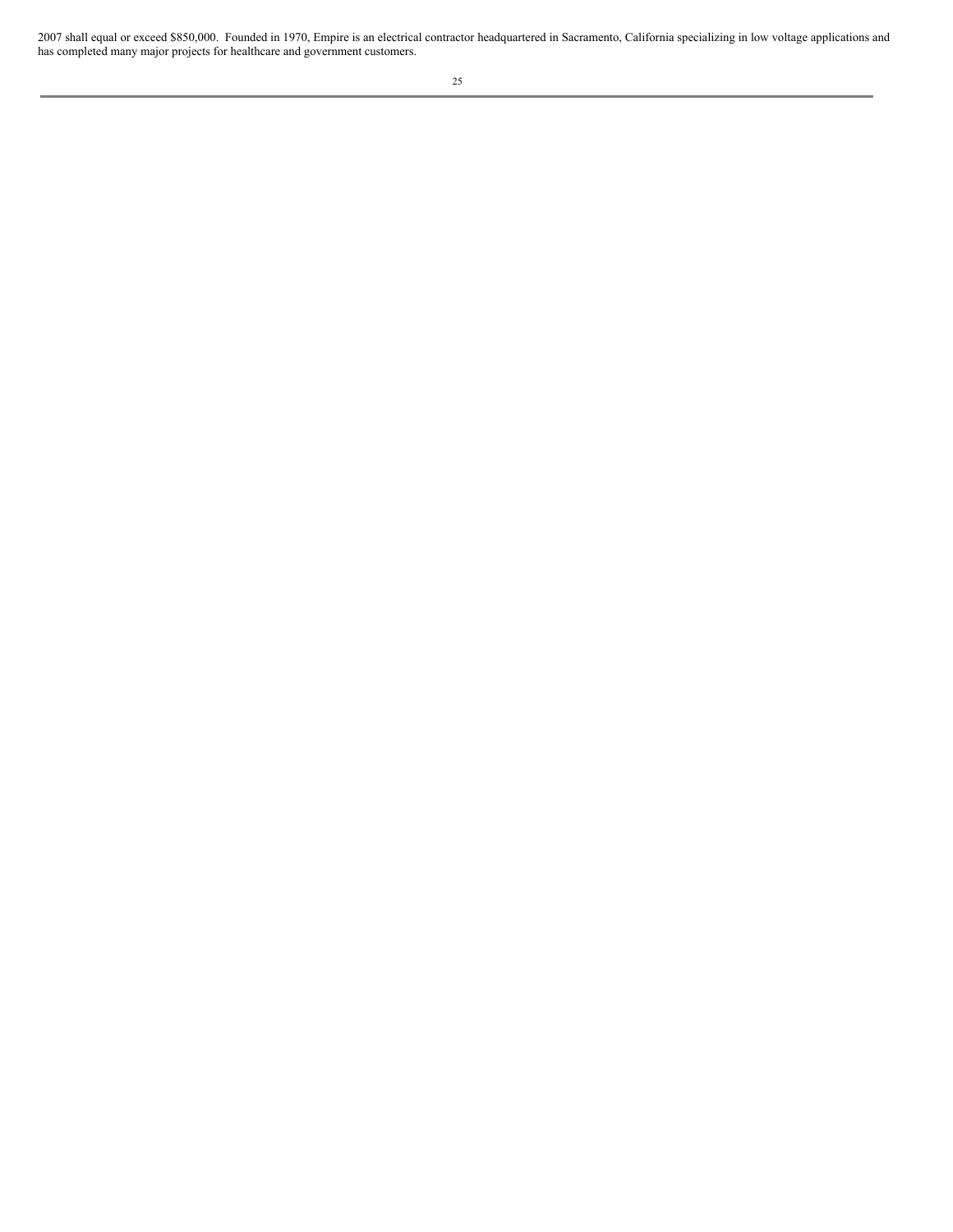## **ITEM 2 – MANAGEMENT'S DISCUSSION AND ANALYSIS OF FINANCIAL CONDITION AND RESULTS OF OPERATIONS**

#### *Backlog*

As of July 31, 2007, we had a backlog of unfilled orders of approximately \$31.1 million compared to approximately \$22.4 million at July 31, 2006. We define backlog as the value of work-in-hand to be provided for customers as of a specific date where the following conditions are met (with the exception of engineering change orders): (i) the price of the work to be done is fixed; (ii) the scope of the work to be done is fixed, both in definition and amount; and (iii) there is a written contract, purchase order, agreement or other documentary evidence which represents a firm commitment by the customer to pay us for the work to be performed. These backlog amounts are based on contract values and purchase orders and may not result in actual receipt of revenue in the originally anticipated period or at all. We have experienced variances in the realization of our backlog because of project delays or cancellations resulting from external market factors and economic factors beyond our control and we may experience such delays or cancellations in the future. Backlog does not include new firm commitments that may be awarded to us by our customers from time to time in future periods. These new project awards could be started and completed in this same future period. Accordingly, our backlog does not necessarily represent the total revenue that could be earned by us in future periods.

## *Of -Balance Sheet Arrangements*

We have no off-balance sheet arrangements.

#### *Critical Accounting Policies*

Financial Reporting Release No. 60, published by the SEC, recommends that all companies include a discussion of critical accounting policies used in the preparation of their financial statements. While all these significant accounting policies impact our financial condition and results of operations, we view certain of these policies as critical. Policies determined to be critical are those policies that have the most significant impact on our consolidated financial statements and require management to use a greater degree of judgment and estimates. Actual results may differ from those estimates.

We believe that given current facts and circumstances, it is unlikely that applying any other reasonable judgments or estimate methodologies would cause a material effect on our consolidated results of operations, financial position or liquidity for the periods presented in this report.

The accounting policies identified as critical are as follows:

## *Use of Estimates*

In preparing financial statements in conformity with accounting principles generally accepted in the United States of America, management is required to make estimates and assumptions that affect the reported amounts of assets and liabilities and the disclosure of contingent assets and liabilities at the date of the financial statements and revenue and expenses during the reporting period. The most significant estimates relate to revenue recognition based on the estimation of percentage of completion on uncompleted contracts, valuation of inventory, allowance for doubtful accounts, estimated life of customer lists and estimates of the fair value of reporting units and discounted cash flows used in determining whether goodwill has been impaired. Actual results could differ from those estimates.

## *Accounts Receivable*

Accounts receivable are due within contractual payment terms and are stated at amounts due from customers net of an allowance for doubtful accounts. Credit is extended based on evaluation of a customer's financial condition. Accounts outstanding longer than the contractual payment terms are considered past due. The Company determines its allowance by considering a number of factors, including the length of time trade accounts receivable are past due, the Company's previous loss history, the customer's current ability to pay its obligation to the Company, and the condition of the general economy and the industry as a whole. The Company writes off accounts receivable when they become uncollectible, and payment subsequently received on such receivables are credited to the allowance for doubtful accounts.

#### *Goodwill and Other Long-lived Assets*

We assess the impairment of long-lived assets whenever events or changes in circumstances indicate that their carrying value may not be recoverable from the estimated future cash flows expected to result from their use and eventual disposition. Our long-lived assets subject to this evaluation include property and equipment and amortizable intangible assets. We assess the impairment of goodwill annually as of April 30 and whenever events or changes in circumstances indicate that it is more likely than not that an impairment loss has been incurred. Intangible assets other than goodwill are reviewed for impairment whenever events or changes in circumstances indicate that the carrying value may not be fully recoverable. We are required to make judgments and assumptions in identifying those events or changes in circumstances that may trigger impairment. Some of the factors we consider include a significant decrease in the market value of an asset, significant changes in the extent or manner for which the asset is being used or in its physical condition, a significant change, delay or departure in our business strategy related to the asset, significant negative changes in the business climate, industry or economic condition, or current period operating losses, or negative cash flow combined with a history of similar losses or a forecast that indicates continuing losses associated with the use of an asset.

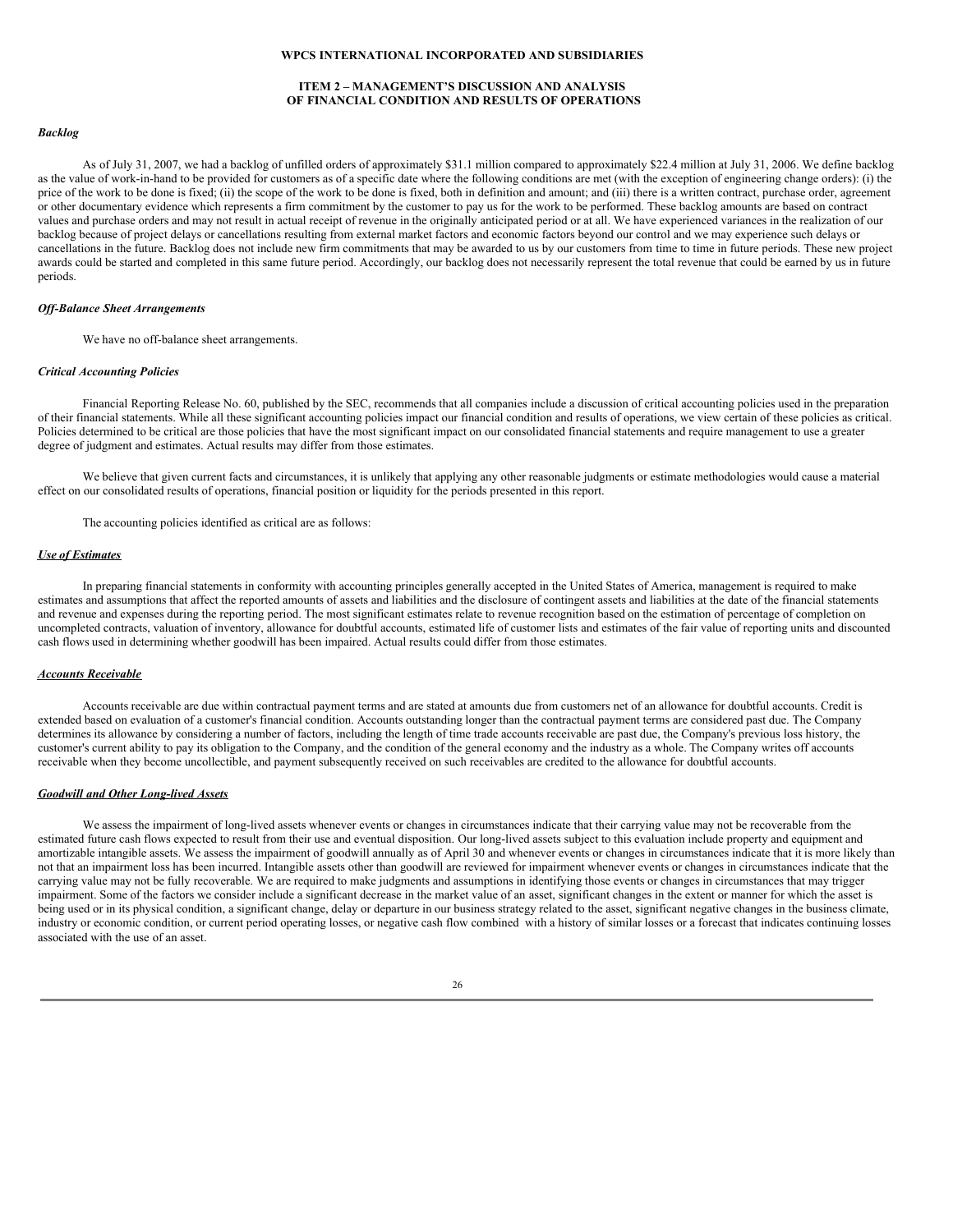# **ITEM 2 – MANAGEMENT'S DISCUSSION AND ANALYSIS OF FINANCIAL CONDITION AND RESULTS OF OPERATIONS**

Our annual review for goodwill impairment for the fiscal years 2007 and 2006 found that no impairment existed. Our impairment review is based on comparing the fair value to the carrying value of the reporting units with goodwill. The fair value of a reporting unit is measured at the business unit level using a discounted cash flow approach that incorporates our estimates of future revenues and costs for those business units. Reporting units with goodwill include Heinz/Invisinet and SECS within our wireless infrastructure segment and Walker, Clayborn, Quality, NECS and Voacolo within our specialty communications segment. Our estimates are consistent with the plans and estimates that we are using to manage the underlying businesses. If we fail to deliver products and services for these business units, or market conditions for these businesses fail to improve, our revenue and cost forecasts may not be achieved and we may incur charges for goodwill impairment, which could be significant and could have a material adverse effect on our net equity and results of operations.

## *Deferred Income Taxes*

We determine deferred tax liabilities and assets at the end of each period based on the future tax consequences that can be attributed to net operating loss and credit carryovers and differences between the financial statement carrying amounts of existing assets and liabilities and their respective tax bases, using the tax rate expected to be in effect when the taxes are actually paid or recovered. The recognition of deferred tax assets is reduced by a valuation allowance if it is more likely than not that the tax benefits will not be realized. The ultimate realization of deferred tax assets depends upon the generation of future taxable income during the periods in which those temporary differences become deductible.

We consider past performance, expected future taxable income and prudent and feasible tax planning strategies in assessing the amount of the valuation allowance. Our forecast of expected future taxable income is based over such future periods that we believe can be reasonably estimated. Changes in market conditions that differ materially from our current expectations and changes in future tax laws in the U.S. may cause us to change our judgments of future taxable income. These changes, if any, may require us to adjust our existing tax valuation allowance higher or lower than the amount we have recorded.

## *Revenue Recognition*

We generate our revenue by providing engineering and deployment services for wireless infrastructure services and specialty communication systems. We provide a range of services including site design, spectrum analysis, product integration, structured cabling, electrical work, trenching, construction, testing, project management and maintenance. Our engineering and deployment services report revenue pursuant to customer contracts that span varying periods of time. We report revenue from contracts when persuasive evidence of an arrangement exists, fees are fixed or determinable, and collection is reasonably assured.

We record revenue and profit from long-term contracts on a percentage-of-completion basis, measured by the percentage of contract costs incurred to date to the estimated total costs for each contracts. Contracts in process are valued at cost plus accrued profits less earned revenues and progress payments on uncompleted contracts. Contract costs include direct materials, direct labor, third party subcontractor services and those indirect costs related to contract performance. Contracts are generally considered substantially complete when engineering is completed and/or site construction is completed.

We have numerous contracts that are in various stages of completion. Such contracts require estimates to determine the appropriate cost and revenue recognition. Cost estimates are reviewed monthly on a contract-by-contract basis, and are revised periodically throughout the life of the contract such that adjustments to profit resulting from revisions are made cumulative to the date of the revision. Significant management judgments and estimates, including the estimated cost to complete projects, which determines the project's percent complete, must be made and used in connection with the revenue recognized in the accounting period. Current estimates may be revised as additional information becomes available. If estimates of costs to complete long-term contracts indicate a loss, provision is made currently for the total loss anticipated.

We also recognize certain revenue from short-term contracts when equipment is delivered or the services have been provided to the customer. For maintenance contracts, revenue is recognized ratably over the service period.

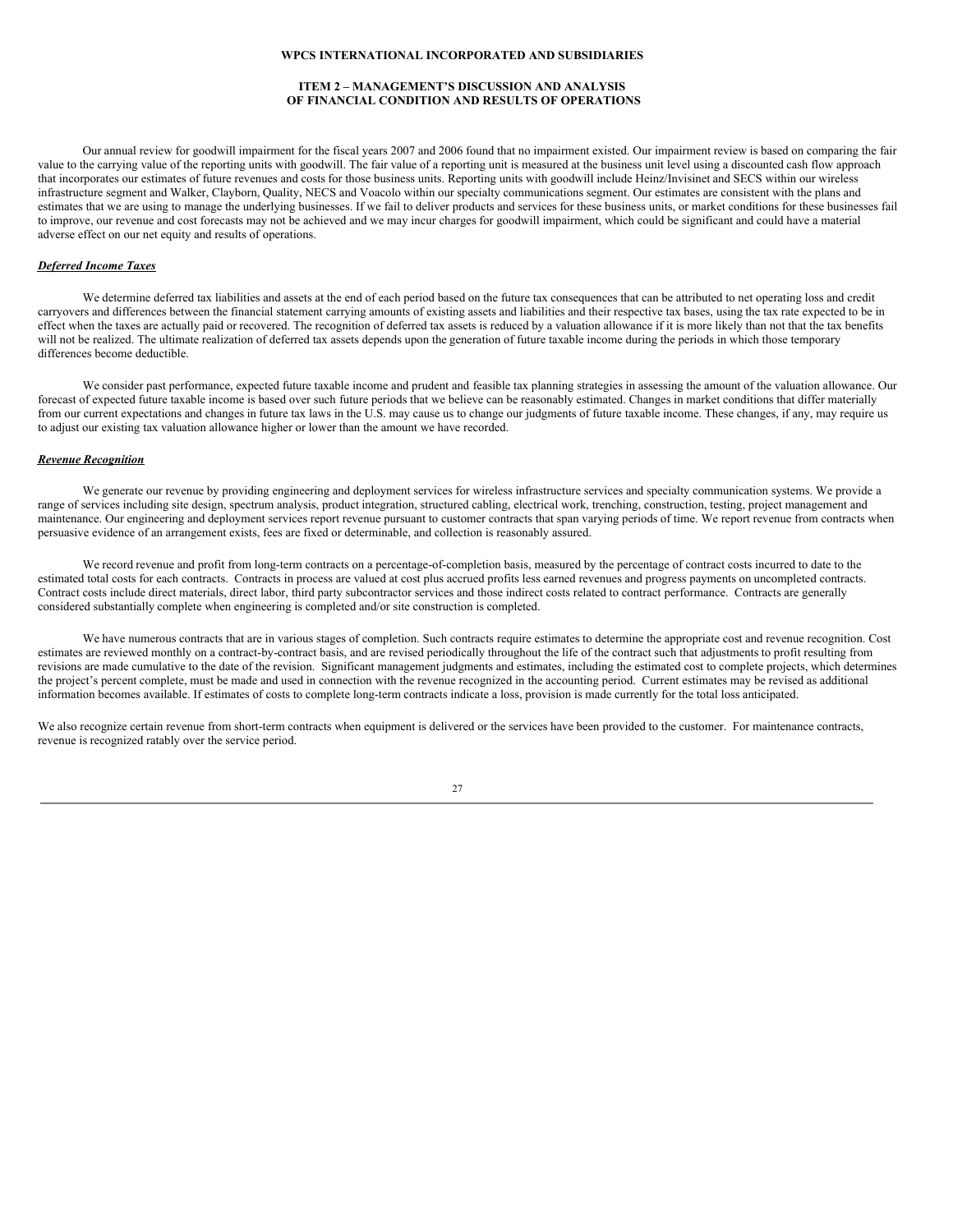## **ITEM 2 – MANAGEMENT'S DISCUSSION AND ANALYSIS OF FINANCIAL CONDITION AND RESULTS OF OPERATIONS**

#### *Recently Issued Accounting Pronouncements*

In June 2006, the Financial Accounting Standards Board (FASB) issued Interpretation No. 48, Accounting for Uncertainty in Income Taxes - an interpretation of FAS *No. 109* (FIN 48), which clarifies the accounting for uncertainty in income taxes subject to significant and varied interpretations that have resulted in diverse and inconsistent accounting practices and measurements. Addressing such diversity, FIN 48 prescribes a consistent recognition threshold and measurement attribute, as well as clear criteria for subsequently recognizing, derecognizing and measuring changes in such tax positions for financial statement purposes. FIN 48 also requires expanded disclosure with respect to the uncertainty in income taxes. FIN 48 is effective for fiscal years beginning after December 15, 2006. The adoption of FIN 48 on May 1, 2007 had no impact on our consolidated financial position, results of operations, cash flows or financial statement disclosures.

On September 15, 2006, the FASB issued Statement of Financial Accounting Standards No. 157, *Fair Value Measurements*(SFAS 157), which is effective for fiscal years beginning after November 15, 2007 and for interim periods within those years. SFAS 157 defines fair value, establishes a framework for measuring fair value and expands the related disclosure requirements. We are currently evaluating the potential impact, if any, of the adoption of SFAS 157 on our consolidated financial position, results of operations and cash flows or financial statement disclosures.

In September 2006, the SEC issued SAB No. 108 Considering the Effects of Prior Year Misstatements When Quantifying Misstatements in Current Year Financial *Statements* (SAB 108), which is effective for fiscal years beginning after November 15, 2006 provides interpretive guidance on how registrants should quantify financial statement misstatements. Under SAB 108 registrants are required to consider both a "rollover" method, which focuses primarily on the income statement impact of misstatements, and the "iron curtain" method, which focuses primarily on the balance sheet impact of misstatements. The effects of prior year uncorrected errors include the potential accumulation of improper amounts that may result in a material misstatement on the balance sheet or the reversal of prior period errors in the current period that result in a material misstatement of the current period income statement amounts. Adjustments to current or prior period financial statements would be required in the event that after application of various approaches for assessing materiality of a misstatement in current period financial statements and consideration of all relevant quantitative factors, a misstatement is determined to be material. The application of the provisions of SAB 108 did not have a material effect on our consolidated financial, position results of operations and cash flows or financial statement disclosures.

In February, 2007, the FASB issued FASB Statement of Financial Accounting Standards No. 159, *The Fair Value Option for Financial Assets and Financial Liabilities* (SFAS 159), which permits entities to choose to measure many financial assets and financial liabilities at fair value. Unrealized gains and losses on items for which the fair value option has been elected are reported in earnings. SFAS 159 is effective for fiscal years beginning after November 15, 2007. We have not yet determined the impact SFAS 159 may have on our results of operations or financial position.

No other recently issued accounting pronouncement issued or effective after the end of the fiscal year is expected to have a material impact on our consolidated financial statements.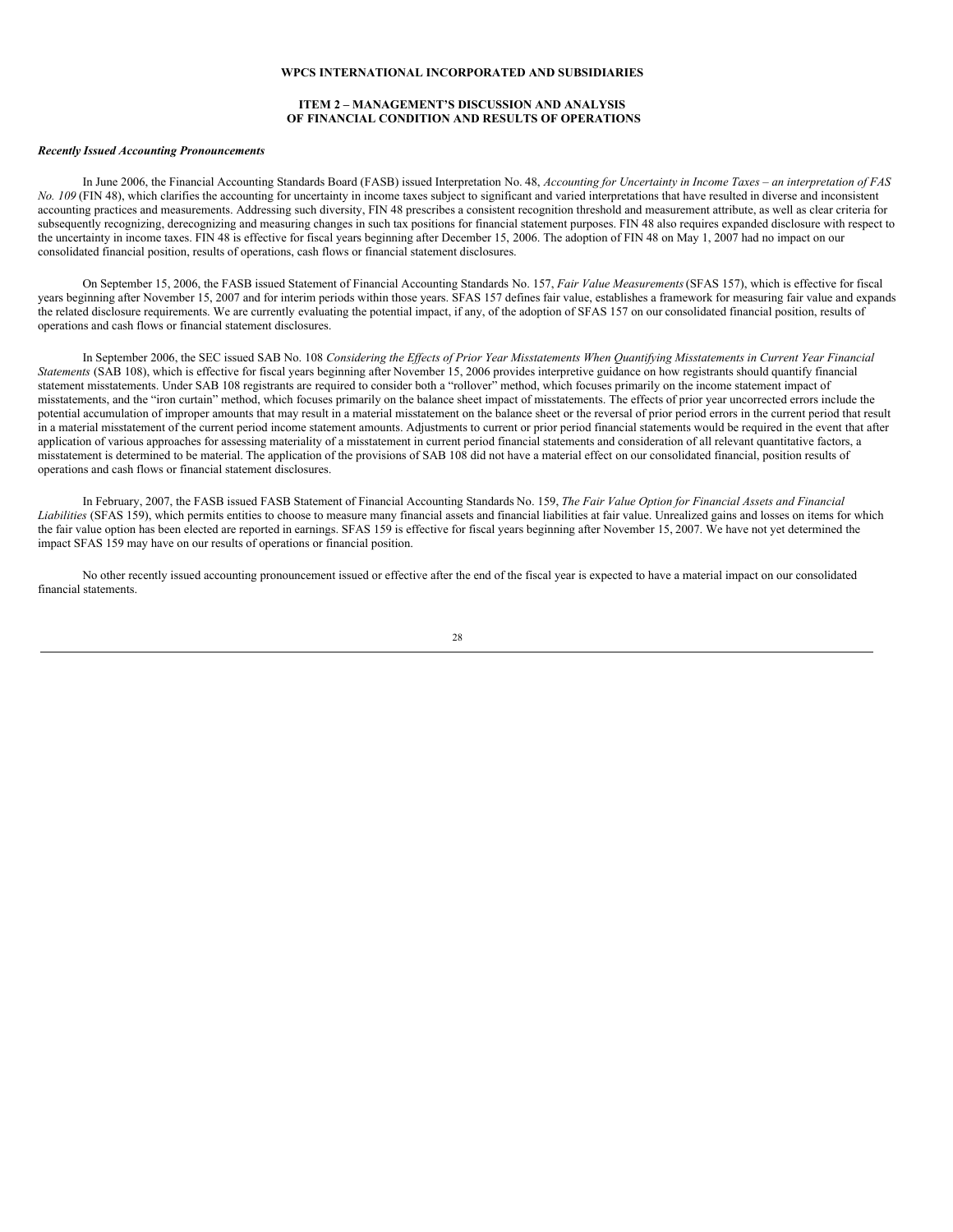## **ITEM 3 – QUANTITATIVE AND QUALITATIVE DISCLOSURES ABOUT MARKET RISK**

## *Interest Rate Risk*

Interest rate risk represents the potential loss from adverse changes in market interest rates. We are subject to interest rate risk with respect to amounts borrowed under our credit facility because such amounts bear interest at a variable rate. The interest rate is equal to the BOA's prime rate minus one percent, or LIBOR plus one and threequarters (1.75%) percent, as we may request (5.52% LIBOR rate plus one and three-quarters percent as of July 31, 2007). At July 31, 2007, we had approximately \$4,454,000 of indebtedness outstanding under our revolving credit facility. A 1.0% increase in interest rates on un-hedged variable rate borrowings of \$4,454,000 at July 31, 2007 would result in additional interest expense of approximately \$11,000 for three months ended July 31, 2007.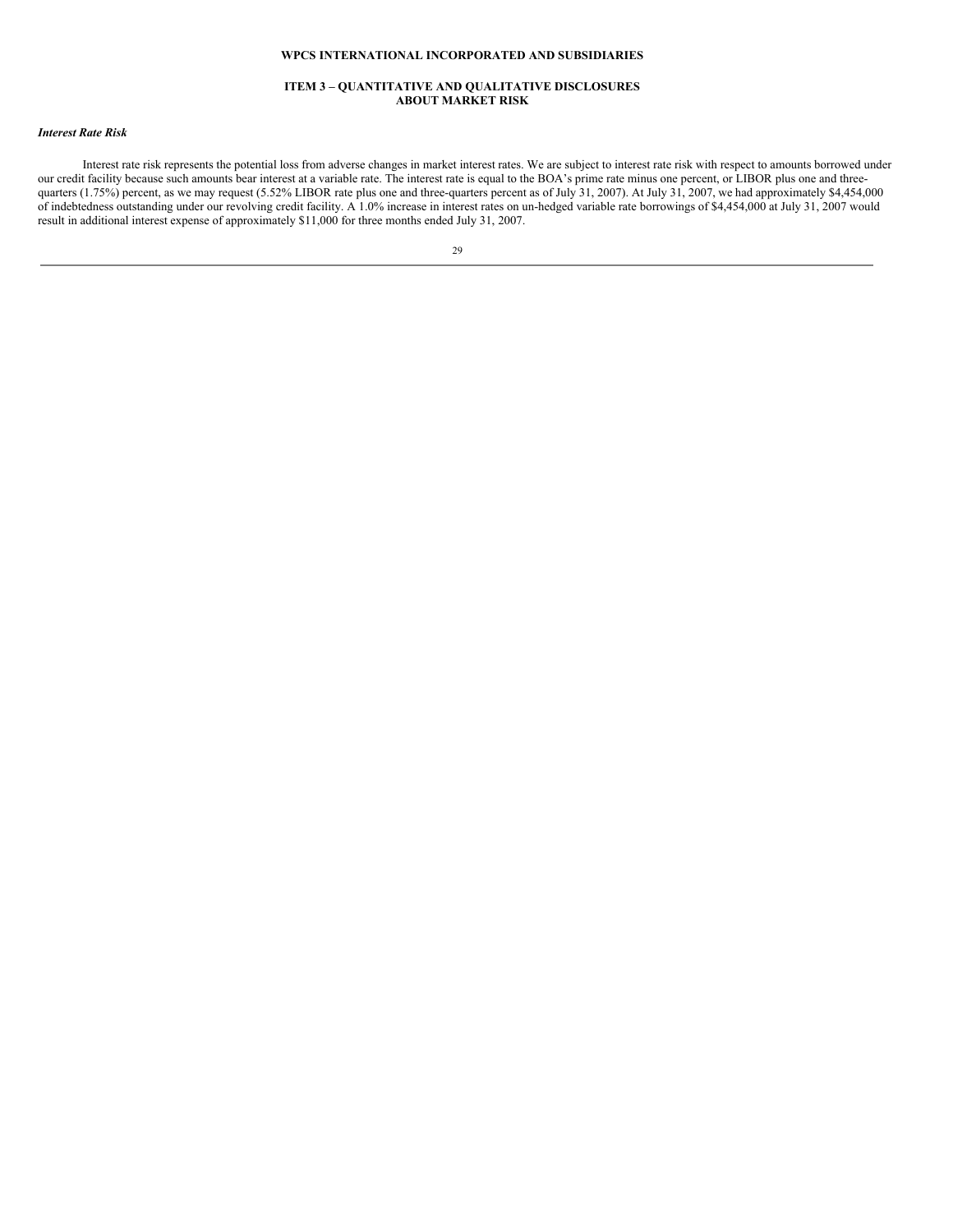# **ITEM 4. CONTROLS AND PROCEDURES**

### *(a) Evaluation of disclosure controls and procedures.*

Our management, with the participation of our chief executive officer and chief financial officer, evaluated the effectiveness of our disclosure controls and procedures pursuant to Rule 13a-15 under the Securities Exchange Act of 1934 as of July 31, 2007. In designing and evaluating the disclosure controls and procedures, management recognizes that any controls and procedures, no matter how well designed and operated, can provide only reasonable assurance of achieving the desired control objectives. In addition, the design of disclosure controls and procedures must reflect the fact that there are resource constraints and that management is required to apply its judgment in evaluating the benefits of possible controls and procedures relative to their costs.

Based on our evaluation, our chief executive officer and chief financial officer concluded that our disclosure controls and procedures are designed at a reasonable assurance level and are effective to provide reasonable assurance that information we are required to disclose in reports that we file or submit under the Exchange Act is recorded, processed, summarized and reported within the time periods specified in Securities and Exchange Commission rules and forms, and that such information is accumulated and communicated to our management, including our chief executive officer and chief financial officer, as appropriate, to allow timely decisions regarding required disclosure.

### *(b) Changes in internal control over financial reporting.*

We regularly review our system of internal control over financial reporting and make changes to our processes and systems to improve controls and increase efficiency, while ensuring that we maintain an effective internal control environment. Changes may include such activities as implementing new, more efficient systems, consolidating activities, and migrating processes.

There were no changes in our internal control over financial reporting that occurred during the period covered by this Quarterly Report on Form 10-Q that have materially affected, or are reasonably likely to materially affect, our internal control over financial reporting.

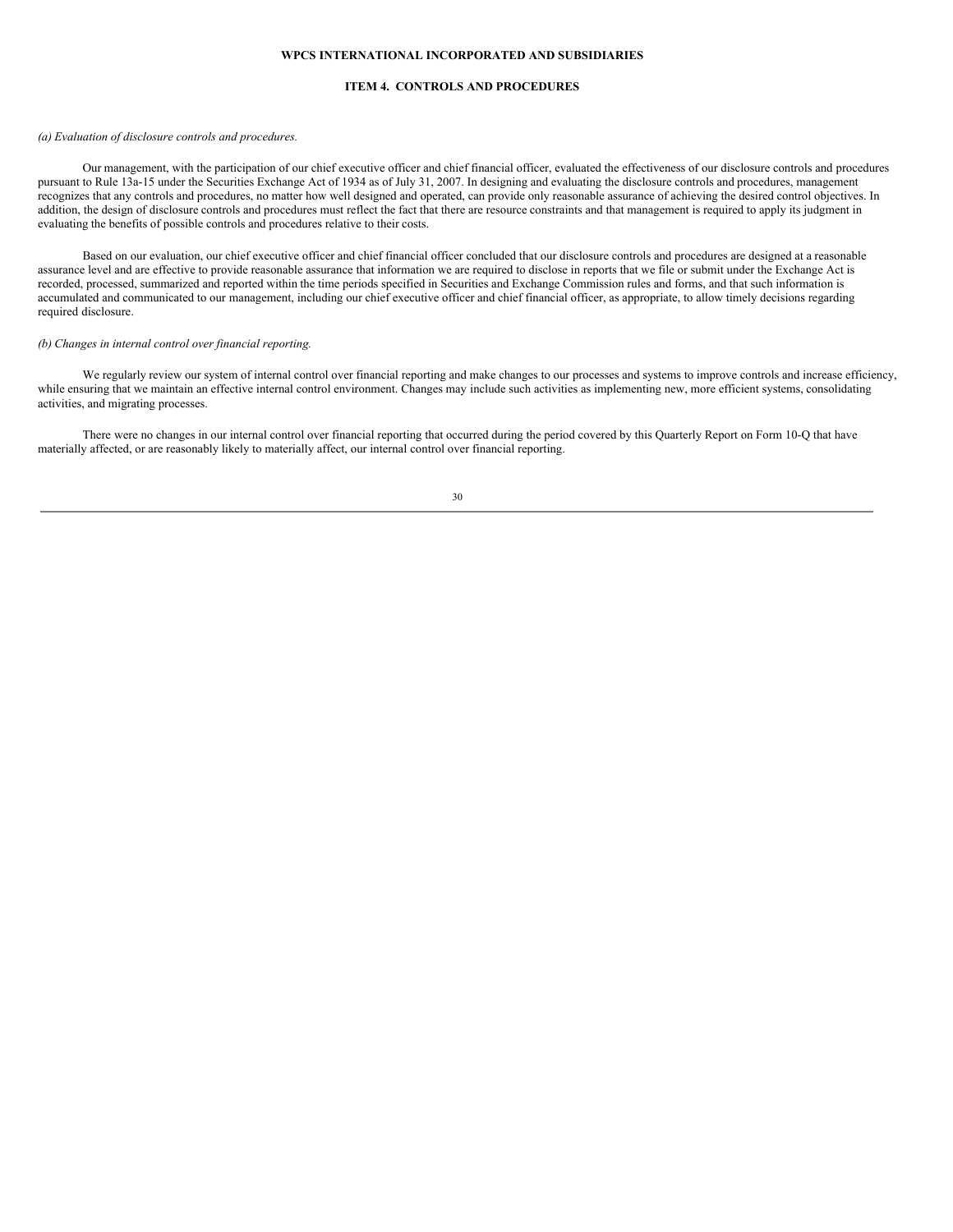## **PART II – OTHER INFORMATION**

## **ITEM 1. LEGAL PROCEEDINGS**

We are currently not a party to any material legal proceedings or claims.

#### **ITEM 1A. RISK FACTORS**

There have been no material changes from the risk factors previously disclosed in Part I, "Risk Factors," of the Company's Annual Report on Form 10-K for the year ended April 30, 2007, other than to update certain financial information as of and for the three months ended July 31, 2007 regarding the following risk factors.

### **Amounts included in our backlog may not result in actual revenue or translate into profits.**

As of July 31, 2007, we had a backlog of unfilled orders of approximately \$31.1 million. This backlog amount is based on contract values and purchase orders and may not result in actual receipt of revenue in the originally anticipated period or at all. In addition, contracts included in our backlog may not be profitable. We have experienced variances in the realization of our backlog because of project delays or cancellations resulting from external market factors and economic factors beyond our control and we may experience delays or cancellations in the future. If our backlog fails to materialize, we could experience a reduction in revenue, profitability and liquidity.

### There may be an adverse effect on the market price of our shares as a result of shares being available for sale in the future.

As of July 31, 2007, holders of our outstanding options and warrants have the right to acquire 2,445,264 shares of common stock issuable upon the exercise of stock options and warrants, at exercise prices ranging from \$4.80 to \$19.92 per share, with a weighted average exercise price of \$7.04. The sale or availability for sale in the market of the shares underlying these options and warrants could depress our stock price. We have registered substantially all of the underlying shares described above for resale. Holders of registered underlying shares may resell the shares immediately upon exercise of an option or warrant.

If our stockholders sell substantial amounts of our shares of common stock, including shares issued upon the exercise of outstanding options and warrants, the market price of our common stock may decline. These sales also might make it more difficult for us to sell equity or equity-related securities in the future at a time and price that we deem appropriate.

| ITEM 2. | UNREGISTERED SALES OF EQUITY SECURITIES AND USE OF PROCEEDS |
|---------|-------------------------------------------------------------|
| None.   |                                                             |
| ITEM 3. | <b>DEFAULTS UPON SENIOR SECURITIES</b>                      |
| None.   |                                                             |
| ITEM 4. | <b>SUBMISSION OF MATTERS TO A VOTE OF SECURITY HOLDERS</b>  |
| None.   |                                                             |
| ITEM 5. | <b>OTHER INFORMATION</b>                                    |
| None.   |                                                             |
|         |                                                             |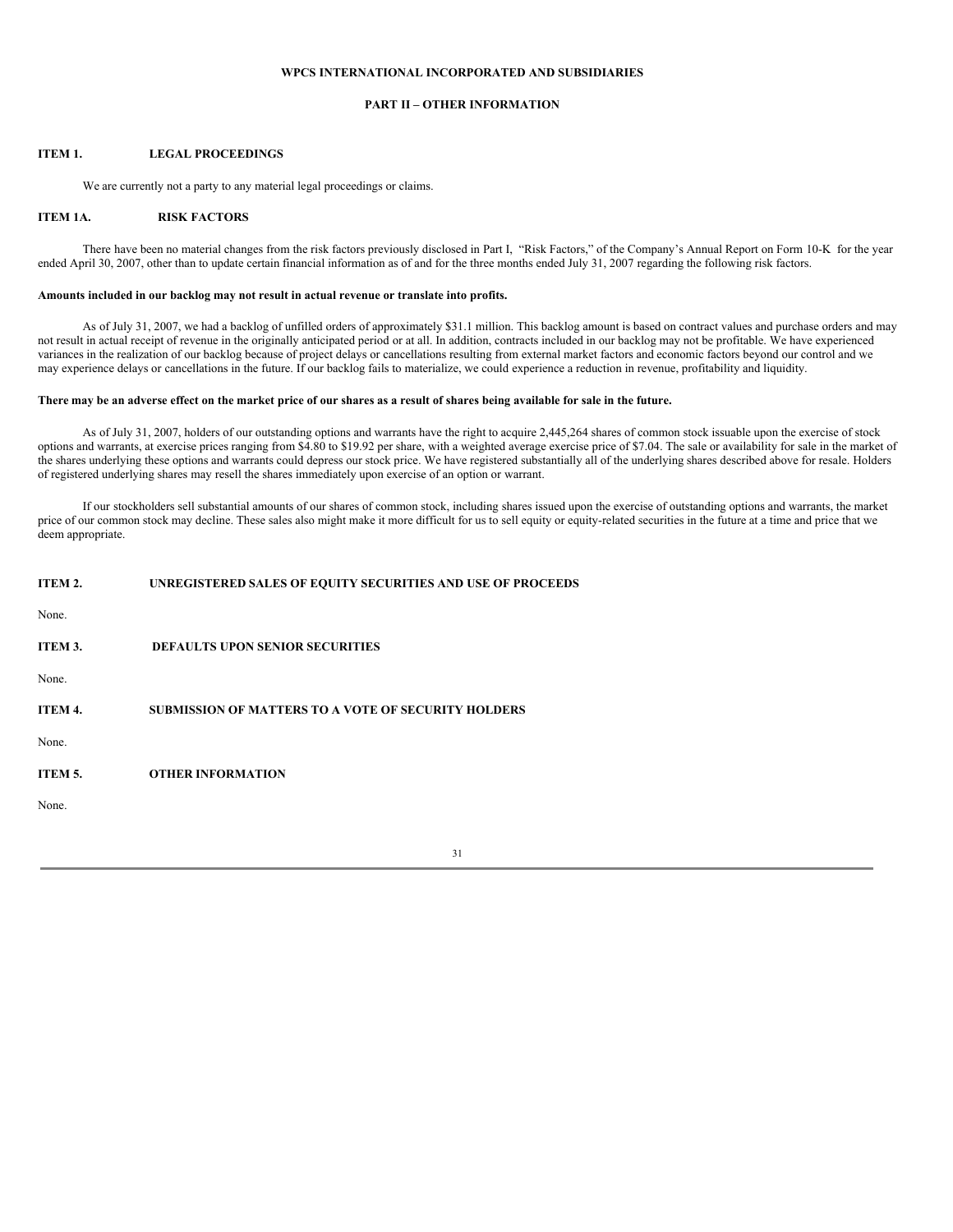| ITEM 6. | <b>EXHIBITS</b>                                                                                                                                                             |
|---------|-----------------------------------------------------------------------------------------------------------------------------------------------------------------------------|
|         | - Certification of Principal Executive Officer pursuant to Rule 13a-14 and Rule 15d-14(a), promulgated under the Securities and Exchange Act of<br>31.1<br>1934, as amended |
|         |                                                                                                                                                                             |
|         | - Certification of Principal Financial Officer pursuant to Rule 13a-14 and Rule 15d-14(a), promulgated under the Securities and Exchange Act of<br>31.2<br>1934, as amended |
|         |                                                                                                                                                                             |
|         | - Certification pursuant to 18 U.S.C. Section 1350, as adopted pursuant to Section 906 of the Sarbanes-Oxley Act of 2002 (Chief Executive Officer)<br>32.1                  |
|         |                                                                                                                                                                             |
|         | - Certification pursuant to 18 U.S.C. Section 1350, as adopted pursuant to Section 906 of the Sarbanes-Oxley Act of 2002 (Chief Financial Officer)<br>32.2                  |
|         |                                                                                                                                                                             |
|         |                                                                                                                                                                             |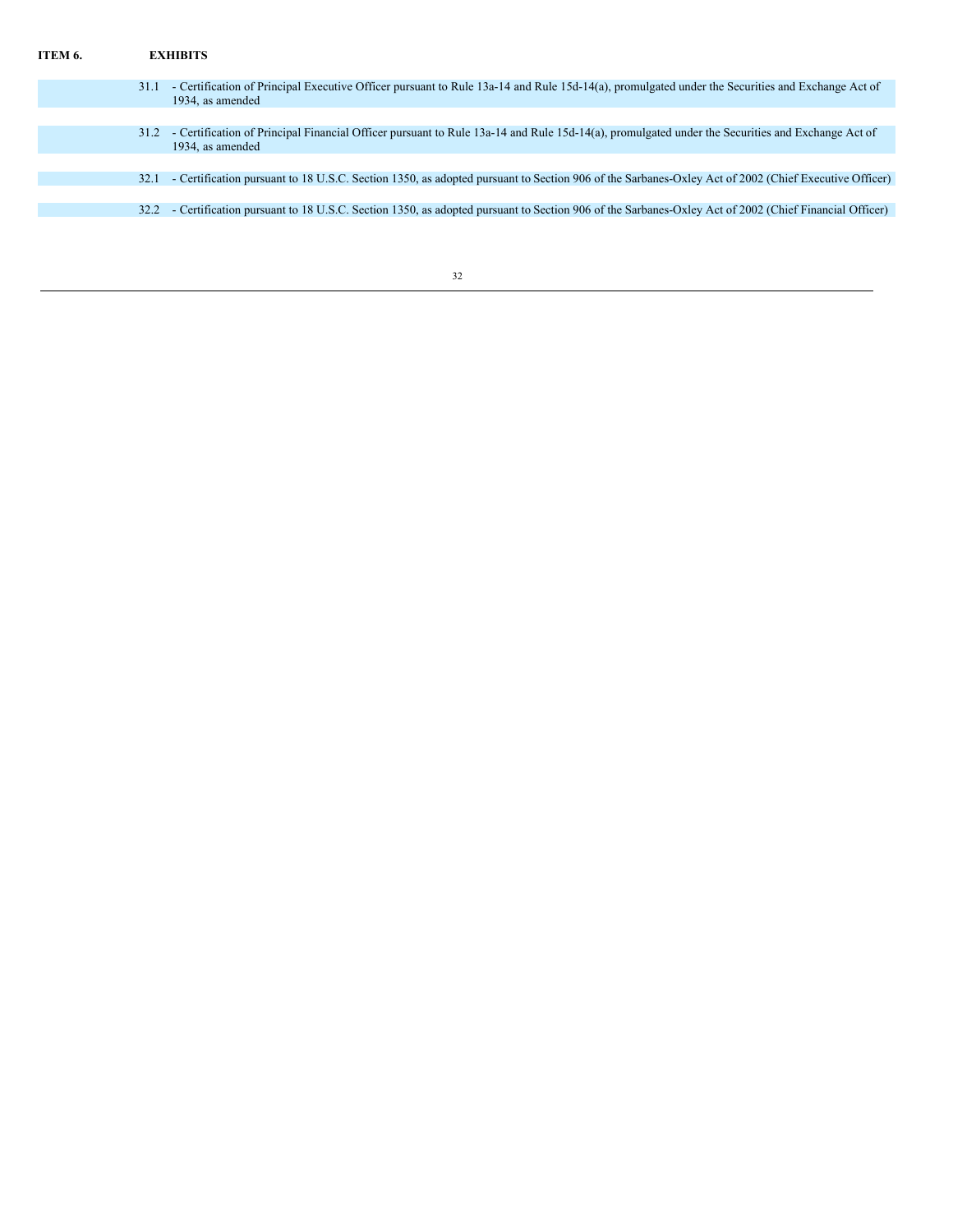# **SIGNATURES**

In accordance with the requirements of the Exchange Act, the registrant caused this report to be signed on its behalf by the undersigned, thereunto duly authorized.

## **WPCS INTERNATIONAL INCORPORATED**

Date: September 14, 2007 **By:** /s/ *JOSEPH HEATER* 

Joseph Heater Chief Financial Officer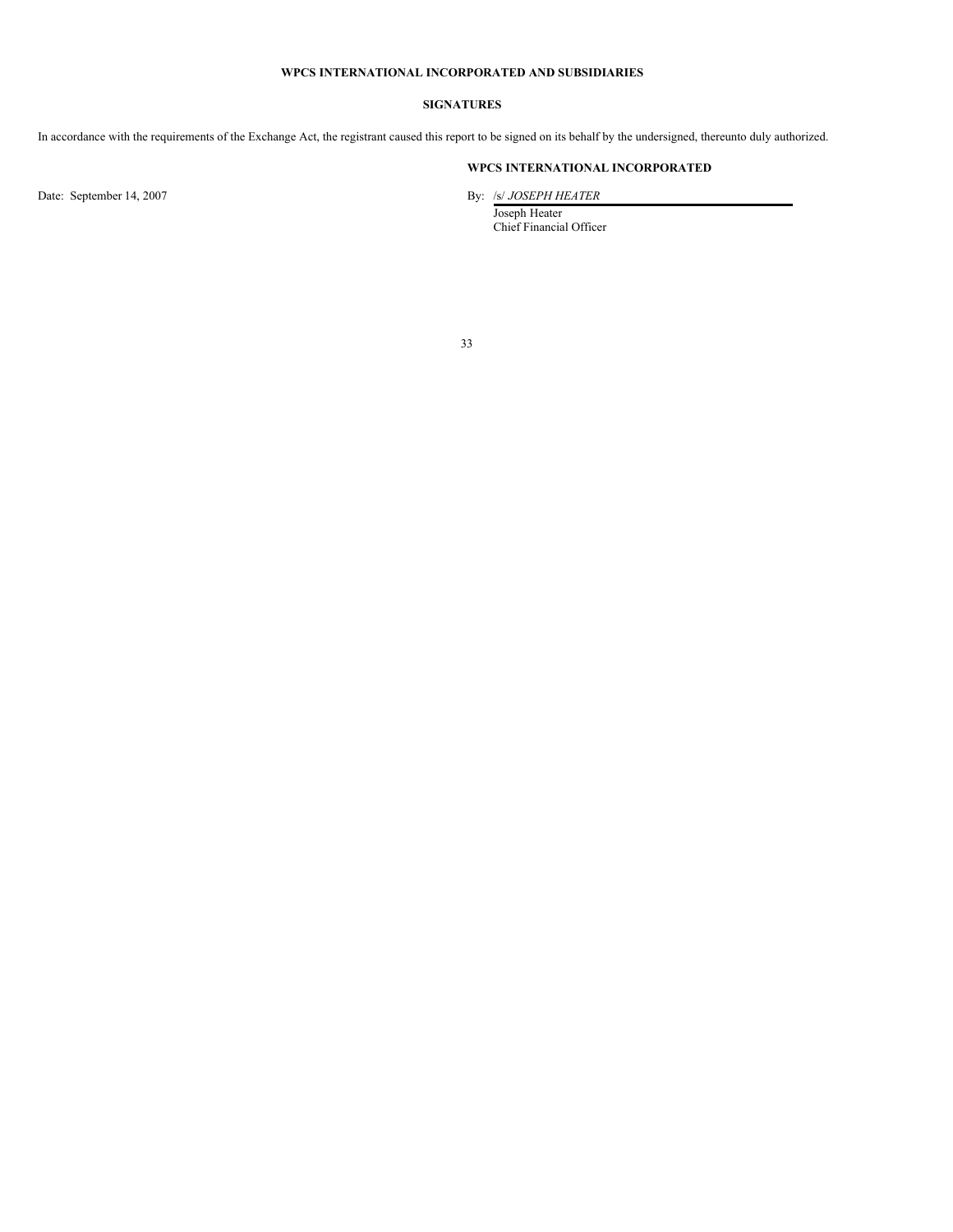I, Andrew Hidalgo, certify that:

1. I have reviewed this quarterly report on Form 10-Q of WPCS International Incorporated;

2. Based on my knowledge, this quarterly report does not contain any untrue statement of a material fact or omit to state a material fact necessary to make the statements made, in light of the circumstances under which such statements were made, not misleading with respect to the period covered by this quarterly report;

3. Based on my knowledge, the financial statements, and other financial information included in this quarterly report, fairly present in all material respects the financial condition, results of operations and cash flows of the registrantas of, and for, the periods presented in this quarterly report;

4. The registrant's other certifying officer and I are responsible for establishing and maintaining disclosure controls and procedures (as defined in Exchange Act Rules 13a-15(e) and 15d-15(e)) for the registrant and have:

- a) Designed such disclosure controls and procedures, or caused such disclosure controls and procedures to be designed under our supervision, to ensure that material information relating to the registrant, including its consolidated subsidiaries, is made known to us by others within those entities, particularly during the period in which this report is being prepared;
- b) Evaluated the effectiveness of the registrant's disclosure controls and procedures and presented in this report our conclusions about the effectiveness o f the disclosure controls and procedures, as of the end of the period covered by this report based on such evaluation; and
- c) Disclosed in this report any change in the registrant's internal control over financial reporting that occurred during the registrant's most recent fiscal quarter (the registrant's fourth fiscal quarter in the case of an annual report) that has materially affected, or is reasonably likely to materially affect, the registrant's internal control over financial reporting; and

5. The registrant's other certifying officer and I have disclosed, based on our most recent evaluation of internal control over financial reporting, to the registrant's auditors and the audit committee of registrant's board of directors (or persons performing the equivalent functions):

- a) All significant deficiencies and material weaknesses in the design or operation of internal control over financial reporting which are reasonably likely to adversely affect the registrant's ability to record, process, summarize and report financial information; and
- b) Any fraud, whether or not material, that involves management or other employees who have a significant role in the registrant's internal control over financial reporting.

Date: September 14, 2007 By: /s/ *ANDREW HIDALGO* Andrew Hidalgo Chief Executive Officer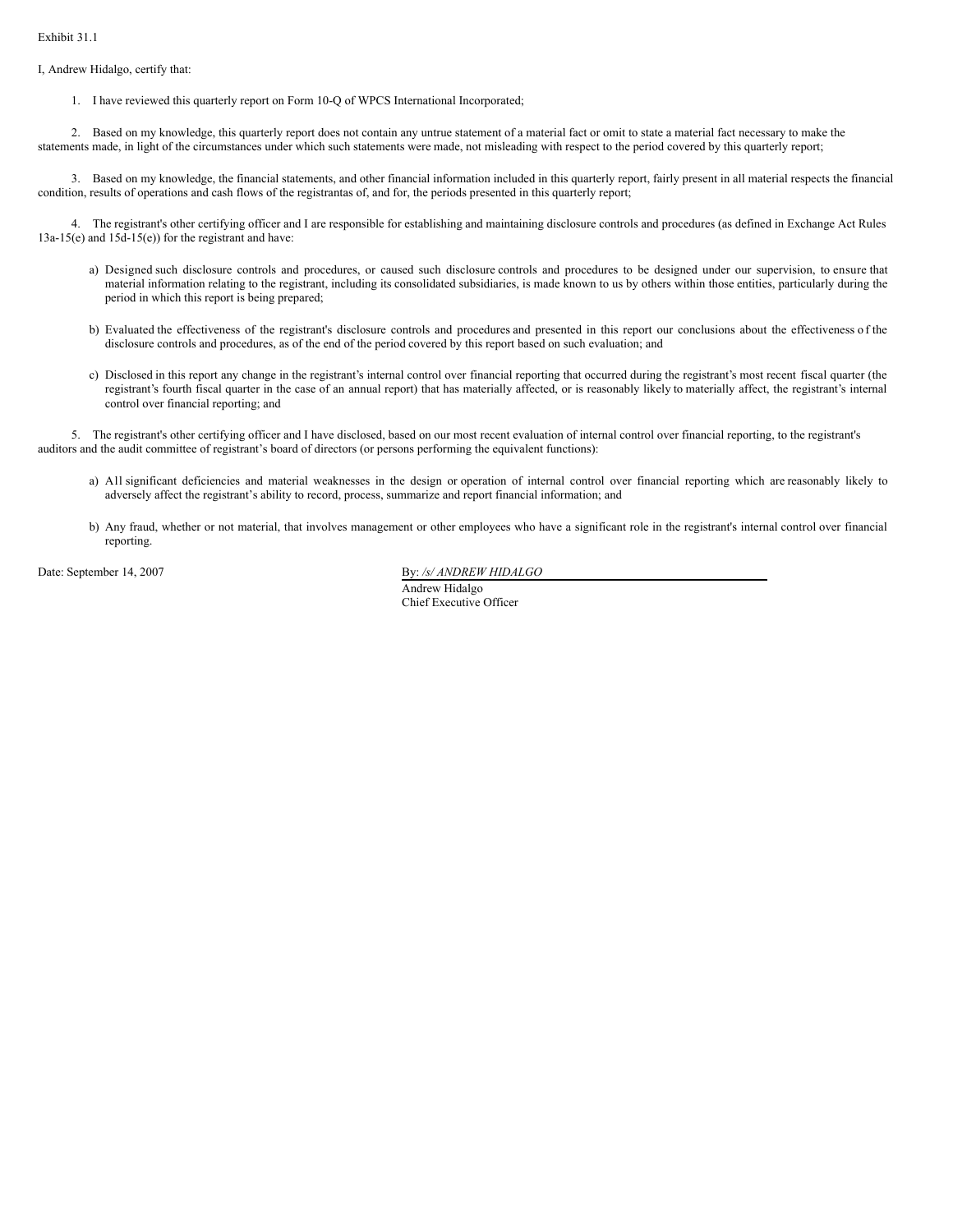I, Joseph Heater, certify that:

1. I have reviewed this quarterly report on Form 10-Q of WPCS International Incorporated;

2. Based on my knowledge, this quarterly report does not contain any untrue statement of a material fact or omit to state a material fact necessary to make the statements made, in light of the circumstances under which such statements were made, not misleading with respect to the period covered by this quarterly report;

3. Based on my knowledge, the financial statements, and other financial information included in this quarterly report, fairly present in all material respects the financial condition, results of operations and cash flows of the registrantas of, and for, the periods presented in this quarterly report;

4. The registrant's other certifying officer and I are responsible for establishing and maintaining disclosure controls and procedures (as defined in Exchange Act Rules 13a-15(e) and 15d-15(e)) for the registrant and have:

- a) Designed such disclosure controls and procedures, or caused such disclosure controls and procedures to be designed under our supervision, to ensure that material information relating to the registrant, including its consolidated subsidiaries, is made known to us by others within those entities, particularly during the period in which this report is being prepared;
- b) Evaluated the effectiveness of the registrant's disclosure controls and procedures and presented in this report our conclusions about the effectiveness o f the disclosure controls and procedures, as of the end of the period covered by this report based on such evaluation; and
- c) Disclosed in this report any change in the registrant's internal control over financial reporting that occurred during the registrant's most recent fiscal quarter (the registrant's fourth fiscal quarter in the case of an annual report) that has materially affected, or is reasonably likely to materially affect, the registrant's internal control over financial reporting; and

5. The registrant's other certifying officer and I have disclosed, based on our most recent evaluation of internal control over financial reporting, to the registrant's auditors and the audit committee of registrant's board of directors (or persons performing the equivalent functions):

- a) All significant deficiencies and material weaknesses in the design or operation of internal control over financial reporting which are reasonably likely to adversely affect the registrant's ability to record, process, summarize and report financial information; and
- b) Any fraud, whether or not material, that involves management or other employees who have a significant role in the registrant's internal control over financial reporting.

Date: September 14, 2007 By: /s/ *JOSEPH HEATER* 

Joseph Heater Chief Financial Officer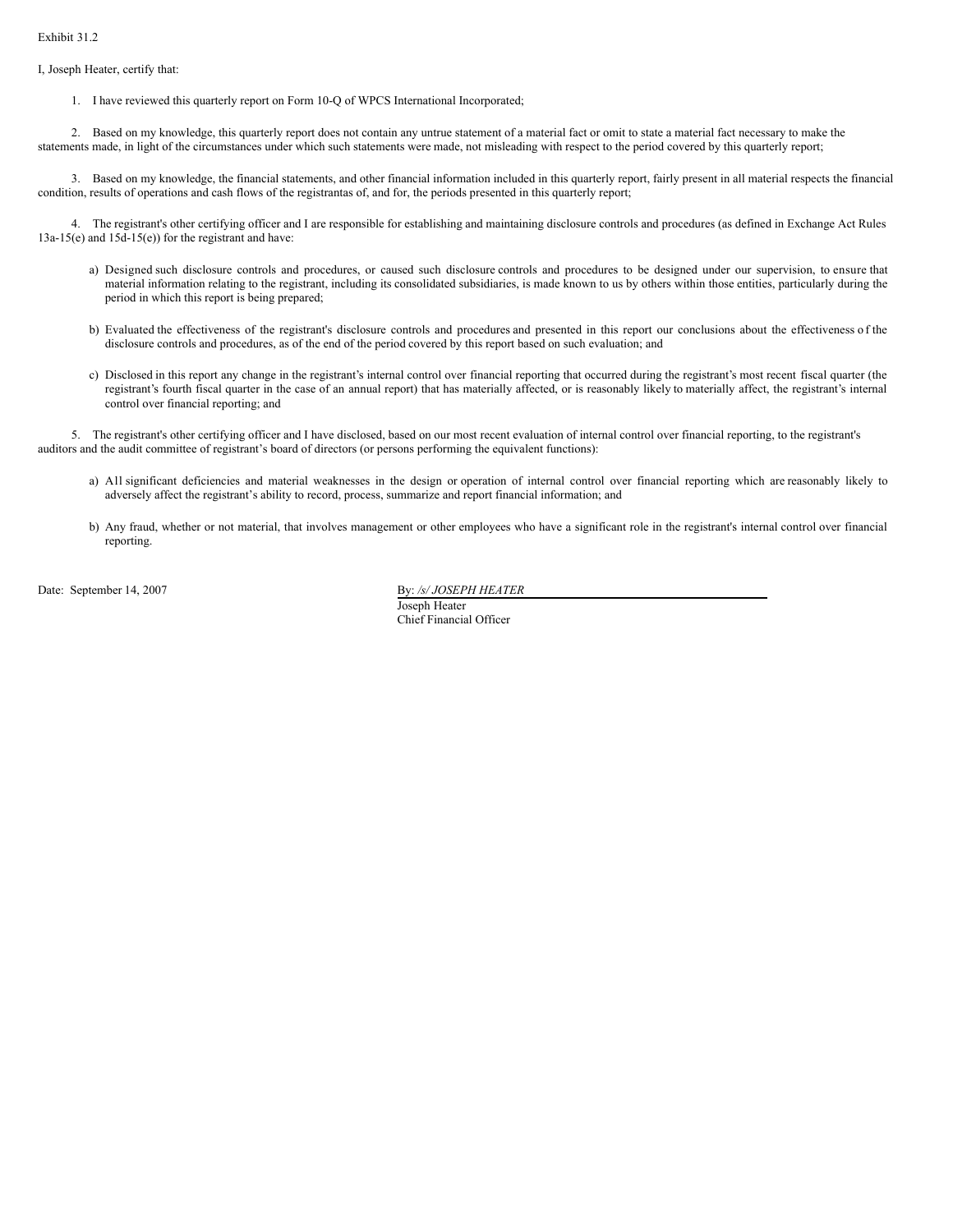### CERTIFICATION PURSUANT TO 18 U.S.C. SECTION 1350, AS ADOPTED PURSUANT TO SECTION 906 OF THE SARBANES-OXLEY ACT OF 2002

In connection with the Quarterly report of WPCS International Incorporated (the "Company") on Form 10-Q for the period ended July 31, 2007 as filed with the Securities and Exchange Commission on the date hereof (the "Report"), I, Andrew Hidalgo, Chief Executive Officer of the Company, certify, pursuant to 18 U.S.C. section 906 of the Sarbanes-Oxley Act of 2002, that:

(1) The Report fully complies with the requirements of section 13(a) or 15(d) of the Securities and Exchange Act of 1934; and

(2) The information contained in the Report fairly presents, in all material respects, the financial condition and result of operations of the Company.

Date: September 14, 2007 By: /s/ *ANDREW HIDALGO* 

Andrew Hidalgo Chief Executive Officer